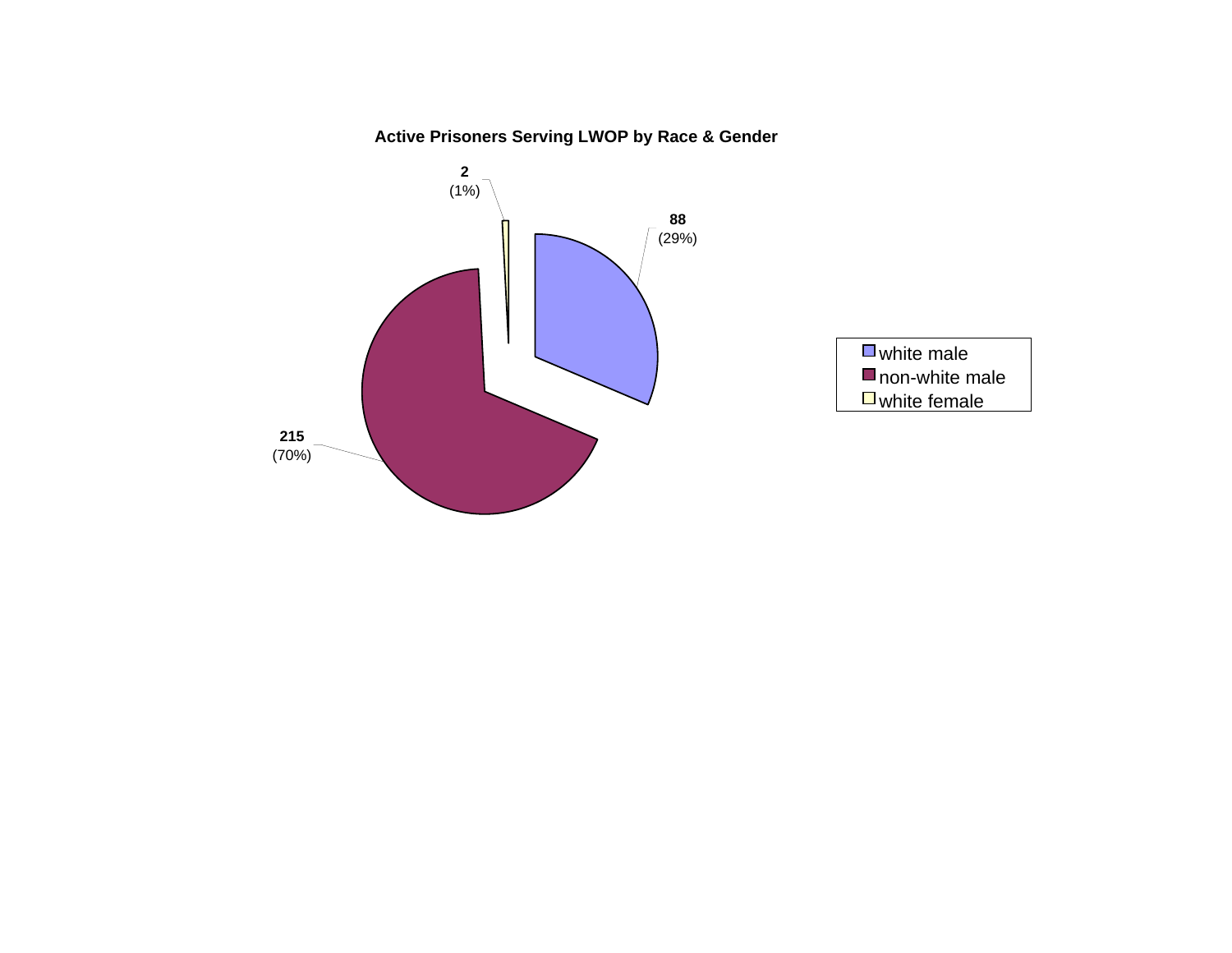

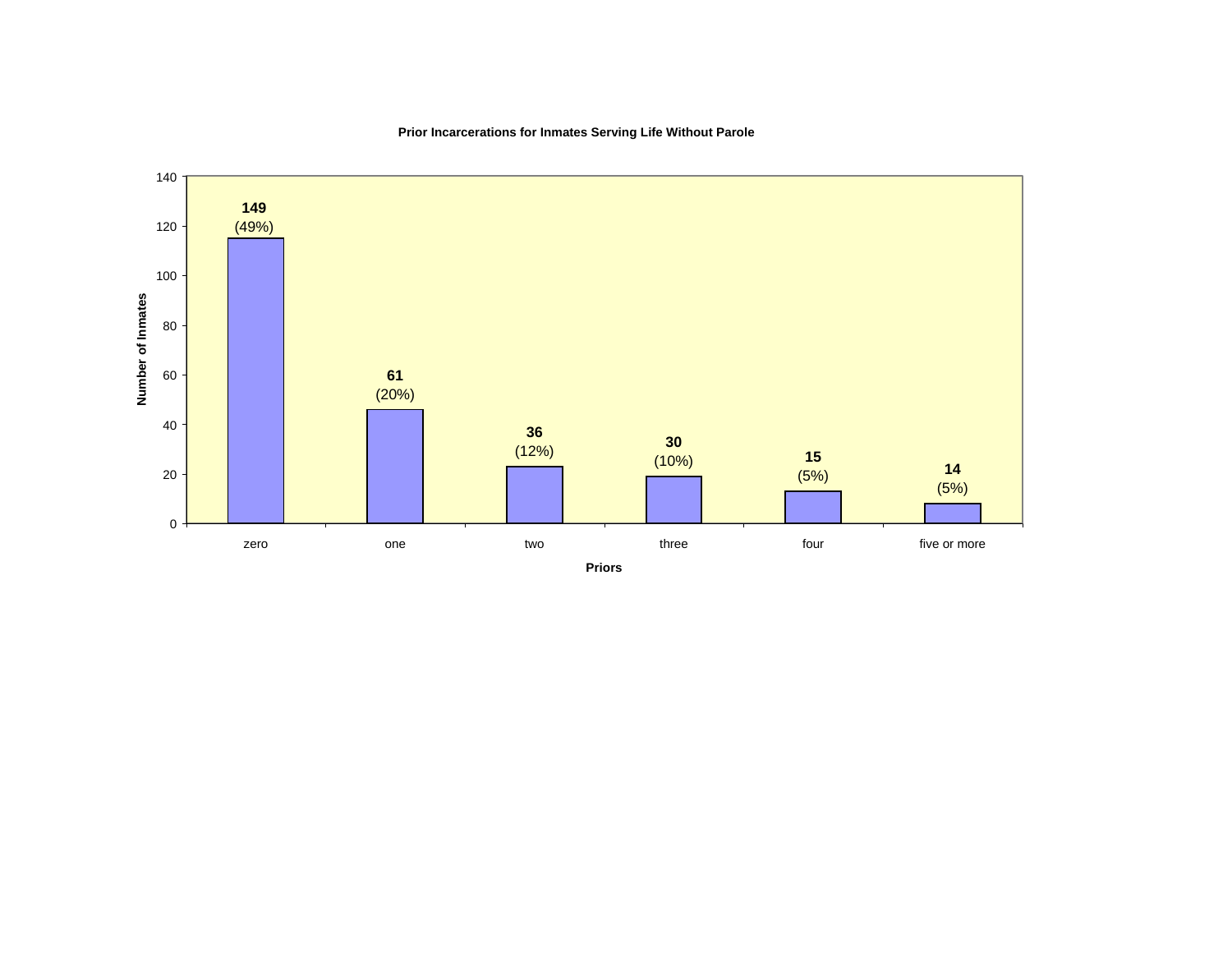# **Active Inmates Serving LWOP by Crime Type**

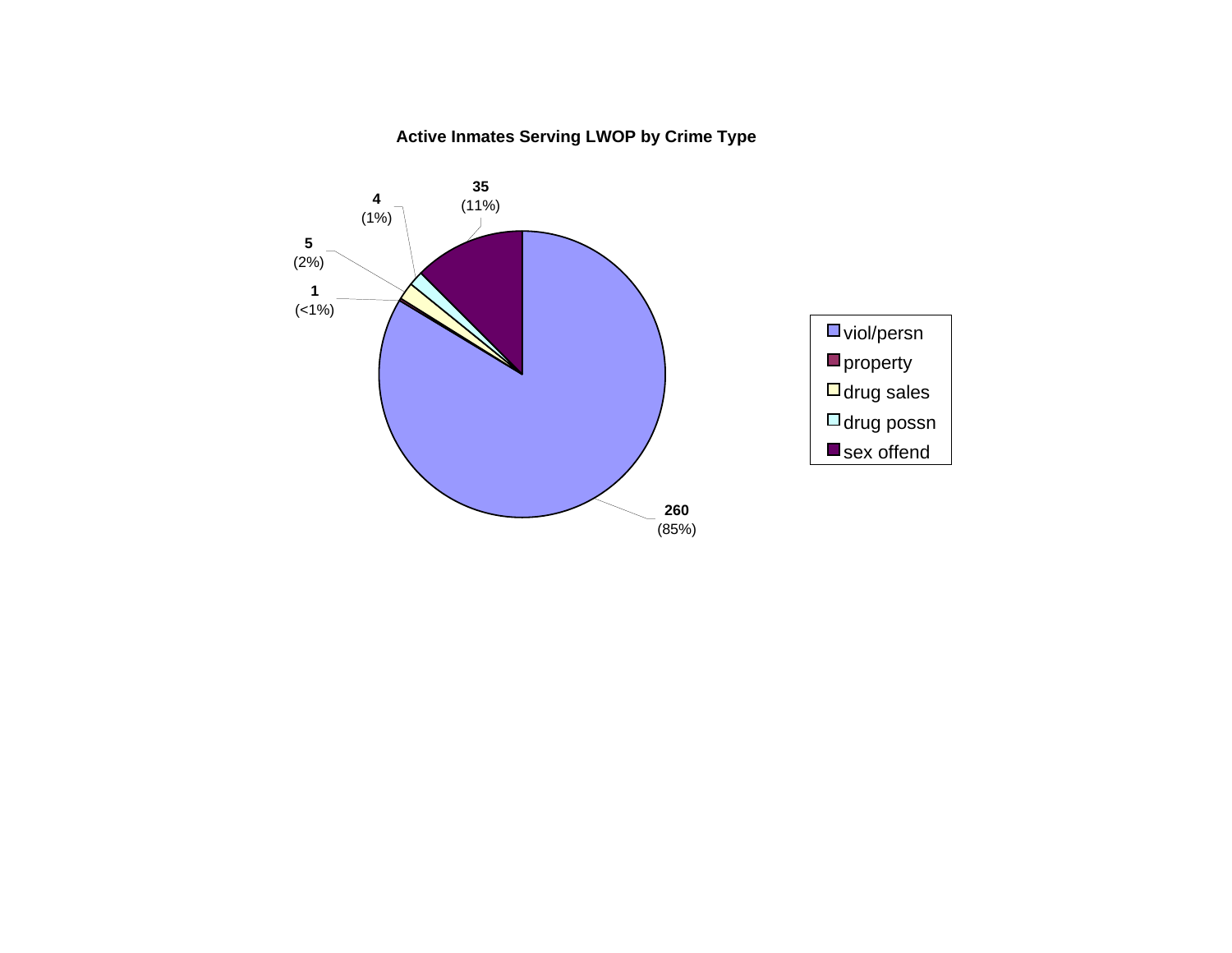Georgia Department of Corrections Page 1 Run 09/17/02 14:26 pm Office of Planning and Analysis

### Inmate statistical profile

TABLE OF CONTENTS FOR ACTIVE PRISONERS EXCLUDING JAIL

Title PAGE ----- ---- RACE AND SEX............................ 2 Culture Fair IQ Scores.................. 3 Self-Rpt Socioeconomic Class............ 4 Self-Rpt Environment To Age 16.......... 5 Self-Rpt Education Level................ 6 Functional Reading Level (WRAT Scores).. 7 Functional Math Level (WRAT Scores)..... 8 Functional Spelling Level (WRAT Scores). 9 Self-Rpt Guardian Status To Age 16......10 Self-Rpt Employment Status Before Prison11 Self-Rpt Marital Status At Admission....12 Self-Rpt Number Of Children At Admission13 Self-Rpt Religious Affiliation..........14 Self-Rpt Family Behavior Patterns \*.....15 Inmate Diagnostic Behavior Problem \*....16 Physical Profile (General Condition)....17 Security Status...........................18 Number Of Sentences.....................19 Number Of Disciplinaries................20 Number Of Escapes........................21 Number Of Prior Georgia Incarcerations \*22 Number Of Transfers.....................23 County Of Conviction....................24 Circ Of Conviction......................27 Home County.............................29 Prison Sentence In Years................32 Probation To Follow Prison..............33Admission Type............................34 Release Type..............................35 Inst By Group..............................36 Institution.............................37 Misdemeanors And Felonies...............38 Crimes By Group.............................39 Most Serious Offense....................40 Most Serious Crime Type.................41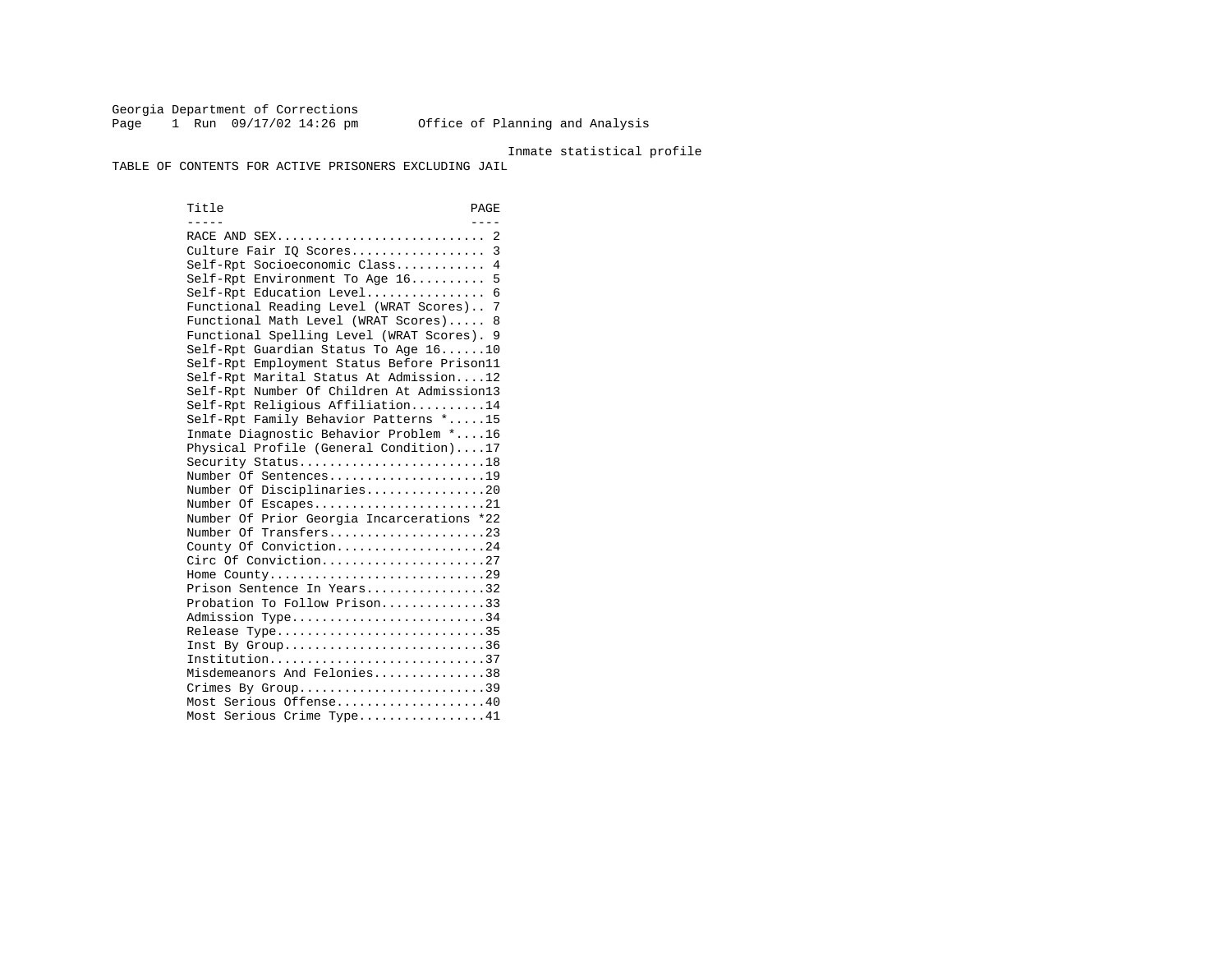# Georgia Department of Corrections Page 2 Run 09/17/02 14:26 pm Office of Planning and Analysis

# Inmate statistical profile

Sample: ACTIVE PRISONERS EXCLUDING JAIL **Requestor:** Statistics Active inmates 09/17/2002

RACE AND SEX by current age & sex

|                  |                    |                            | M E N                      |                   |                |                      |                   | <b>WOMEN</b>               |                               |                   |                                |
|------------------|--------------------|----------------------------|----------------------------|-------------------|----------------|----------------------|-------------------|----------------------------|-------------------------------|-------------------|--------------------------------|
| RACE AND SEX     | Age<br>$ 00 - 21 $ | Age<br>$ 22-39 $           | Age<br>$ 40-54 $           | Age<br>$8 55-99$  | Men<br>% Total | Age<br>$8   00 - 21$ | Age<br>$ 22-39 $  | Age<br>$ 40-54 $           | Age<br>$8 55-99$              | Women<br>% Total  | Grand<br>%   Total<br>ႜ        |
| WHITE MALE       | $\Omega$<br>0      | 43<br>26                   | 34<br>31                   | 50<br>11          | 88<br>29       | 0<br>0               | 0<br>0            | 0                          |                               | 0                 | 88<br>29                       |
| NON WHITE MALE   | 7 100              | 74<br>123                  | 74<br>69                   | 11<br>50          | 215<br>71      | $\mathbf 0$<br>0     | 0<br>$\mathbf{0}$ | 0<br>0                     | $\mathbf 0$<br>0              | $\Omega$<br>0     | 70<br>215                      |
| WHITE FEMALE     | 0<br>0             | 0<br>0                     | $\mathbf 0$<br>0           | $\Omega$<br>0     | $\Omega$<br>0  | $\mathbf 0$<br>0     | 2 100             | 0                          | $\mathbf 0$<br>0              | 2 100             | 2<br>1                         |
| NON WHITE FEMALE | 0<br>0             | $\mathbf 0$<br>$\mathbf 0$ | $\mathbf 0$<br>$\mathbf 0$ | $\mathbf 0$<br> 0 | 0<br>0         | $\mathbf 0$<br>0     | $\mathbf{0}$<br>0 | $\mathbf 0$<br>$\mathbf 0$ | $\mathbf 0$<br>$\overline{0}$ | $\mathbf{0}$<br>0 | $\mathbf{0}$<br>$\overline{0}$ |
| Total reported   | 7 100              | 166<br>100                 | 108 100                    | 22 100            | 303 100        | $\mathbf 0$<br>0     | 2 100             | $\mathbf{0}$<br>$\Omega$   | $\Omega$<br>0 <sup>1</sup>    | 2 100             | 305 100                        |
| Percent reported | 100.0              | 100.0                      | 100.0                      | 100.0             | 100.0          | $\cdot$ 0            | 100.0             | $\cdot$ 0                  | .0 <sup>1</sup>               | 100.0             | 100.0                          |
| NOT REPORTED     | 0                  | $\Omega$                   | $\mathbf 0$                | $\mathbf 0$       | 0              | $\mathbf 0$          | $\Omega$          | 0                          |                               | $\Omega$          | $\mathbf 0$                    |
| Total            |                    | 166                        | 108                        | 22                | 303            | $\Omega$             | 2                 | 0                          | $\Omega$                      | 2                 | 305                            |
|                  |                    |                            |                            |                   |                |                      |                   |                            |                               |                   |                                |
|                  |                    |                            |                            |                   |                |                      |                   |                            |                               |                   |                                |
| AVERAGE AGE      | 20.43              | 30.83                      | 45.51                      | 60.64             | 37.99          | .00                  | 32.00             | .00                        | .00                           | 32.00             | 37.95                          |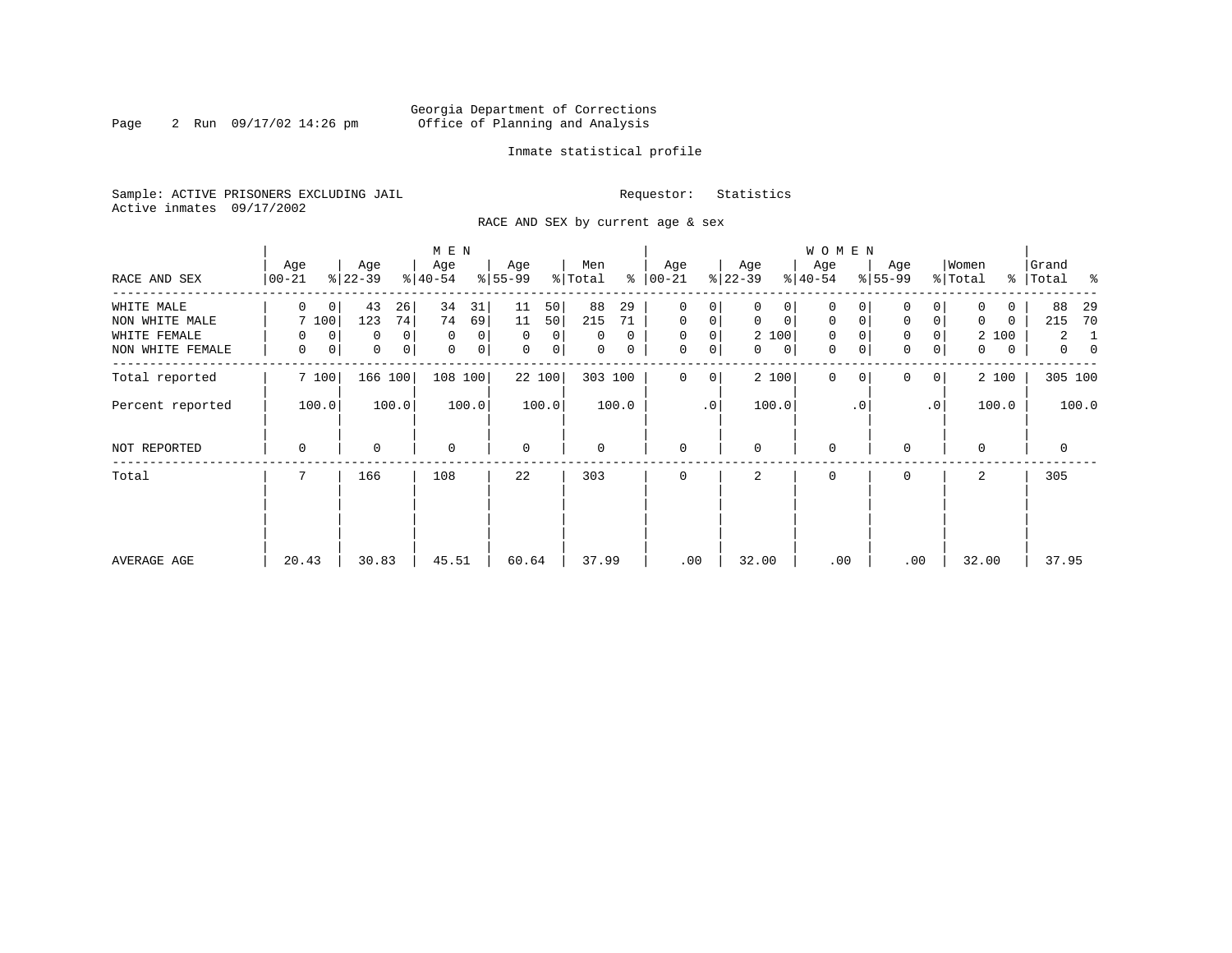# Georgia Department of Corrections Page 3 Run 09/17/02 14:26 pm Office of Planning and Analysis

# Inmate statistical profile

Sample: ACTIVE PRISONERS EXCLUDING JAIL **Requestor:** Statistics Active inmates 09/17/2002

Culture Fair IQ Scores by current age & sex

|                           |                  |                                  | M E N              |                                      |                      |                                         |                           | <b>WOMEN</b>                         |                                           |                        |                    |
|---------------------------|------------------|----------------------------------|--------------------|--------------------------------------|----------------------|-----------------------------------------|---------------------------|--------------------------------------|-------------------------------------------|------------------------|--------------------|
| IQ Score                  | Age<br>$00 - 21$ | Age<br>$ 22-39 $                 | Age<br>$8 40-54$   | Age<br>$8 55-99$                     | Men<br>နွ<br>% Total | Age<br>$00 - 21$                        | Age<br>$ 22-39$           | Age<br>$ 40-54 $                     | Age<br>$8 55-99$                          | Women<br>% Total       | Grand<br>% Total % |
| LESS THAN 70<br>70 AND UP | 0<br>0<br>6 100  | 5<br>$\overline{3}$<br>149<br>97 | 9<br>9<br>88<br>91 | $\Omega$<br>$\overline{0}$<br>19 100 | 14<br>5<br>262<br>95 | $\mathsf{O}$<br>0<br>$\mathsf{O}$<br> 0 | $\mathbf 0$<br>0<br>2 100 | $\mathbf 0$<br>0<br>0<br>$\mathbf 0$ | 0<br>$\overline{0}$<br> 0 <br>$\mathbf 0$ | $\Omega$<br>0<br>2 100 | 14 5<br>264 95     |
| Total reported            | 6 100            | 154<br>100                       | 100<br>97          | 19 100                               | 276 100              | $\mathbf{0}$<br>$\overline{0}$          | 2 100                     | $\mathbf 0$<br>$\mathbf 0$           | $\mathbf 0$<br> 0                         | 2 100                  | 278 100            |
| Percent reported          | 85.7             | 92.8                             | 89.8               | 86.4                                 | 91.1                 | $\cdot$ 0                               | 100.0                     | . 0                                  | .0 <sup>1</sup>                           | 100.0                  | 91.1               |
| NOT REPORTED              | 1                | 12                               | 11                 | 3                                    | 27                   | $\mathbf 0$                             | $\mathbf 0$               | $\mathbf 0$                          | $\Omega$                                  | 0                      | 27                 |
| Total                     | 7                | 166                              | 108                | 22                                   | 303                  | $\mathbf 0$                             | 2                         | $\mathbf 0$                          | 0                                         | 2                      | 305                |
|                           |                  |                                  |                    |                                      |                      |                                         |                           |                                      |                                           |                        |                    |
|                           |                  |                                  |                    |                                      |                      |                                         |                           |                                      |                                           |                        |                    |
| AVERAGE IQ                | 105.17           | 100.71                           | 95.43              | 97.58                                | 98.74                | .00                                     | 107.00                    | .00                                  | .00                                       | 107.00                 | 98.80              |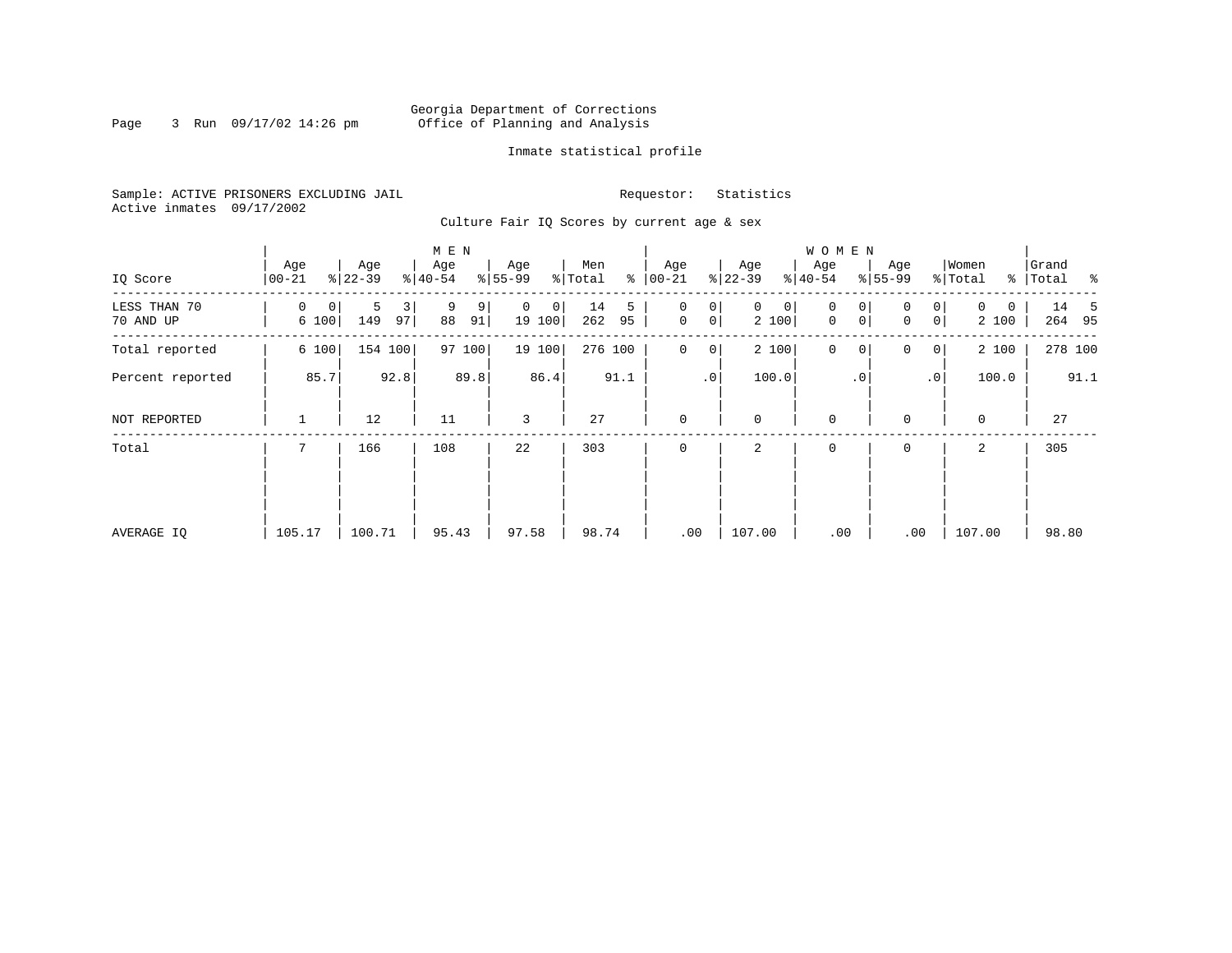# Georgia Department of Corrections<br>4 Run 09/17/02 14:26 pm office of Planning and Analysis Page 4 Run 09/17/02 14:26 pm Office of Planning and Analysis

# Inmate statistical profile

Sample: ACTIVE PRISONERS EXCLUDING JAIL **Requestor:** Statistics Active inmates 09/17/2002

Self-Rpt Socioeconomic Class by current age & sex

|                     |          |                 |           |      | M E N     |      |           |        |         |                 |              |                 |             |             | <b>WOMEN</b> |              |           |                 |          |       |           |                     |
|---------------------|----------|-----------------|-----------|------|-----------|------|-----------|--------|---------|-----------------|--------------|-----------------|-------------|-------------|--------------|--------------|-----------|-----------------|----------|-------|-----------|---------------------|
|                     | Age      |                 | Age       |      | Age       |      | Age       |        | Men     |                 | Age          |                 | Age         |             | Age          |              | Age       |                 | Women    |       | Grand     |                     |
| Socioeconomic Class | $ 00-21$ |                 | $ 22-39 $ |      | $8 40-54$ |      | $8 55-99$ |        | % Total | ፟፟፟፟            | $00 - 21$    |                 | $ 22-39 $   |             | $8 40-54$    |              | $8 55-99$ |                 | % Total  |       | %   Total | း ခ                 |
| WELFARE             |          |                 | 8         |      | 4         | 4    | $\Omega$  | 0      | 12      | 4               | 0            | 0               | $\Omega$    | 0           | $\Omega$     |              |           |                 | $\Omega$ | 0     | 12        |                     |
| OCC EMPLOY          |          | 20              | 8         |      | 4         | 4    | $\Omega$  | 0      | 13      | $4\overline{ }$ | $\mathbf 0$  | $\mathbf 0$     | $\Omega$    | $\mathbf 0$ | $\Omega$     | $\Omega$     | $\Omega$  | $\Omega$        | $\Omega$ | 0     | 13        | 4                   |
| MINIMUM STD         |          | 60              | 90        | 55   | 56        | 53   | 11        | 52     | 160     | 54              | $\Omega$     |                 | 0           | 0           | 0            | $\Omega$     | 0         |                 | 0        | 0     | 160       | -54                 |
| MIDDLE              |          | 20 <sup>1</sup> | 54        | 33   | 38        | 36   | 10        | 48     | 103     | 35              | $\mathbf 0$  | 0               |             | 50          | $\mathbf 0$  | 0            | 0         |                 |          | 50    | 104       | 35                  |
| OTHER               | 0        | 0 <sup>1</sup>  | 3         | 2    | 3         | 3    | 0         | 0      | 6       | 2               | 0            | 0               | 1           | 50          | $\mathbf 0$  | $\mathbf 0$  | 0         | 0               |          | 50    |           | $\overline{2}$<br>7 |
| Total reported      |          | 5 100           | 163       | 100  | 105       | 100  |           | 21 100 | 294 100 |                 | $\mathbf 0$  | $\mathbf 0$     |             | 2 100       | $\mathbf 0$  | 0            | 0         | $\overline{0}$  |          | 2 100 |           | 296 100             |
| Percent reported    |          | 71.4            |           | 98.2 |           | 97.2 |           | 95.5   |         | 97.0            |              | .0 <sup>1</sup> |             | 100.0       |              | $.0^{\circ}$ |           | .0 <sup>1</sup> |          | 100.0 |           | 97.0                |
| NOT RPTD            | 2        |                 | 3         |      | 3         |      |           |        | 9       |                 | $\mathbf{0}$ |                 | $\mathbf 0$ |             | $\mathbf 0$  |              |           |                 | $\Omega$ |       |           | 9                   |
| Total               |          |                 | 166       |      | 108       |      | 22        |        | 303     |                 | $\mathbf{0}$ |                 | 2           |             | $\mathbf 0$  |              | 0         |                 | 2        |       | 305       |                     |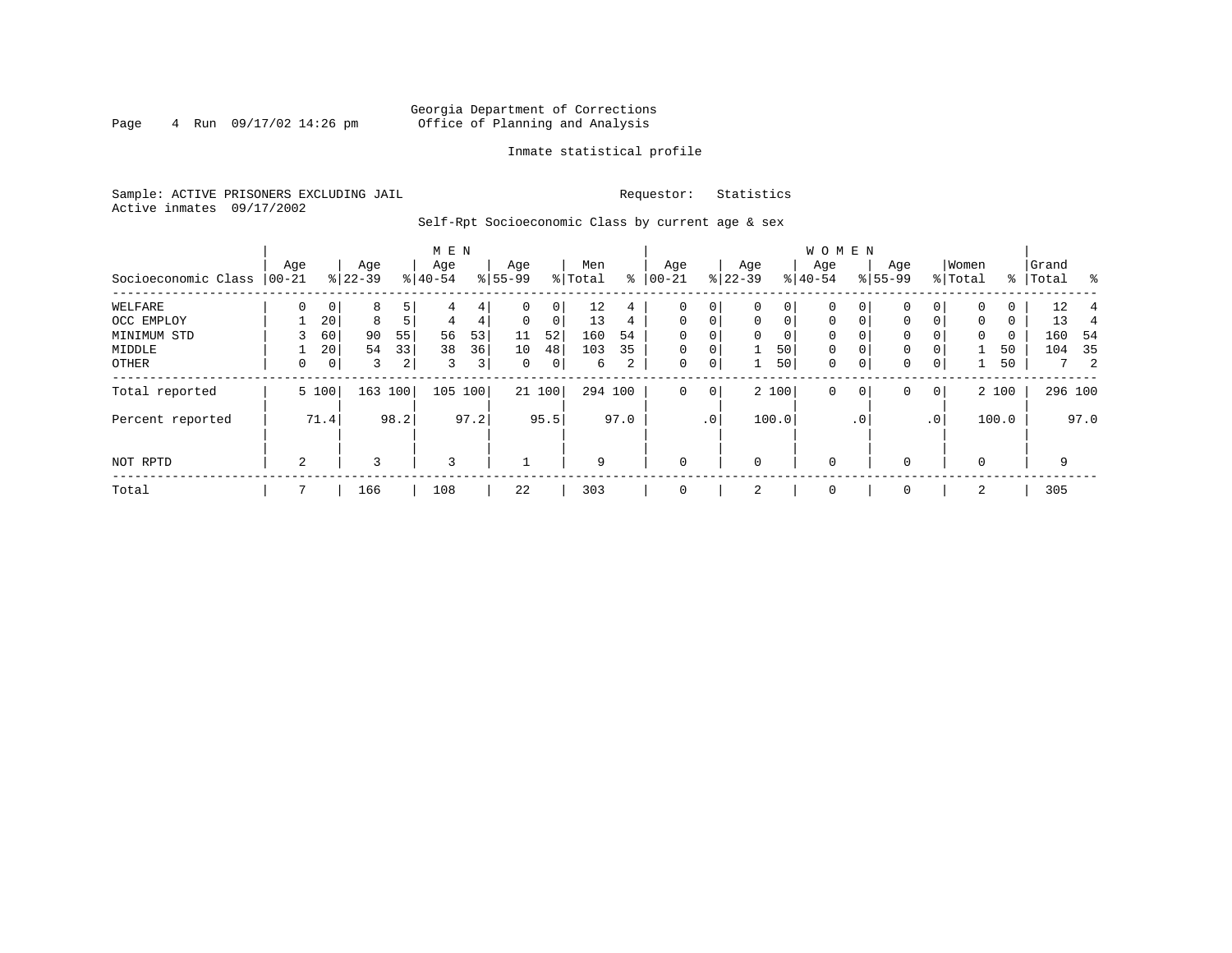# Georgia Department of Corrections Page 5 Run 09/17/02 14:26 pm Office of Planning and Analysis

# Inmate statistical profile

Sample: ACTIVE PRISONERS EXCLUDING JAIL **Requestor:** Statistics Active inmates 09/17/2002

Self-Rpt Environment To Age 16 by current age & sex

|                  | M E N            |                |                  |      |                  |      |                 |        |                |      |                 |             |                 |          | <b>WOMEN</b>     |           |                    |                 |                  |       |                |      |
|------------------|------------------|----------------|------------------|------|------------------|------|-----------------|--------|----------------|------|-----------------|-------------|-----------------|----------|------------------|-----------|--------------------|-----------------|------------------|-------|----------------|------|
| Environment      | Age<br>$ 00-21 $ |                | Age<br>$8 22-39$ |      | Age<br>$8 40-54$ |      | Age<br>$ 55-99$ |        | Men<br>% Total | နွ   | Age<br>$ 00-21$ |             | Age<br>$ 22-39$ |          | Age<br>$8 40-54$ |           | Age<br>$8155 - 99$ |                 | Women<br>% Total | ႜ     | Grand<br>Total | ွေ   |
| RURAL/FARM       | 0                | 0 <sup>1</sup> |                  |      | 4                | 4    | 3               | 14     | 8              | 3    | 0               | 0           | $\Omega$        | $\circ$  | 0                | 0         | $\mathbf 0$        |                 | $\Omega$         | 0     | 8              |      |
| RURAL/NFARM      |                  | 0              | 8                | 5    | 8                | 8    | 2               | 9      | 18             | 6    | $\mathbf 0$     | 0           |                 | 50       | 0                |           | $\mathbf 0$        | $\Omega$        |                  | 50    | 19             |      |
| S.M.S.A          | 2                | 33             | 70               | 43   | 34               | 32   | 7               | 32     | 113            | 38   | $\mathbf 0$     | 0           | $\Omega$        | $\Omega$ | 0                |           | $\mathbf 0$        |                 | $\Omega$         | 0     | 113            | 38   |
| URBAN            |                  | 17             | 33               | 20   | 18               | 17   | 2               | 9      | 54             | 18   | $\mathbf 0$     | $\mathbf 0$ | $\Omega$        | 0        | 0                |           | $\mathbf{0}$       |                 | $\mathbf 0$      | 0     | 54             | 18   |
| SMALL TOWN       |                  | 50             | 49               | 30   | 40               | 38   | 8               | 36     | 100            | 34   | $\mathbf 0$     | 0           |                 | 50       | 0                |           | $\mathbf 0$        |                 |                  | 50    | 101            | 34   |
| OTHER            | 0                | 0 <sup>1</sup> |                  | 1    |                  | ⊥    | $\Omega$        | 0      | 2              |      | $\mathbf 0$     | 0           | $\Omega$        | 0        | 0                |           | $\mathbf{0}$       | 0               | $\mathbf 0$      | 0     | 2              |      |
| Total reported   |                  | 6 100          | 162 100          |      | 105              | 100  |                 | 22 100 | 295 100        |      | $\mathbf 0$     | 0           |                 | 2 100    | 0                | 0         | $\mathbf 0$        | $\mathbf 0$     |                  | 2 100 | 297 100        |      |
| Percent reported |                  | 85.7           |                  | 97.6 |                  | 97.2 |                 | 100.0  |                | 97.4 |                 | $\cdot$ 0   |                 | 100.0    |                  | $\cdot$ 0 |                    | .0 <sup>°</sup> |                  | 100.0 |                | 97.4 |
| NOT RPTD         |                  |                | 4                |      | 3                |      | $\mathbf 0$     |        | 8              |      | $\mathbf 0$     |             | $\Omega$        |          | $\mathbf 0$      |           | 0                  |                 | $\Omega$         |       | 8              |      |
| Total            |                  |                | 166              |      | 108              |      | 22              |        | 303            |      | $\mathbf 0$     |             | 2               |          | 0                |           | 0                  |                 | 2                |       | 305            |      |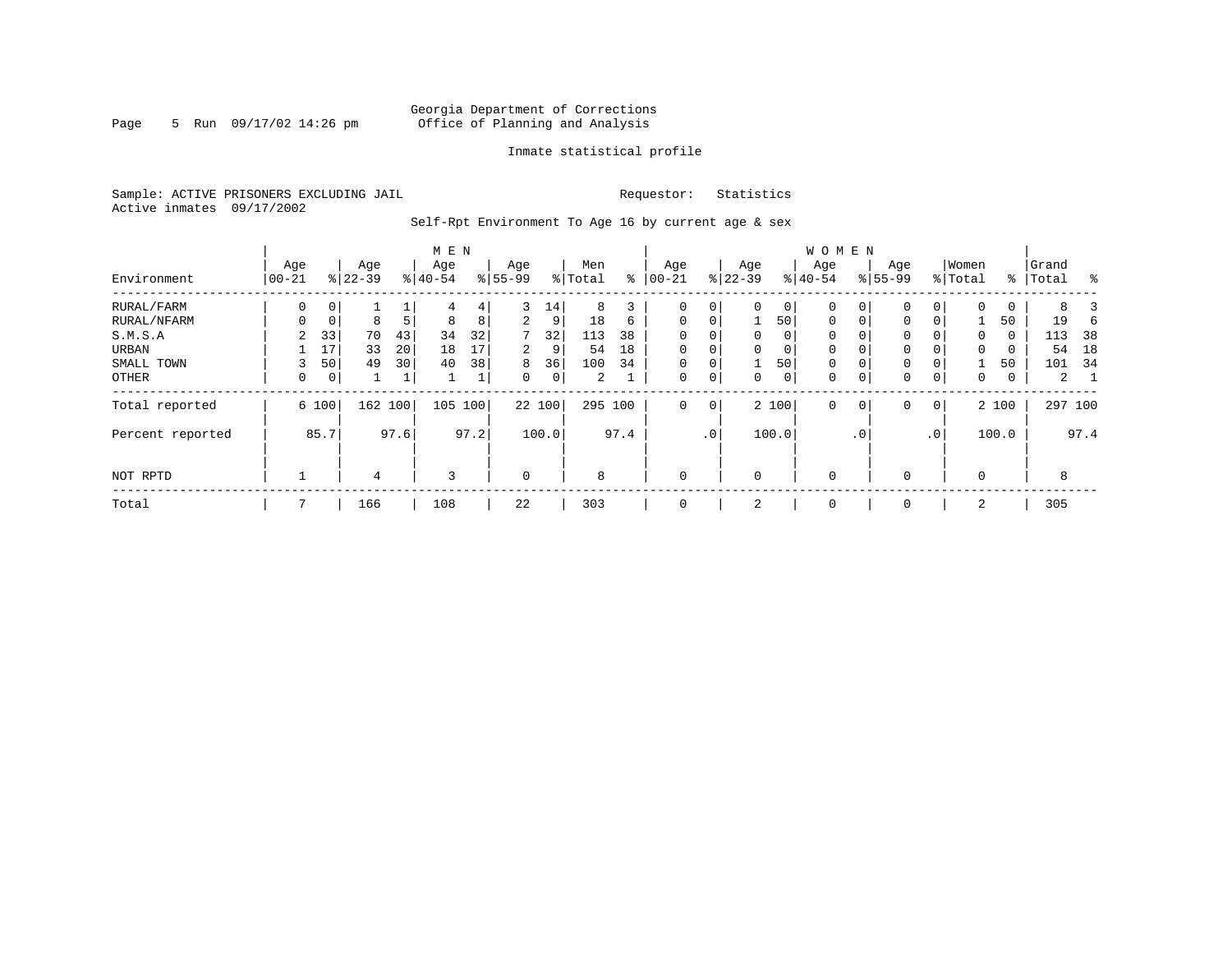# Georgia Department of Corrections Page 6 Run 09/17/02 14:26 pm office of Planning and Analysis

# Inmate statistical profile

Sample: ACTIVE PRISONERS EXCLUDING JAIL **Requestor:** Statistics Active inmates 09/17/2002

Self-Rpt Education Level by current age & sex

|                     |                  |                |                  |                | M E N            |      |                  |        |                |      |                      |           |                  |             | <b>WOMEN</b>     |           |                  |                 |                  |          |                    |      |
|---------------------|------------------|----------------|------------------|----------------|------------------|------|------------------|--------|----------------|------|----------------------|-----------|------------------|-------------|------------------|-----------|------------------|-----------------|------------------|----------|--------------------|------|
| Education Level     | Age<br>$ 00-21 $ |                | Age<br>$ 22-39 $ |                | Age<br>$ 40-54 $ |      | Age<br>$ 55-99 $ |        | Men<br>% Total |      | Age<br>$8   00 - 21$ |           | Age<br>$ 22-39 $ |             | Age<br>$ 40-54 $ |           | Age<br>$ 55-99 $ |                 | Women<br>% Total |          | Grand<br>%   Total | ႜ    |
| LESS THAN GRADE 7   | $\Omega$         | 0              | 5                | 3              | 4                | 4    | 3                | 14     | 12             | 4    | 0                    | 0         | $\Omega$         | 0           | $\Omega$         |           | 0                | 0               | $\Omega$         | 0        | 12                 |      |
| GRADE 7             |                  | 17             | 3                | $\overline{a}$ | 8                | 8    |                  | 5      | 13             | 4    | 0                    | 0         | $\Omega$         | 0           | $\Omega$         |           | $\Omega$         | 0               | $\Omega$         | 0        | 13                 | 4    |
| GRADE 8             |                  | 17             | 19               | 12             |                  | 5    | 5                | 23     | 30             | 10   | $\Omega$             | $\Omega$  | $\Omega$         | $\mathbf 0$ | 0                |           | U                |                 | $\Omega$         | 0        | 30                 | 10   |
| GRADE 9             |                  | 17             | 24               | 15             | 15               | 14   |                  | 5      | 41             | 14   | 0                    |           | 0                | 0           | 0                |           | 0                |                 | 0                | 0        | 41                 | 14   |
| GRADE 10            |                  | 17             | 42               | 25             | 23               | 22   |                  | 5      | 67             | 22   | 0                    | 0         | $\Omega$         | $\Omega$    | 0                |           | $\mathbf 0$      |                 | 0                | $\Omega$ | 67                 | 22   |
| GRADE 11            | $\Omega$         | $\mathbf 0$    | 27               | 16             | -9               | 9    | 3                | 14     | 39             | 13   | 0                    | 0         | 2 100            |             | 0                |           | $\Omega$         |                 |                  | 2 100    | 41                 | 14   |
| GRADE 12            | 2                | 33             | 30               | 18             | 13               | 12   | 2                | 9      | 47             | 16   | $\Omega$             | 0         | $\Omega$         | 0           | 0                |           | $\mathbf 0$      |                 | 0                | 0        | 47                 | 16   |
| MORE THAN GRADE 12  | 0                | $\overline{0}$ | 15               | $\overline{9}$ | 28               | 27   | 6                | 27     | 49             | 16   | 0                    | 0         | 0                | 0           | $\mathbf 0$      | 0         | $\mathbf 0$      | 0               | $\Omega$         | 0        | 49                 | 16   |
| Total reported      |                  | 6 100          | 165 100          |                | 105 100          |      |                  | 22 100 | 298 100        |      | 0                    | 0         |                  | 2 100       | $\Omega$         | $\Omega$  | 0                | 0 <sup>1</sup>  |                  | 2 100    | 300 100            |      |
| Percent reported    |                  | 85.7           |                  | 99.4           |                  | 97.2 |                  | 100.0  |                | 98.3 |                      | $\cdot$ 0 | 100.0            |             |                  | $\cdot$ 0 |                  | .0 <sup>1</sup> |                  | 100.0    |                    | 98.4 |
| NOT REPORTED        |                  |                |                  |                | 3                |      | 0                |        | 5              |      | $\mathbf 0$          |           | $\Omega$         |             | 0                |           | U                |                 | 0                |          | 5                  |      |
| Total               |                  |                | 166              |                | 108              |      | 22               |        | 303            |      | $\Omega$             |           | 2                |             | $\Omega$         |           | U                |                 | 2                |          | 305                |      |
|                     |                  |                |                  |                |                  |      |                  |        |                |      |                      |           |                  |             |                  |           |                  |                 |                  |          |                    |      |
| AVG EDUCATION LEVEL | 9.67             |                | 11.01            |                | 12.07            |      | 11.32            |        | 11.38          |      | .00                  |           | 11.00            |             | .00              |           | .00              |                 | 11.00            |          | 11.38              |      |

\* NOTE: THE FIELD LABLED "LESS THAN GRADE 7" WAS CORRECTED IN MARCH 1989: MISSING DATA FOR INMATES STILL IN DIAGNOSTICS NOW HAS BEEN REMOVED FROM THIS FIELD AND IDENTIFIED AS "NOT REPORTED" INFORMATION.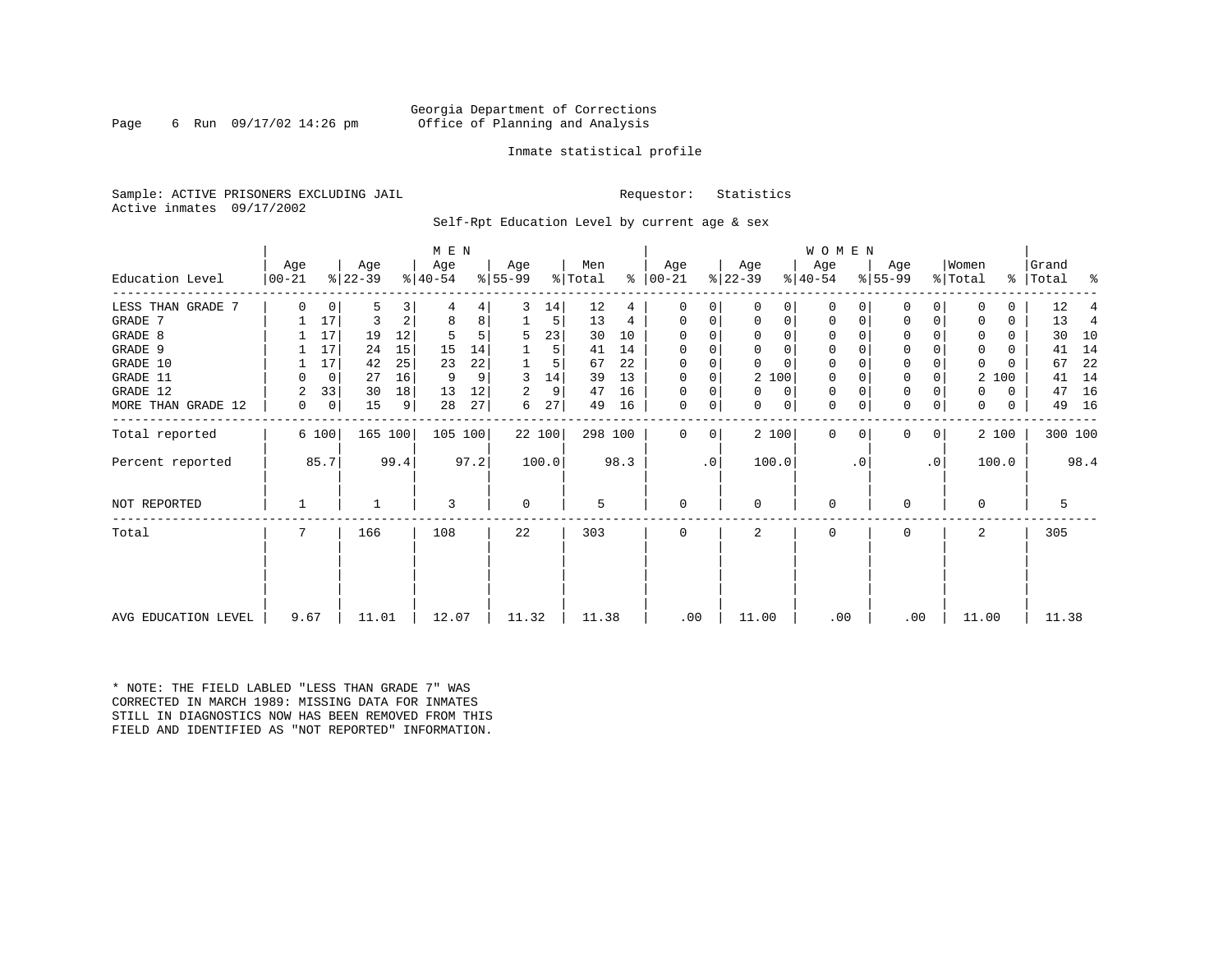# Georgia Department of Corrections Page 7 Run 09/17/02 14:26 pm Office of Planning and Analysis

# Inmate statistical profile

Sample: ACTIVE PRISONERS EXCLUDING JAIL **Requestor:** Statistics Active inmates 09/17/2002

Functional Reading Level (WRAT Scores) by current age & sex

|                    | M E N           |                |                  |         |                  |        |                  |        |                |      |                 |           |                  |          | W O M E N        |           |                  |             |                              |          |                |      |
|--------------------|-----------------|----------------|------------------|---------|------------------|--------|------------------|--------|----------------|------|-----------------|-----------|------------------|----------|------------------|-----------|------------------|-------------|------------------------------|----------|----------------|------|
| WRAT Reading Score | Age<br>$ 00-21$ |                | Age<br>$ 22-39 $ |         | Age<br>$ 40-54 $ |        | Age<br>$ 55-99 $ |        | Men<br>% Total | ွေ   | Age<br>$ 00-21$ |           | Age<br>$ 22-39 $ |          | Age<br>$8 40-54$ |           | Age<br>$ 55-99 $ |             | Women<br>$\frac{1}{2}$ Total | ွေ       | Grand<br>Total | ႜ    |
| LESS THAN GRADE 6  |                 | 17             | 52               | 34      | 35               | 36     | 7                | 37     | 95             | 34   | 0               | 0         |                  | 50       | $\Omega$         | 0         | 0                | 0           |                              | 50       | 96             | 34   |
| 6TH THRU 8TH GRADE |                 | 67             | 32               | 21      | 19               | 19     | 3                | 16     | 58             | 21   | 0               | 0         | $\mathbf 0$      | 0        | 0                |           | 0                | 0           |                              | 0        | 58             | 21   |
| GRADE 9            |                 | 17             | 14               | 9       | 14               | 14     | 2                | 11     | 31             | 11   | $\Omega$        | 0         |                  | $\Omega$ |                  |           | $\Omega$         |             |                              | 0        | 31             | 11   |
| GRADE 10           | 0               | 0              | 4                |         | 3                | 3      |                  | 5      | 8              | 3    | $\mathbf 0$     | 0         | $\mathbf 0$      | 0        | 0                |           | 0                |             | 0                            | 0        | 8              |      |
| GRADE 11           | 0               | 0              | 7                |         | 6                | 6      |                  | 5      | 14             |      | $\Omega$        |           |                  |          |                  |           | $\mathbf 0$      |             | $\Omega$                     | $\Omega$ | 14             |      |
| GRADE 12           | 0               | $\overline{0}$ | 29               | 19      | 11               | 11     | 4                | 21     | 44             | 16   | 0               | 0         | $\Omega$         | $\Omega$ | 0                |           | 0                |             | 0                            | 0        | 44             | 16   |
| MORE THAN GRADE 12 | 0               | 0 <sup>1</sup> | 17               | 11      | 10               | 10     |                  | 5      | 28             | 10   | 0               | 0         |                  | 50       | 0                |           | $\mathbf 0$      | 0           |                              | 50       | 29             | 10   |
| Total reported     |                 | 6 100          |                  | 155 100 |                  | 98 100 |                  | 19 100 | 278 100        |      | $\Omega$        | 0         |                  | 2 100    | 0                | $\Omega$  | $\mathbf 0$      | $\mathbf 0$ |                              | 2 100    | 280 100        |      |
| Percent reported   |                 | 85.7           |                  | 93.4    |                  | 90.7   |                  | 86.4   |                | 91.7 |                 | $\cdot$ 0 |                  | 100.0    |                  | $\cdot$ 0 |                  | $\cdot$ 0   |                              | 100.0    |                | 91.8 |
| NOT REPORTED       |                 |                | 11               |         | 10               |        | 3                |        | 25             |      | $\mathbf 0$     |           | $\Omega$         |          | 0                |           | 0                |             | $\Omega$                     |          | 25             |      |
| Total              | 7               |                | 166              |         | 108              |        | 22               |        | 303            |      | 0               |           | 2                |          | 0                |           | 0                |             | 2                            |          | 305            |      |
|                    |                 |                |                  |         |                  |        |                  |        |                |      |                 |           |                  |          |                  |           |                  |             |                              |          |                |      |
| AVG READING SCORE  | 7.40            |                | 8.26             |         | 7.68             |        | 7.94             |        | 8.02           |      | .00             |           | 9.10             |          | .00              |           | .00              |             | 9.10                         |          | 8.02           |      |
|                    |                 |                |                  |         |                  |        |                  |        |                |      |                 |           |                  |          |                  |           |                  |             |                              |          |                |      |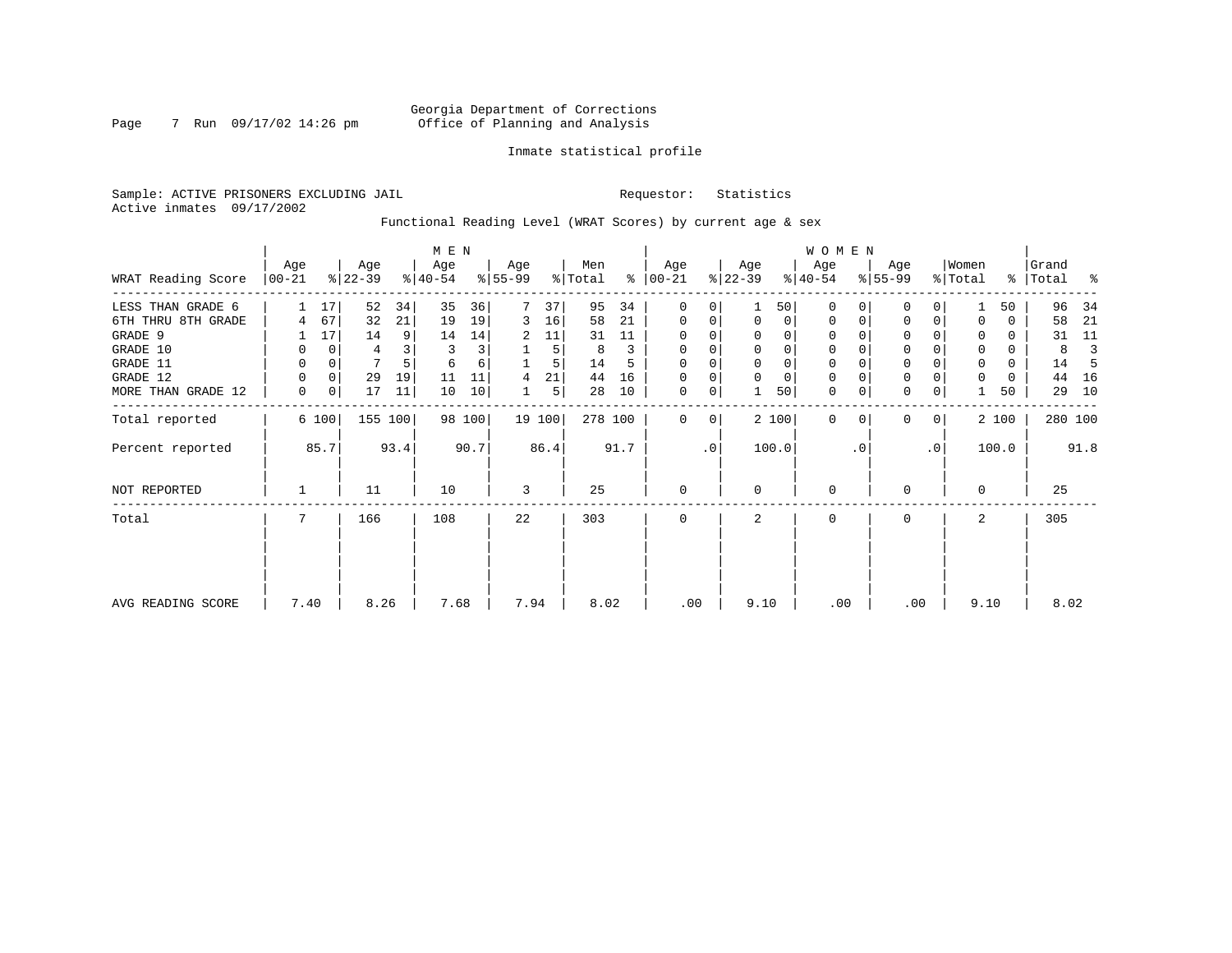# Georgia Department of Corrections Page 8 Run 09/17/02 14:26 pm Office of Planning and Analysis

# Inmate statistical profile

Sample: ACTIVE PRISONERS EXCLUDING JAIL **Requestor:** Statistics Active inmates 09/17/2002

Functional Math Level (WRAT Scores) by current age & sex

|                    | M E N           |       |                  |                |                  |                |                  |        |                |               |                |           |                  |             | <b>WOMEN</b>     |           |                    |                |                  |       |                 |      |
|--------------------|-----------------|-------|------------------|----------------|------------------|----------------|------------------|--------|----------------|---------------|----------------|-----------|------------------|-------------|------------------|-----------|--------------------|----------------|------------------|-------|-----------------|------|
| WRAT Math Score    | Age<br>$ 00-21$ |       | Age<br>$ 22-39 $ |                | Age<br>$ 40-54 $ |                | Age<br>$8 55-99$ |        | Men<br>% Total | $\frac{1}{6}$ | Age<br>  00-21 |           | Age<br>$ 22-39 $ |             | Age<br>$ 40-54 $ |           | Age<br>$8155 - 99$ |                | Women<br>% Total | ွေ    | Grand<br> Total | ႜ    |
| LESS THAN GRADE 6  |                 | 17    | 50               | 32             | 42               | 43             | 10               | 53     | 103            | 37            | $\mathbf 0$    | 0         | $\Omega$         | $\Omega$    | $\Omega$         |           | U                  | $\Omega$       | $\Omega$         | 0     | 103             | -37  |
| 6TH THRU 8TH GRADE | 2               | 33    | 69               | 45             | 37               | 38             | 4                | 21     | 112            | 40            | 0              | 0         | 0                | 0           | 0                |           | 0                  | 0              | 0                | 0     | 112             | 40   |
| GRADE 9            |                 | 50    | 16               | 10             | 10               | 10             | 0                | 0      | 29             | 10            | 0              |           |                  | 50          | 0                |           |                    |                |                  | 50    | 30              | 11   |
| GRADE 10           | 0               | 0     | 12               | 8 <sup>1</sup> | 4                | 4              | 2                | 11     | 18             | 6             | 0              |           | 0                | 0           | 0                |           | $\mathbf 0$        |                | 0                | 0     | 18              | -6   |
| GRADE 11           | 0               |       | 5                |                | 0                |                |                  | 5      | 6              | 2             | 0              |           |                  | 0           | 0                |           | $\Omega$           |                | 0                | 0     | 6               | 2    |
| GRADE 12           | $\Omega$        | 0     | $\overline{c}$   |                | 3                | 3              |                  | 5      | 6              | 2             | 0              | 0         | 0                | $\mathbf 0$ | 0                |           | $\mathbf 0$        |                | $\Omega$         | 0     | 6               | 2    |
| MORE THAN GRADE 12 | 0               | 0     |                  |                | $\overline{2}$   | 2 <sub>1</sub> |                  | 5      | 4              |               | 0              | 0         |                  | 50          | $\mathbf 0$      | 0         | $\mathbf 0$        | 0              |                  | 50    | 5               |      |
| Total reported     |                 | 6 100 | 155 100          |                |                  | 98 100         |                  | 19 100 | 278 100        |               | $\Omega$       | 0         |                  | 2 100       | $\Omega$         |           |                    | 0 <sup>1</sup> |                  | 2 100 | 280 100         |      |
| Percent reported   |                 | 85.7  |                  | 93.4           |                  | 90.7           |                  | 86.4   |                | 91.7          |                | $\cdot$ 0 |                  | 100.0       |                  | $\cdot$ 0 |                    | $\cdot$ 0      |                  | 100.0 |                 | 91.8 |
| NOT REPORTED       |                 |       | 11               |                | 10               |                | 3                |        | 25             |               | 0              |           | $\Omega$         |             | 0                |           | 0                  |                | $\mathbf 0$      |       | 25              |      |
| Total              | 7               |       | 166              |                | 108              |                | 22               |        | 303            |               | 0              |           | 2                |             | 0                |           | 0                  |                | 2.               |       | 305             |      |
|                    |                 |       |                  |                |                  |                |                  |        |                |               |                |           |                  |             |                  |           |                    |                |                  |       |                 |      |
|                    |                 |       |                  |                |                  |                |                  |        |                |               |                |           |                  |             |                  |           |                    |                |                  |       |                 |      |
| AVG MATH SCORE     | 7.78            |       | 7.09             |                | 6.51             |                | 6.62             |        | 6.87           |               | .00            |           | 11.40            |             | .00              |           | .00                |                | 11.40            |       | 6.90            |      |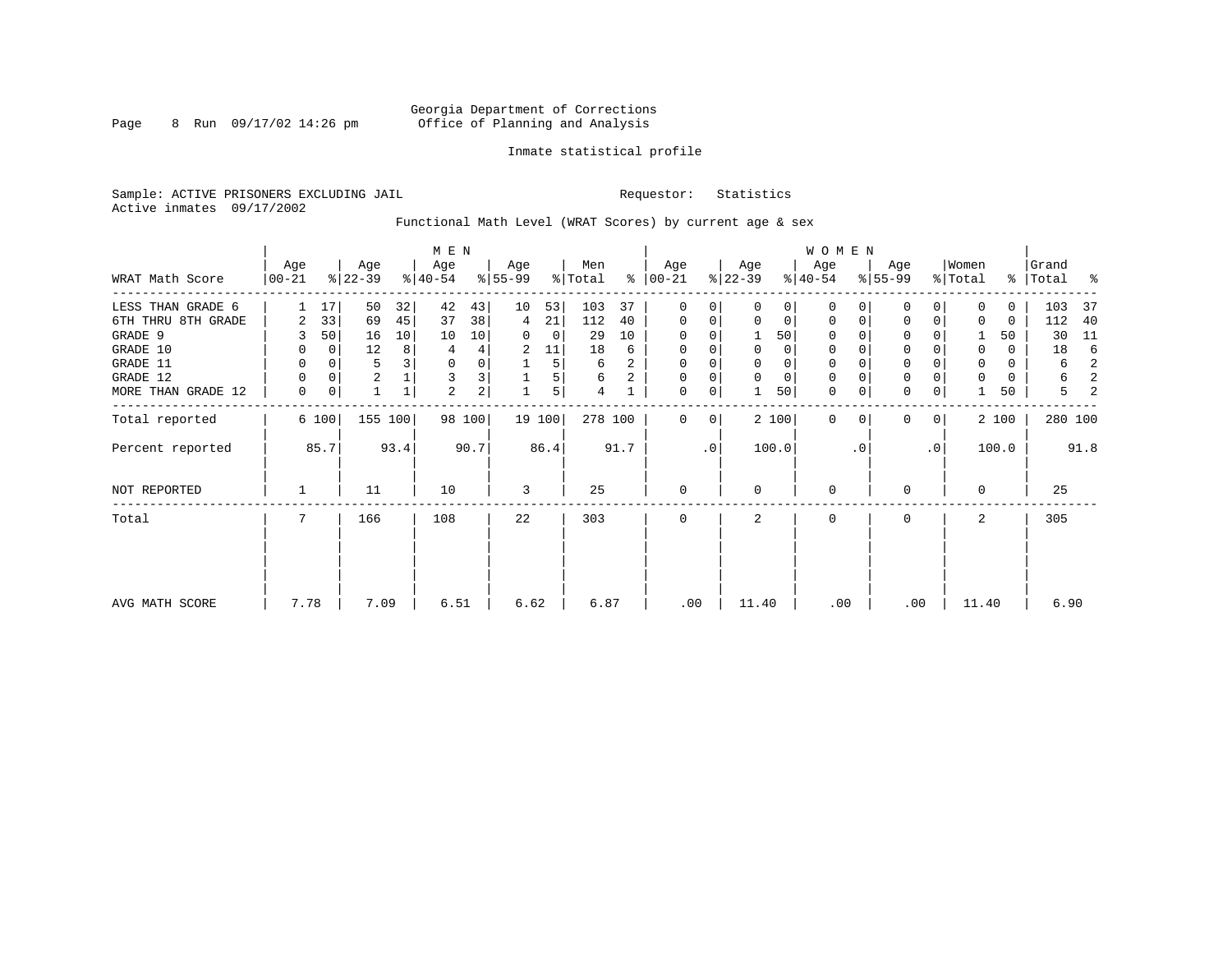# Georgia Department of Corrections Page 9 Run 09/17/02 14:26 pm Office of Planning and Analysis

# Inmate statistical profile

Sample: ACTIVE PRISONERS EXCLUDING JAIL **Requestor:** Statistics Active inmates 09/17/2002

Functional Spelling Level (WRAT Scores) by current age & sex

|                               | $M$ E $N$ |       |                  |         |                  |        |                  |        |                |      |                   |           |                  |          | W O M E N        |           |                  |                |                  |              |                |      |
|-------------------------------|-----------|-------|------------------|---------|------------------|--------|------------------|--------|----------------|------|-------------------|-----------|------------------|----------|------------------|-----------|------------------|----------------|------------------|--------------|----------------|------|
| WRAT Spelling Score $ 00-21 $ | Age       |       | Age<br>$ 22-39 $ |         | Age<br>$8 40-54$ |        | Age<br>$ 55-99 $ |        | Men<br>% Total | ⊱    | Age<br>$ 00 - 21$ |           | Age<br>$ 22-39 $ |          | Age<br>$ 40-54 $ |           | Age<br>$ 55-99 $ |                | Women<br>% Total | ိ            | Grand<br>Total | ႜ    |
| LESS THAN GRADE 6             | $\Omega$  | 0     | 55               | 35      | 46               | 47     | 8                | 42     | 109            | 39   | 0                 | 0         | $\Omega$         | $\Omega$ | $\Omega$         | 0         | 0                | 0              | $\Omega$         | $\Omega$     | 109            | 39   |
| 6TH THRU 8TH GRADE            |           | 50    | 46               | 30      | 26               | 27     | 6                | 32     | 81             | 29   | $\mathbf 0$       | 0         |                  | 50       | 0                | 0         | $\Omega$         | 0              |                  | 50           | 82             | 29   |
| GRADE 9                       |           | 33    | 15               | 10      | 5                | 5      | 2                | 11     | 24             | 9    | $\Omega$          | 0         |                  | 0        | 0                |           |                  |                | 0                | 0            | 24             | 9    |
| GRADE 10                      |           | 17    | 11               |         |                  |        | 0                | 0      | 16             | 6    | $\mathbf 0$       | 0         | 0                | 0        | 0                |           | $\Omega$         |                | 0                | 0            | 16             | 6    |
| GRADE 11                      | 0         | 0     | 6                |         | 5                | 5      |                  | 5      | 12             |      | $\Omega$          |           |                  | $\Omega$ | $\Omega$         |           | $\Omega$         |                | 0                | $\mathbf{0}$ | 12             | 4    |
| GRADE 12                      | 0         | 0     | 14               | 9       | 5                | 5      |                  | 5      | 20             |      | 0                 | 0         | $\Omega$         | 0        | 0                |           | $\mathbf 0$      |                | 0                | 0            | 20             |      |
| MORE THAN GRADE 12            | 0         | 0     | 8                | 5       | 7                | 7      |                  | 5      | 16             | 6    | 0                 | 0         |                  | 50       | 0                | 0         | $\mathbf 0$      | 0              |                  | 50           | 17             | 6    |
| Total reported                |           | 6 100 |                  | 155 100 |                  | 98 100 |                  | 19 100 | 278 100        |      | $\mathbf 0$       | 0         |                  | 2 100    | $\mathbf{0}$     | $\Omega$  | $\Omega$         | 0 <sup>1</sup> |                  | 2 100        | 280 100        |      |
| Percent reported              |           | 85.7  |                  | 93.4    |                  | 90.7   |                  | 86.4   |                | 91.7 |                   | $\cdot$ 0 |                  | 100.0    |                  | $\cdot$ 0 |                  | .0             |                  | 100.0        |                | 91.8 |
| NOT REPORTED                  |           |       | 11               |         | 10               |        | 3                |        | 25             |      | $\mathbf{0}$      |           | $\Omega$         |          | 0                |           | $\mathbf 0$      |                | $\Omega$         |              | 25             |      |
| Total                         | 7         |       | 166              |         | 108              |        | 22               |        | 303            |      | $\mathbf 0$       |           | 2                |          | 0                |           | 0                |                | 2                |              | 305            |      |
|                               |           |       |                  |         |                  |        |                  |        |                |      |                   |           |                  |          |                  |           |                  |                |                  |              |                |      |
|                               |           |       |                  |         |                  |        |                  |        |                |      |                   |           |                  |          |                  |           |                  |                |                  |              |                |      |
| AVG SPELLING SCORE            | 8.90      |       | 7.47             |         | 6.49             |        | 7.01             |        | 7.12           |      | .00               |           | 9.70             |          | .00              |           | .00              |                | 9.70             |              | 7.14           |      |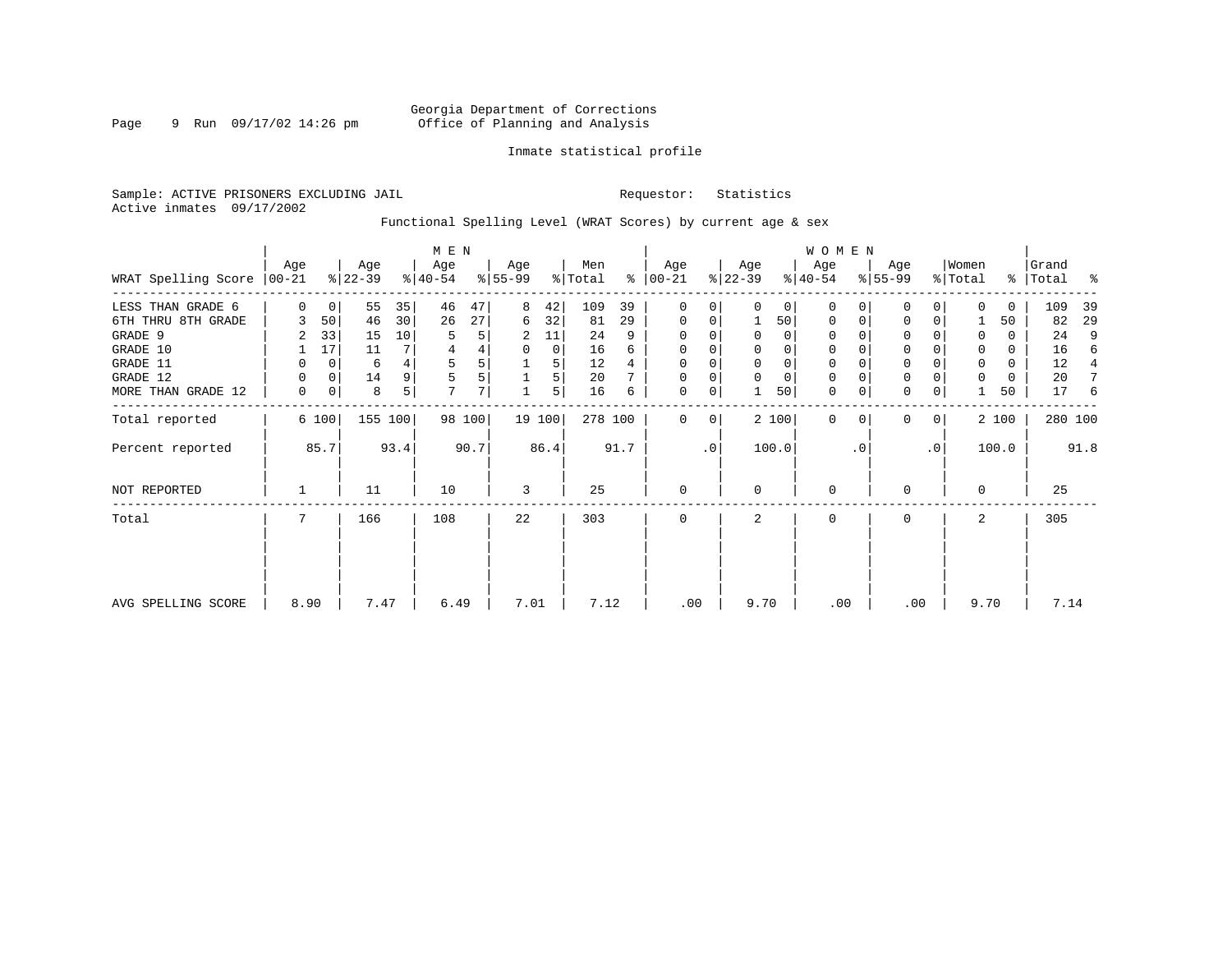Page 10 Run  $09/17/02$  14:26 pm

# Inmate statistical profile

Sample: ACTIVE PRISONERS EXCLUDING JAIL **Requestor:** Statistics Active inmates 09/17/2002

Self-Rpt Guardian Status To Age 16 by current age & sex

|                  |                   |       |                  |      | M E N            |      |                  |          |                |      |                  |     |                 |          | WOMEN            |           |                  |              |                  |          |                |         |
|------------------|-------------------|-------|------------------|------|------------------|------|------------------|----------|----------------|------|------------------|-----|-----------------|----------|------------------|-----------|------------------|--------------|------------------|----------|----------------|---------|
| Guardian Status  | Age<br>$ 00 - 21$ |       | Age<br>$ 22-39 $ |      | Age<br>$ 40-54 $ |      | Age<br>$8 55-99$ |          | Men<br>% Total | ⊱    | Age<br>$ 00-21 $ |     | Age<br>$ 22-39$ |          | Age<br>$ 40-54 $ |           | Age<br>$ 55-99 $ |              | Women<br>% Total | ွေ       | Grand<br>Total | န္      |
| ORPHANAGE        |                   |       | O                |      | n                | 0    |                  |          | 0              | 0    | O                | 0   |                 | O        | 0                |           |                  |              |                  | 0        |                |         |
| FATHER ONLY      |                   |       |                  |      | 2                | 2    |                  | $\Omega$ |                | 2    | $\Omega$         | 0   |                 | $\Omega$ | $\Omega$         |           |                  | 0            |                  | 0        |                |         |
| FTR MTR HD       |                   |       | 14               | 8    | 6                | 6    |                  | 9        | 22             |      |                  |     |                 |          | O                |           |                  |              | 0                | 0        | 22             |         |
| MOTHER ONLY      |                   | 50    | 65               | 39   | 39               | 37   | 4                | 18       | 111            | 37   |                  |     |                 |          | O                |           |                  |              | 0                | $\Omega$ | 111            | 37      |
| MTR FTR HD       |                   | 50    | 48               | 29   | 44               | 42   | 11               | 50       | 106            | 35   | $\Omega$         | 0   |                 | 2 100    | 0                |           |                  |              |                  | 2 100    | 108            | 36      |
| OTH FEMALE       |                   |       |                  |      |                  | 4    |                  | 5        | 10             |      | 0                |     |                 | 0        | 0                |           | 0                |              |                  | 0        | 10             |         |
| OTH MALE         |                   |       | 2                |      |                  |      |                  |          | 2              |      | 0                |     |                 |          | 0                |           |                  |              | 0                | 0        | 2              |         |
| STEP-PARNTS      |                   |       |                  |      |                  | ⊥    | 2                | 9        | 8              |      | $\Omega$         | 0   |                 | $\Omega$ | 0                |           | $\Omega$         |              | 0                | 0        |                |         |
| FOSTER HOME      |                   |       | 6                |      |                  | 0    |                  |          |                |      | $\Omega$         |     |                 | $\Omega$ | 0                |           |                  |              | $\Omega$         | 0        |                |         |
| GRAND PRNTS      |                   |       | 8                |      | 6                | 6    |                  | 5        | 15             |      | $\Omega$         | 0   |                 | $\Omega$ | 0                |           |                  |              |                  | 0        | 15             |         |
| OTHER            | 0                 |       | 7                | 4    |                  | 4    | $\Omega$         | $\Omega$ | 11             |      | $\mathbf 0$      | 0   |                 | $\Omega$ | 0                |           |                  | 0            |                  | 0        | 11             |         |
| Total reported   |                   | 6 100 | 165 100          |      | 106 100          |      |                  | 22 100   | 299 100        |      | $\Omega$         | 0   |                 | 2 100    | $\Omega$         | 0         | $\Omega$         | $\mathbf{0}$ |                  | 2 100    |                | 301 100 |
| Percent reported |                   | 85.7  |                  | 99.4 |                  | 98.1 |                  | 100.0    |                | 98.7 |                  | .0' |                 | 100.0    |                  | $\cdot$ 0 |                  | .0'          |                  | 100.0    |                | 98.7    |
| NOT RPTD         |                   |       |                  |      | $\overline{a}$   |      | 0                |          | 4              |      | $\mathbf 0$      |     | $\Omega$        |          | 0                |           | $\Omega$         |              | $\Omega$         |          |                |         |
| Total            |                   |       | 166              |      | 108              |      | 22               |          | 303            |      |                  |     |                 |          | $\Omega$         |           |                  |              | 2                |          | 305            |         |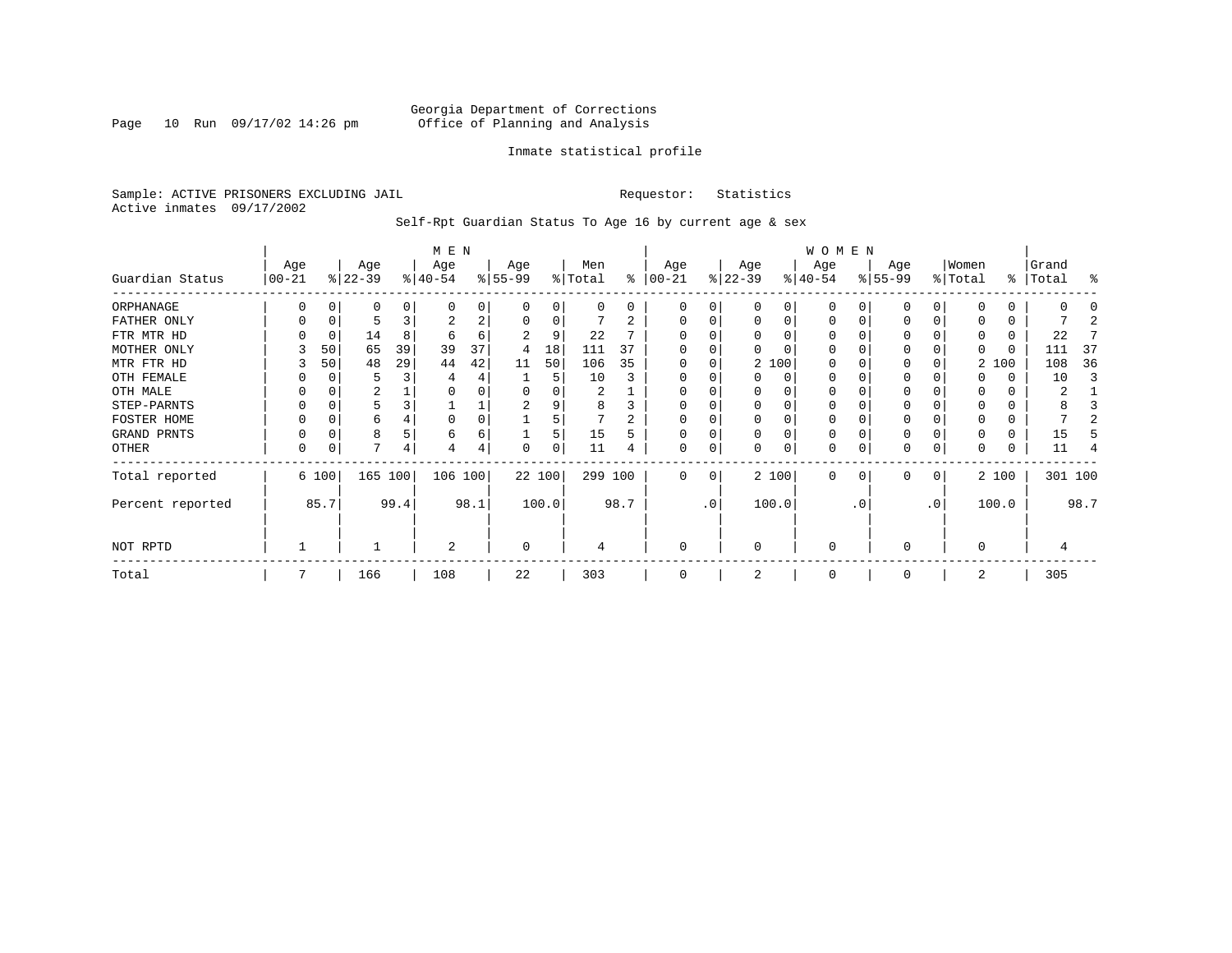Page 11 Run  $09/17/02$  14:26 pm

# Inmate statistical profile

Sample: ACTIVE PRISONERS EXCLUDING JAIL **Requestor:** Statistics Active inmates 09/17/2002

Self-Rpt Employment Status Before Prison by current age & sex

|                  |                  |       |                  |      | M E N           |        |                 |        |                |      |                  |           |                    |          | WOMEN           |     |                  |     |                  |          |                |      |
|------------------|------------------|-------|------------------|------|-----------------|--------|-----------------|--------|----------------|------|------------------|-----------|--------------------|----------|-----------------|-----|------------------|-----|------------------|----------|----------------|------|
| Employment       | Age<br>$00 - 21$ |       | Age<br>$ 22-39 $ |      | Age<br>$ 40-54$ |        | Age<br>$ 55-99$ |        | Men<br>% Total | ႜ    | Age<br>$00 - 21$ | န္        | Age<br>$ 22 - 39 $ |          | Age<br>$ 40-54$ |     | Age<br>$8 55-99$ |     | Women<br>% Total | ႜ        | Grand<br>Total | န္   |
|                  |                  |       |                  |      |                 |        |                 |        |                |      |                  |           |                    |          |                 |     |                  |     |                  |          |                |      |
| FULL TIME        |                  | 20    | 80               | 51   | 61              | 65     | 14              | 67     | 156            | 56   | 0                | 0         |                    | 2 100    | 0               |     | $\mathbf 0$      | 0   |                  | 2 100    | 158            | -57  |
| PART TIME        | 0                | 0     | 10               | 6    | 2               | 2      | $\mathbf 0$     | 0      | 12             | 4    | $\mathbf 0$      | 0         | $\Omega$           | $\Omega$ | 0               |     | 0                | 0   | $\Omega$         | 0        | 12             |      |
| UNEMPL < 6M      |                  | 20    | 21               | 13   | 10              | 11     | 0               | 0      | 32             | 12   | $\Omega$         |           |                    |          |                 |     | 0                |     |                  |          | 32             | -11  |
| UNEMPL > 6M      | 0                | 0     | 30               | 19   | 14              | 15     | 2               | 10     | 46             | 17   | $\Omega$         |           | $\Omega$           |          | U               |     | $\mathbf 0$      |     | $\Omega$         | $\Omega$ | 46             | 16   |
| NEVER WORKD      | 3                | 60    | 13               | 8    |                 |        |                 | 5      | 18             | 6    | $\Omega$         |           |                    |          |                 |     | $\mathbf 0$      |     |                  |          | 18             |      |
| <b>STUDENT</b>   | 0                | 0     |                  |      |                 |        | $\Omega$        | 0      |                | 0    | $\Omega$         | 0         |                    |          | 0               |     | $\mathbf 0$      |     | 0                | 0        |                |      |
| INCAPABLE        | 0                | 0     | 2                |      | 6               | б.     | 4               | 19     | 12             |      |                  | 0         |                    |          |                 |     | $\mathbf 0$      |     |                  |          | 12             |      |
| OTHER            | 0                | 0     | 0                | 0    | $\Omega$        | 0      | 0               | 0      | $\Omega$       | 0    | 0                | 0         | $\Omega$           | 0        | 0               |     | $\mathbf 0$      | 0   | $\Omega$         | 0        | 0              |      |
| Total reported   |                  | 5 100 | 157 100          |      |                 | 94 100 |                 | 21 100 | 277 100        |      | $\mathbf{0}$     | 0         |                    | 2 100    | $\mathbf 0$     | 0   | $\mathbf{0}$     | 0   |                  | 2 100    | 279 100        |      |
| Percent reported |                  | 71.4  |                  | 94.6 |                 | 87.0   |                 | 95.5   |                | 91.4 |                  | $\cdot$ 0 |                    | 100.0    |                 | . 0 |                  | .0' |                  | 100.0    |                | 91.5 |
| NOT RPTD         | 2                |       | 9                |      | 14              |        |                 |        | 26             |      | $\mathbf 0$      |           | $\Omega$           |          | 0               |     | 0                |     |                  |          | 26             |      |
| Total            | 7                |       | 166              |      | 108             |        | 22              |        | 303            |      | $\Omega$         |           | 2                  |          | $\Omega$        |     | 0                |     | 2                |          | 305            |      |

\* NOTE: THE FIELD LABELD "OTHER" WAS CORRECTED IN APRIL 1989; INMATES CODED "PRE-OTIS NOT REPORTED" NOW HAVE BEEN REMOVED FROM THIS FIELD AND IDENTIFIED AS "NOT REPORTED".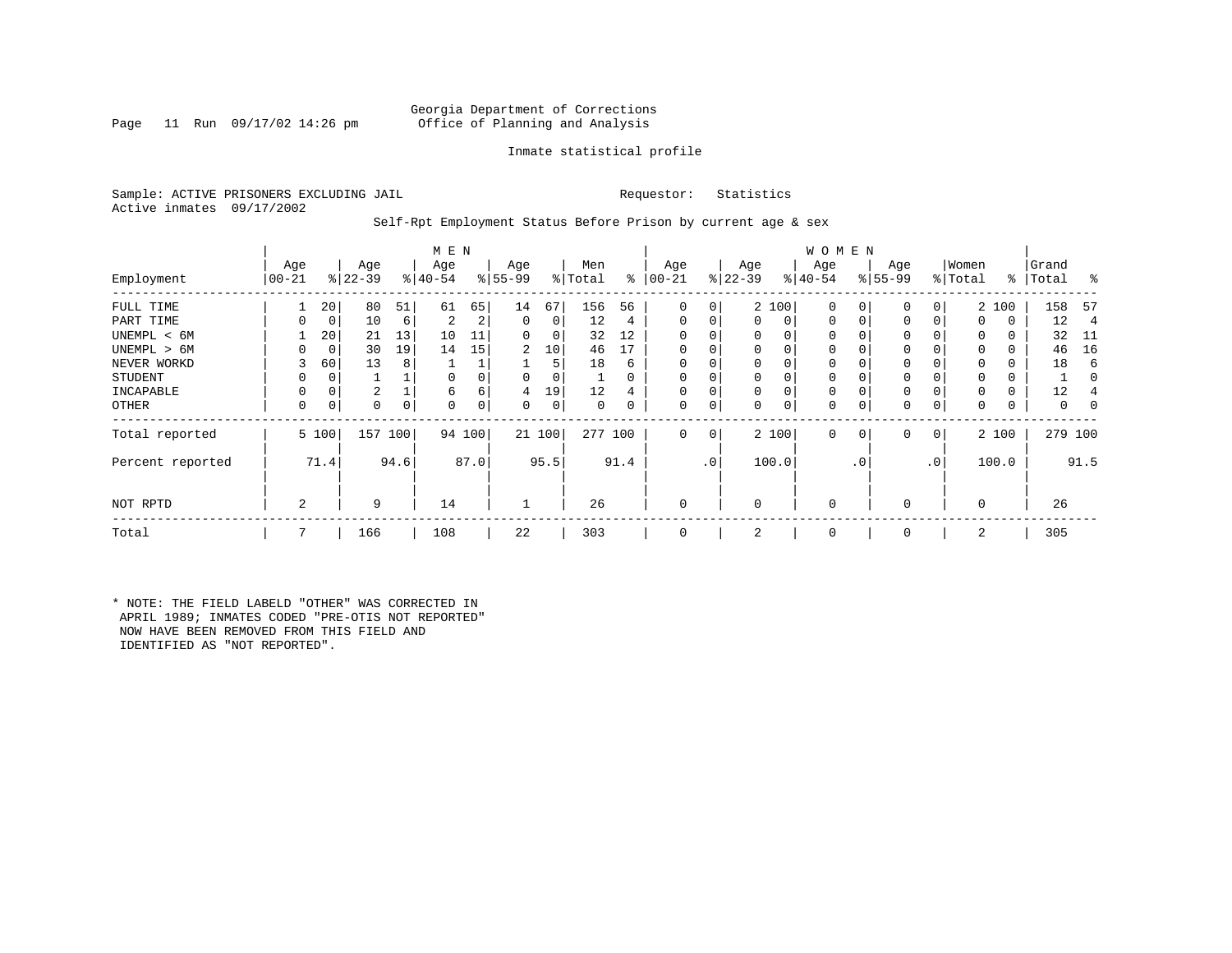Page 12 Run  $09/17/02$  14:26 pm

# Inmate statistical profile

Sample: ACTIVE PRISONERS EXCLUDING JAIL **Requestor:** Statistics Active inmates 09/17/2002

Self-Rpt Marital Status At Admission by current age & sex

|                  | M E N    |          |           |      |          |             |                |       |         |      |             |     |             |          | <b>WOMEN</b> |                |             |                 |          |       |         |             |
|------------------|----------|----------|-----------|------|----------|-------------|----------------|-------|---------|------|-------------|-----|-------------|----------|--------------|----------------|-------------|-----------------|----------|-------|---------|-------------|
|                  | Age      |          | Age       |      | Age      |             | Age            |       | Men     |      | Age         |     | Age         |          | Age          |                | Age         |                 | Women    |       | Grand   |             |
| Marital Status   | $ 00-21$ |          | $ 22-39 $ |      | $ 40-54$ |             | $8 55-99$      |       | % Total | ွေ   | $00 - 21$   |     | $ 22-39$    |          | $ 40-54 $    |                | $8 55-99$   |                 | % Total  | ႜ     | Total   | ွေ          |
| SINGLE           | 5.       | 83       | 115       | 70   | 43       | 41          | 2              | 9     | 165     | 55   | 0           | 0   |             | 50       | 0            | 0              | $\mathbf 0$ | 0               |          | 50    | 166     | - 55        |
| MARRIED          |          | 17       | 18        | 11   | 14       | 13          | 10             | 45    | 43      | 14   | $\mathbf 0$ | 0   | $\mathbf 0$ | $\Omega$ | 0            | 0              | 0           | $\Omega$        | 0        | 0     | 43      | 14          |
| SEPARATED        | 0        | $\Omega$ | 3         | 2    |          |             | $\overline{2}$ | 9     | 12      | 4    | $\Omega$    | 0   | $\Omega$    | $\Omega$ | 0            |                | 0           |                 | $\Omega$ | 0     | 12      | 4           |
| DIVORCED         | 0        | 0        |           | 4    | 26       | 25          | 3              | 14    | 36      | 12   | 0           | 0   | $\Omega$    | 0        | 0            |                | 0           |                 | $\Omega$ | 0     | 36      | 12          |
| WIDOWED          |          | 0        | 2         |      | 6        | б.          |                | 5     | 9       | 3    | 0           | 0   |             | 50       | 0            |                | 0           |                 |          | 50    | 10      |             |
| COMMON LAW       | 0        | $\Omega$ | 20        | 12   | 10       | 9           | 4              | 18    | 34      |      |             | 0   | $\Omega$    | 0        | $\mathbf 0$  |                | 0           |                 | $\Omega$ | 0     | 34      | -11         |
| OTHER            | 0        | 0        | 0         | 0    | 0        | $\mathbf 0$ | 0              | 0     | 0       | 0    | $\mathbf 0$ | 0   | 0           | 0        | 0            |                | $\mathbf 0$ | 0               | 0        | 0     | 0       | $\mathbf 0$ |
| Total reported   |          | 6 100    | 165       | 100  | 106      | 100         | 22 100         |       | 299 100 |      | $\mathbf 0$ | 0   |             | 2 100    | 0            | $\overline{0}$ | $\mathbf 0$ | 0               |          | 2 100 | 301 100 |             |
| Percent reported |          | 85.7     |           | 99.4 |          | 98.1        |                | 100.0 |         | 98.7 |             | .0' |             | 100.0    |              | $\cdot$ 0      |             | .0 <sup>′</sup> |          | 100.0 |         | 98.7        |
| NOT RPTD         |          |          |           |      | 2        |             | $\mathbf 0$    |       | 4       |      | $\mathbf 0$ |     | $\Omega$    |          | 0            |                | 0           |                 | $\Omega$ |       | 4       |             |
| Total            | 7        |          | 166       |      | 108      |             | 22             |       | 303     |      | 0           |     | 2           |          | 0            |                | 0           |                 | 2        |       | 305     |             |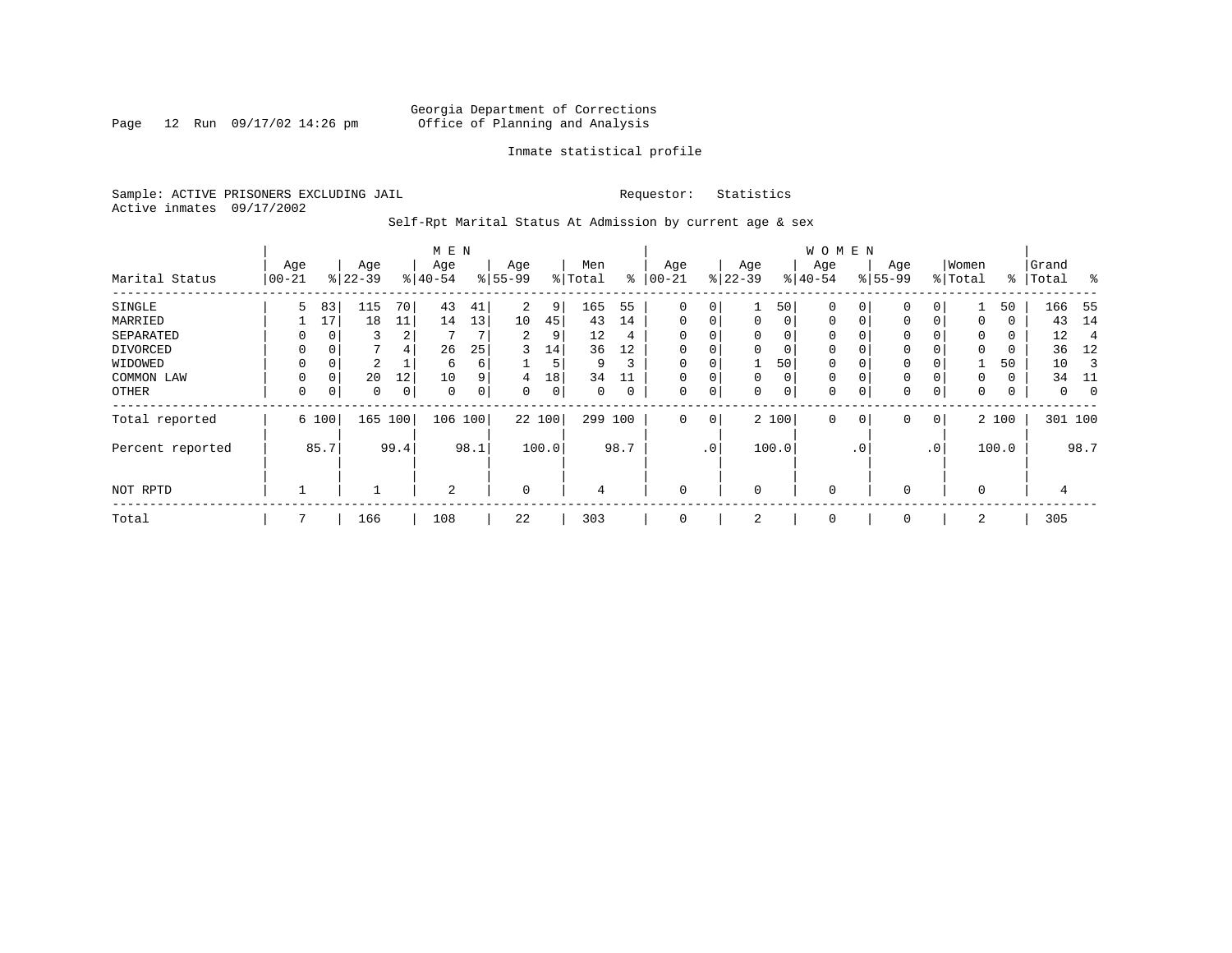Page 13 Run  $09/17/02$  14:26 pm

# Inmate statistical profile

Sample: ACTIVE PRISONERS EXCLUDING JAIL **Requestor:** Statistics Active inmates 09/17/2002

Self-Rpt Number Of Children At Admission by current age & sex

| Number Of Children   | Age<br>$ 00-21 $ |             | Age<br>$ 22-39 $ |        | M E N<br>Age<br>$ 40-54 $ |        | Age<br>$ 55-99 $ |        | Men<br>% Total |      | Age<br>$8   00 - 21$ |             | Age<br>$ 22-39 $ |             | <b>WOMEN</b><br>Age<br>$8 40-54$ |           | Age<br>$ 55-99 $ |           | Women<br>% Total | ៖            | Grand<br>Total | ႜ    |
|----------------------|------------------|-------------|------------------|--------|---------------------------|--------|------------------|--------|----------------|------|----------------------|-------------|------------------|-------------|----------------------------------|-----------|------------------|-----------|------------------|--------------|----------------|------|
|                      |                  |             |                  |        |                           |        |                  |        |                |      |                      |             |                  |             |                                  |           |                  |           |                  |              |                |      |
| NO CHILDREN          | 0                | $\mathbf 0$ | 2                | 2      | 0                         | 0      | 0                | 0      | 2              |      | 0                    | 0           | 0                | 0           | $\Omega$                         |           | 0                | $\Omega$  | 0                | $\mathbf{0}$ | 2              |      |
| ONE CHILD            | 2                | 50          | 42               | 44     | 25                        | 33     | 6                | 32     | 75             | 39   | 0                    | 0           | 0                | $\mathbf 0$ | 0                                | $\Omega$  | 0                | 0         | 0                | 0            | 75             | 39   |
| TWO CHILDREN         | 2                | 50          | 27               | 28     | 22                        | 29     | 4                | 21     | 55             | 28   | 0                    | 0           |                  | 1 100       | $\Omega$                         |           | 0                |           |                  | 1 100        | 56             | 29   |
| THREE CHILDREN       | 0                | 0           | 14               | 15     | 18                        | 24     | 3                | 16     | 35             | 18   | 0                    | 0           | 0                | 0           | $\mathbf 0$                      |           | 0                |           |                  | 0            | 35             | 18   |
| FOUR CHILDREN        | 0                | $\Omega$    |                  | 7      |                           | 4      | 2                | 11     | 12             | 6    | 0                    |             | 0                | 0           | 0                                |           | $\mathbf 0$      |           | 0                | 0            | 12             | 6    |
| FIVE CHILDREN        | 0                | $\Omega$    | $\overline{a}$   | 2      | 4                         | 5      |                  | 5      |                | 4    | 0                    | 0           | $\mathbf 0$      | $\mathbf 0$ | $\mathbf 0$                      |           | $\mathbf 0$      |           | 0                | 0            | 7              |      |
| MORE THAN 5 CHILDREN | 0                | 0           |                  |        | 3                         | 4      | 3                | 16     | 7              | 4    | 0                    | 0           | $\Omega$         | $\mathbf 0$ | $\mathbf 0$                      |           | $\mathbf 0$      | 0         | 0                | 0            | 7              |      |
| Total reported       |                  | 4 100       |                  | 95 100 |                           | 75 100 |                  | 19 100 | 193 100        |      | 0                    | $\mathbf 0$ |                  | 1 100       | $\Omega$                         | $\Omega$  | $\Omega$         | 0         |                  | 1 100        | 194 100        |      |
| Percent reported     |                  | 57.1        |                  | 57.2   |                           | 69.4   |                  | 86.4   |                | 63.7 |                      | $\cdot$ 0   |                  | 50.0        |                                  | $\cdot$ 0 |                  | $\cdot$ 0 |                  | 50.0         |                | 63.6 |
| <b>NOT REPORTED</b>  | 3                |             | 71               |        | 33                        |        | 3                |        | 110            |      | 0                    |             |                  |             | $\mathbf 0$                      |           | $\Omega$         |           |                  |              | 111            |      |
| Total                | 7                |             | 166              |        | 108                       |        | 22               |        | 303            |      | 0                    |             | $\overline{a}$   |             | $\mathbf 0$                      |           | $\mathbf 0$      |           | 2                |              | 305            |      |
|                      |                  |             |                  |        |                           |        |                  |        |                |      |                      |             |                  |             |                                  |           |                  |           |                  |              |                |      |
| AVG NUM CHILDREN     | 1.50             |             | 1.92             |        | 2.45                      |        | 3.42             |        | 2.26           |      | .00                  |             | 2.00             |             | .00                              |           | .00              |           | 2.00             |              | 2.26           |      |

\* NOTE: THE FIELD LABLED "NO CHILDREN" WAS CORRECTED IN MARCH 1989: MISSING DATA FOR INMATES STILL IN DIAGNOSTICS NOW HAS BEEN REMOVED FROM THIS FIELD AND IDENTIFIED AS "NOT REPORTED" INFORMATION.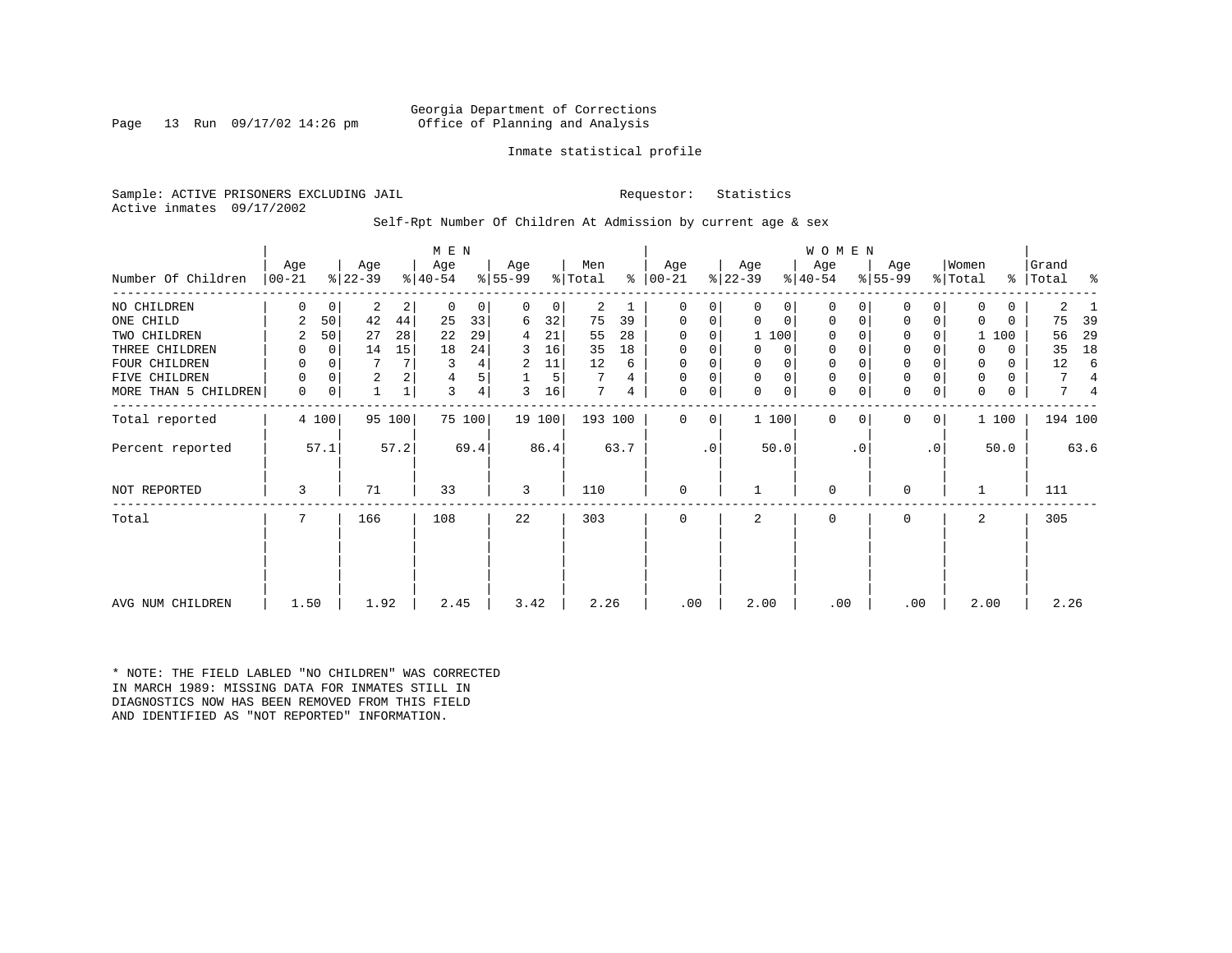Page 14 Run  $09/17/02$  14:26 pm

# Inmate statistical profile

Sample: ACTIVE PRISONERS EXCLUDING JAIL **Requestor:** Statistics Active inmates 09/17/2002

# Self-Rpt Religious Affiliation by current age & sex

|                  |            |          |           |          | M E N          |          |           |          |          |                |          |           |             |          | <b>WOMEN</b> |           |           |           |                |             |           |                |
|------------------|------------|----------|-----------|----------|----------------|----------|-----------|----------|----------|----------------|----------|-----------|-------------|----------|--------------|-----------|-----------|-----------|----------------|-------------|-----------|----------------|
|                  | Age        |          | Age       |          | Age            |          | Age       |          | Men      |                | Age      |           | Age         |          | Age          |           | Age       |           | Women          |             | Grand     |                |
| Religion         | $ 00 - 21$ |          | $8 22-39$ |          | $ 40-54$       |          | $8 55-99$ |          | % Total  | ွေ             | $ 00-21$ |           | $ 22-39$    |          | $ 40-54$     |           | $8 55-99$ |           | % Total        |             | %   Total | ႜ              |
| <b>ISLAM</b>     | 0          | 0        | 14        | 9        | 6              | 6        | 2         | 9        | 22       | 7              | 0        | 0         | 0           | 0        | 0            | 0         | 0         | 0         | $\Omega$       | 0           | 22        |                |
| CATHOLIC         |            | 0        | 3         | 2        |                |          | $\Omega$  | 0        | 4        | 1              | $\Omega$ | 0         | 0           | 0        | 0            | 0         | 0         | 0         | $\Omega$       | $\mathbf 0$ |           | 1              |
| <b>BAPTIST</b>   |            | 17       | 56        | 35       | 65             | 61       | 8         | 36       | 130      | 44             | O        | $\Omega$  | 1           | 50       | <sup>0</sup> | 0         | 0         | $\Omega$  | 1              | 50          | 131       | 44             |
| METHODIST        |            | 0        | 3         | 2        | $\Omega$       | $\Omega$ | 2         | 9        | 5        | $\overline{2}$ | $\Omega$ | $\Omega$  | $\Omega$    | $\Omega$ | <sup>0</sup> | $\Omega$  | 0         | $\Omega$  | $\Omega$       | $\Omega$    |           | $\overline{2}$ |
| EPISCOPLN        |            | $\Omega$ | 0         | 0        | 0              | 0        |           | $\Omega$ |          | O              |          | $\Omega$  | 0           | 0        |              | $\Omega$  | 0         | 0         |                | 0           |           | $\Omega$       |
| PRESBYTRN        |            | $\Omega$ | 0         | 0        | 0              | 0        | U         | O        | 0        | 0              | $\Omega$ | ∩         | $\Omega$    | $\Omega$ | 0            | $\Omega$  | 0         | U         | $\Omega$       | 0           |           | $\Omega$       |
| CHC OF GOD       |            | 0        |           | 1        |                |          |           | O        | 2        | -1             | O        | $\Omega$  | $\Omega$    | $\Omega$ | O            | $\Omega$  | U         | 0         | $\Omega$       | $\Omega$    |           |                |
| HOLINESS         |            | $\Omega$ | 4         | 2        | 3              | 3        |           | 9        | 9        | 3              | $\Omega$ | $\Omega$  |             | 50       | <sup>0</sup> | $\Omega$  | 0         | 0         | -1             | 50          | 10        | 3              |
| <b>JEWISH</b>    |            | $\Omega$ |           | 1        | O              | $\Omega$ | O         | 0        |          | O              | O        |           | $\Omega$    | $\Omega$ |              | $\Omega$  | 0         | $\Omega$  | O              |             |           | $\Omega$       |
| ANGLICAN         |            | 0        | 0         | $\Omega$ | O              | U        | U         | O        | $\Omega$ | O              | $\Omega$ |           | C           | $\Omega$ | O            | $\Omega$  | 0         | $\Omega$  | $\Omega$       | 0           |           | $\mathbf 0$    |
| GRK ORTHDX       |            | $\Omega$ | 0         | 0        | O              | 0        | U         | U        | $\Omega$ | O              | $\Omega$ | $\Omega$  | O           | 0        | <sup>0</sup> | $\Omega$  | 0         | 0         | $\Omega$       | $\Omega$    |           | $\Omega$       |
| HINDU            |            | $\Omega$ | U         | 0        | O              | O        |           | 0        | $\Omega$ | 0              |          | $\Omega$  | O           | 0        | 0            | $\Omega$  | 0         | U         | O              | 0           |           | $\Omega$       |
| <b>BUDDHIST</b>  |            | $\Omega$ | U         | 0        | O              | $\Omega$ |           | O        | 0        | O              |          | $\Omega$  | O           | $\Omega$ |              | $\Omega$  | 0         | U         | O              | O           |           | $\Omega$       |
| TAOIST           |            | $\Omega$ | O         | $\Omega$ | O              | O        |           | O        | 0        | O              |          |           | $\Omega$    | $\Omega$ | O            | $\Omega$  | 0         | U         |                | U           |           | $\Omega$       |
| SHINTOIST        |            | $\Omega$ | U         | 0        | $\Omega$       | 0        | U         | U        | $\Omega$ | O              | O        | $\Omega$  | $\Omega$    | 0        | 0            | $\Omega$  | 0         | 0         | ∩              | O           |           | ∩              |
| SEVEN D AD       |            | $\Omega$ | U         | O        |                | 2        | U         | 0        | 2        |                | O        |           | $\cap$      | $\Omega$ | <sup>0</sup> | $\Omega$  | U         | O         | $\Omega$       | O           |           |                |
| JEHOVAH WT       |            | $\Omega$ | 2         | 1        |                |          |           | 5        | 4        |                | $\Omega$ |           | O           | 0        | 0            | $\Omega$  | 0         | 0         | $\Omega$       | U           |           | 1              |
| LATR DAY S       |            | 0        | 0         | 0        | 0              | $\Omega$ | U         | 0        | 0        | 0              | $\Omega$ |           | O           | $\Omega$ | 0            | 0         | 0         | U         | $\Omega$       | 0           |           | $\mathbf{0}$   |
| QUAKER           |            | 0        | 0         | $\Omega$ | $\Omega$       | $\Omega$ | U         | 0        | 0        | $\Omega$       | $\Omega$ | $\Omega$  | $\mathbf 0$ | $\Omega$ | <sup>0</sup> | 0         | 0         | $\Omega$  | $\Omega$       | 0           |           | $\Omega$       |
| OTHER PROD       |            | 17       | 21        | 13       | 8              | 8        |           | 5        | 31       | 10             | $\Omega$ | $\Omega$  | $\mathbf 0$ | 0        | $\Omega$     | $\Omega$  | 0         | $\Omega$  | $\Omega$       | 0           | 31        | 10             |
| <b>NONE</b>      | 3          | 50       | 37        | 23       | 14             | 13       | 6         | 27       | 60       | 20             | $\Omega$ | 0         | $\Omega$    | 0        | 0            | $\Omega$  | 0         | 0         | $\Omega$       | 0           | 60        | 20             |
| <b>OTHER</b>     |            | 17       | 20        | 12       | .5             | 5        | 0         | 0        | 26       | 9              | 0        | 0         | $\Omega$    | 0        | 0            | $\Omega$  | 0         | 0         | $\Omega$       | $\Omega$    | 26        | 9              |
| Total reported   |            | 6 100    | 162 100   |          | 106 100        |          | 22 100    |          | 296 100  |                | 0        | 0         |             | 2 100    | 0            | 0         | 0         | 0         |                | 2 100       | 298 100   |                |
| Percent reported |            | 85.7     |           | 97.6     |                | 98.1     | 100.0     |          |          | 97.7           |          | $\cdot$ 0 |             | 100.0    |              | $\cdot$ 0 |           | $\cdot$ 0 |                | 100.0       |           | 97.7           |
| NOT RPTD         |            |          | 4         |          | $\overline{2}$ |          | 0         |          | 7        |                | $\Omega$ |           | $\Omega$    |          | $\Omega$     |           | U         |           | $\Omega$       |             |           |                |
| Total            | 7          |          | 166       |          | 108            |          | 22        |          | 303      |                | 0        |           | 2           |          | 0            |           | 0         |           | $\overline{2}$ |             | 305       |                |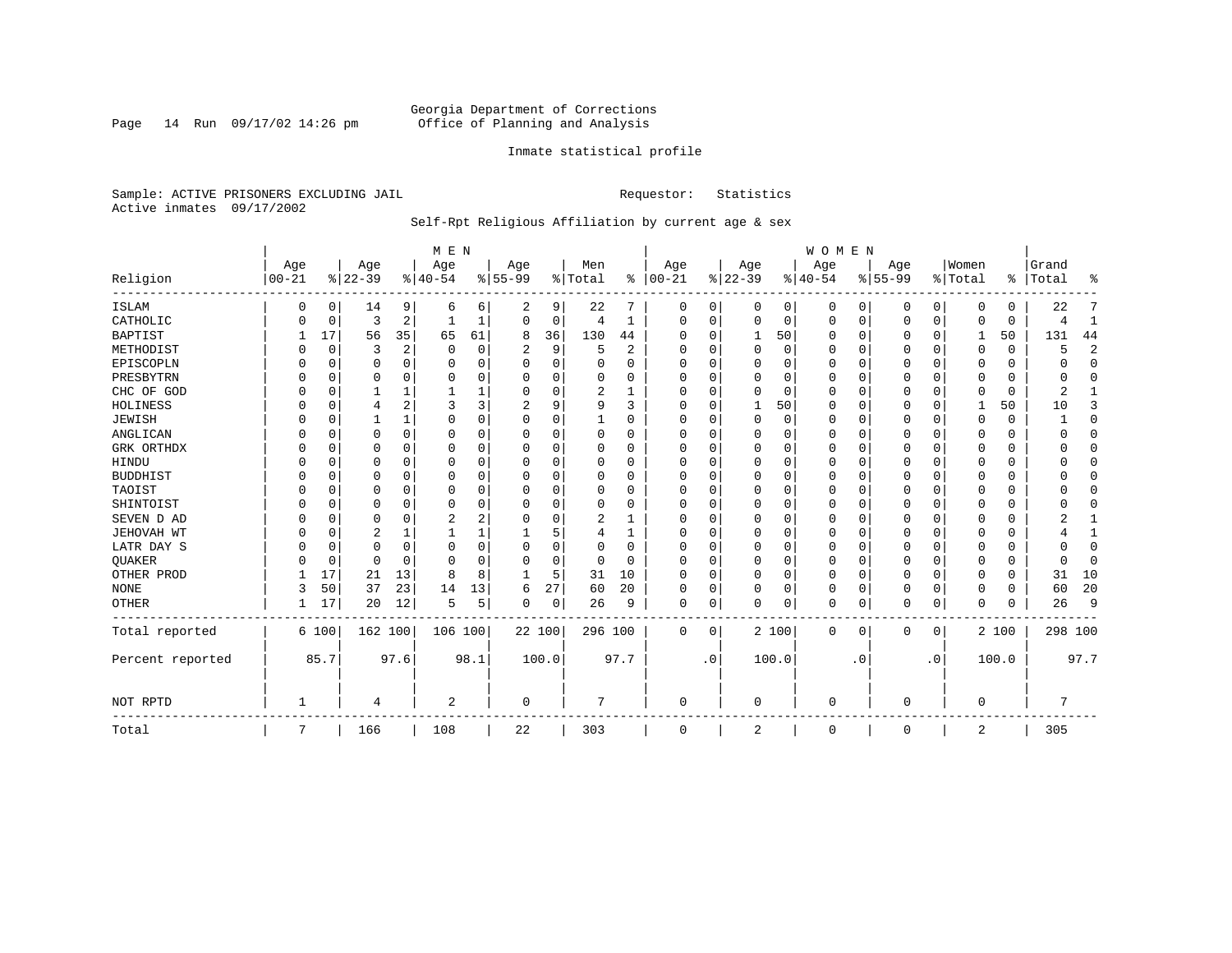Page 15 Run  $09/17/02$  14:26 pm

# Inmate statistical profile

Sample: ACTIVE PRISONERS EXCLUDING JAIL **Requestor:** Statistics Active inmates 09/17/2002

Self-Rpt Family Behavior Patterns \* by current age & sex

|                  |                 |             |                  |          | M E N            |      |                 |        |                |          |                  |                 |                 |          | W O M E N        |           |                 |     |                  |       |                |         |
|------------------|-----------------|-------------|------------------|----------|------------------|------|-----------------|--------|----------------|----------|------------------|-----------------|-----------------|----------|------------------|-----------|-----------------|-----|------------------|-------|----------------|---------|
| Family Behavior  | Age<br>$ 00-21$ |             | Age<br>$ 22-39 $ |          | Age<br>$ 40-54 $ |      | Age<br>$ 55-99$ |        | Men<br>% Total | ⊱        | Age<br>$00 - 21$ |                 | Age<br>$ 22-39$ |          | Age<br>$ 40-54 $ |           | Age<br>$ 55-99$ |     | Women<br>% Total | ႜ     | Grand<br>Total | န္      |
| CRIMINLTY        | 4               | 33          | 50               | 20       | 37               | 26   | 5               | 22     | 96             | 22       | $\mathbf 0$      | 0               |                 | 17       | $\Omega$         | 0         | $\mathbf 0$     | 0   |                  | 17    | 97             | 22      |
| ALCOHOLISM       |                 | 8           | 36               | 14       | 24               | 17   | 3               | 13     | 64             | 15       | 0                | 0               |                 | 17       | $\Omega$         |           | $\Omega$        | 0   |                  | 17    | 65             | 15      |
| DRUG ABUSE       |                 | 8           | 25               | 10       | 11               | 8    |                 | 4      | 38             | 9        |                  |                 |                 | 17       | 0                |           | $\Omega$        |     |                  | 17    | 39             | 9       |
| DOMINERING       |                 |             |                  | 0        | $\Omega$         |      |                 | 0      |                | 0        | 0                |                 |                 | 17       | 0                |           | $\Omega$        |     |                  | 17    | 2              |         |
| MIGRANT          |                 | 0           | 2                |          | 2                |      |                 | 0      | 4              |          | $\Omega$         |                 | 0               | $\Omega$ | 0                |           | $\Omega$        |     |                  | 0     | 4              |         |
| INFL BTGS        |                 | 8           | 12               | 5        | 6                | 4    | 3               | 13     | 22             | 5        |                  |                 |                 | $\Omega$ | 0                |           | $\Omega$        |     |                  | 0     | 22             |         |
| PERMISSIVE       |                 | $\mathbf 0$ |                  | $\Omega$ | $\Omega$         |      | 0               | 0      |                | $\Omega$ | $\Omega$         | 0               |                 | 17       | $\Omega$         |           | $\Omega$        |     |                  | 17    | 2              |         |
| FATH ABSNT       | 4               | 33          | 93               | 37       | 48               | 33   | 8               | 35     | 153            | 35       |                  |                 | <sup>0</sup>    | $\Omega$ | 0                |           |                 |     |                  | 0     | 153            | -35     |
| MOTH ABSNT       |                 | 8           | 28               | 11       | 13               | 9    | 3               | 13     | 45             | 10       | 0                | 0               |                 | $\Omega$ | 0                |           | $\Omega$        |     |                  | 0     | 45             | 10      |
| NONE             | 0               | 0           | 4                | 2        | 3                | 2    | 0               | 0      |                | 2        | 0                | 0               |                 | 17       | 0                |           | 0               | 0   |                  | 17    | 8              |         |
| Total reported   |                 | 12 100      | 252 100          |          | 144 100          |      |                 | 23 100 | 431 100        |          | $\mathbf 0$      | 0               |                 | 6 100    | 0                | 0         | $\mathbf 0$     | 0   |                  | 6 100 |                | 437 100 |
| Percent reported |                 | 85.7        |                  | 76.5     |                  | 75.0 |                 | 59.1   |                | 74.9     |                  | .0 <sup>1</sup> |                 | 100.0    |                  | $\cdot$ 0 |                 | .0' |                  | 100.0 |                | 75.1    |
| <b>OTHER</b>     |                 |             | 39               |          | 27               |      | 9               |        | 76             |          | $\mathbf 0$      |                 | $\Omega$        |          | $\mathbf 0$      |           | $\Omega$        |     | $\Omega$         |       | 76             |         |
| Total            | 7               |             | 166              |          | 108              |      | 22              |        | 303            |          | 0                |                 | 2               |          | $\mathbf 0$      |           | 0               |     | 2                |       | 305            |         |

\* NOTE: SINCE THERE CAN BE UP TO FIVE BEHAVIOR CODES PER INMATE, THE NUMBER OF CASES REPORTED IN THE DETAIL LINES AND THE TOTAL REPORTED LINE MAY EXCEED THE TOTAL NUMBER OF CASES. IN SHORT, THIS TABLE COUNTS THE NUMBER OF BEHAVIOR PROBLEMS, NOT INMATES.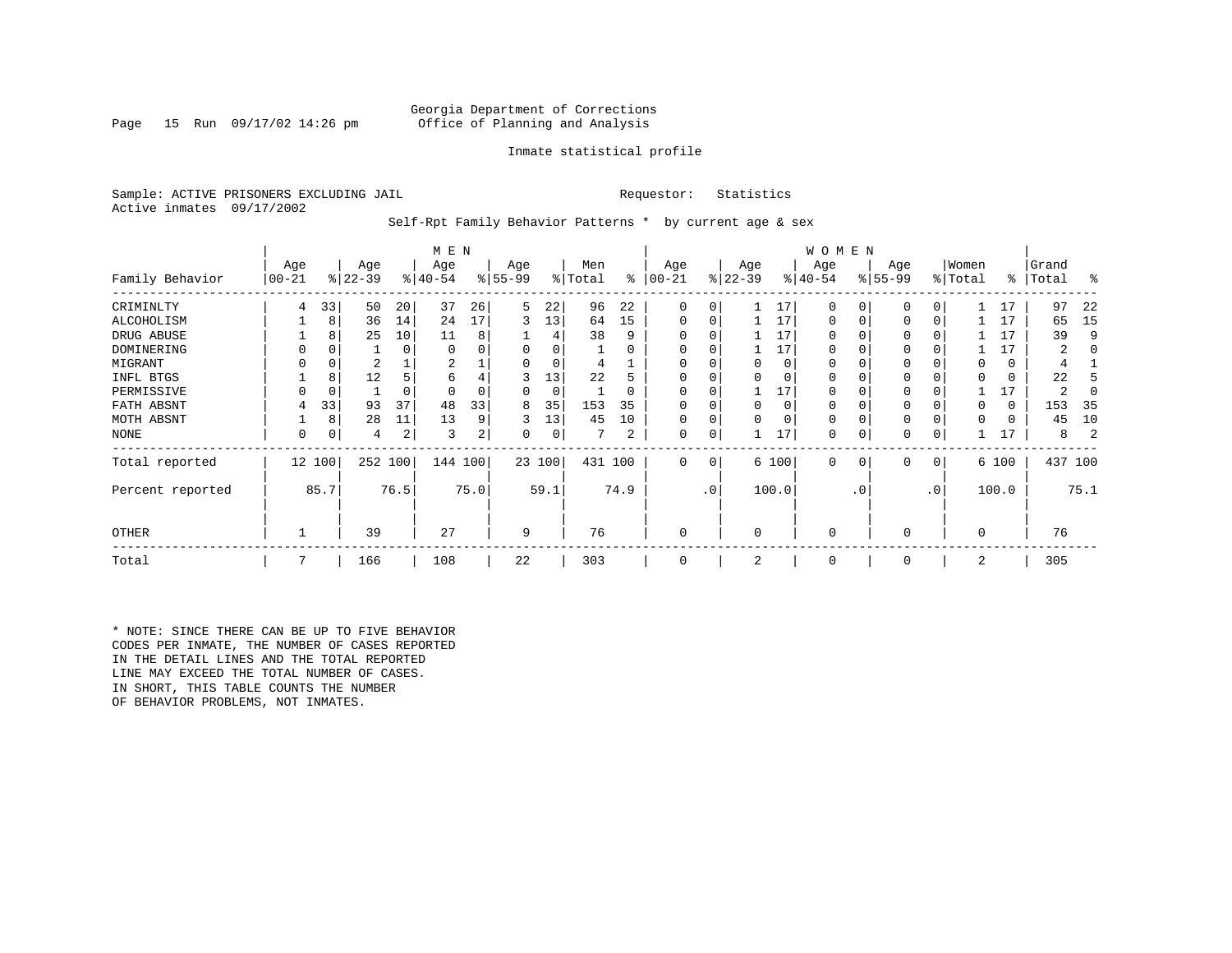Page 16 Run  $09/17/02$  14:26 pm

# Inmate statistical profile

Sample: ACTIVE PRISONERS EXCLUDING JAIL **Requestor:** Statistics Active inmates 09/17/2002

# Inmate Diagnostic Behavior Problem \* by current age & sex

|                    | M E N      |             |           |                |           |                |                |          |                |          |           |           |             |          | <b>WOMEN</b> |           |           |             |             |          |           |              |
|--------------------|------------|-------------|-----------|----------------|-----------|----------------|----------------|----------|----------------|----------|-----------|-----------|-------------|----------|--------------|-----------|-----------|-------------|-------------|----------|-----------|--------------|
|                    | Age        |             | Age       |                | Age       |                | Age            |          | Men            |          | Age       |           | Age         |          | Age          |           | Age       |             | Women       |          | Grand     |              |
| Diagnostic Problem | $ 00 - 21$ |             | $ 22-39 $ |                | $8 40-54$ |                | $ 55-99$       |          | % Total        | ွေ       | $ 00-21 $ |           | $ 22-39 $   |          | $ 40-54 $    |           | $ 55-99 $ |             | % Total     |          | %   Total | ႜ            |
| ALCOHOLIC          | 0          | 0           | 8         | 2              | 8         | 3              | 3              |          | 19             | 3        | 0         | 0         |             | 25       | 0            | 0         | 0         | 0           |             | 25       | 20        | 3            |
| <b>ALCOH ABSE</b>  |            | 6           | 37        | 9              | 27        | 11             | 3              | 7        | 68             | 10       | 0         | 0         | $\mathbf 0$ | 0        | 0            | 0         | 0         | $\mathbf 0$ | $\Omega$    | $\Omega$ | 68        | 10           |
| DRUG EXP           |            | 19          | 56        | 14             | 32        | 13             | 7              | 16       | 98             | 14       |           |           | $\Omega$    | 0        | $\Omega$     | 0         | 0         | $\Omega$    | $\Omega$    | $\Omega$ | 98        | 14           |
| DRUG ABSE          |            | 13          | 68        | 17             | 37        | 15             | 3              | 7        | 110            | 16       | U         |           |             | 25       | 0            | 0         | 0         | $\Omega$    |             | 25       | 111       | 16           |
| NARC ADDCT         |            | 0           | 3         |                | 3         |                | O              | $\Omega$ | 6              |          | U         |           | $\Omega$    | $\Omega$ | $\Omega$     | $\Omega$  | U         | $\Omega$    | $\Omega$    | $\Omega$ | 6         | $\mathbf{1}$ |
| EPILEPTIC          |            | $\mathbf 0$ | 3         |                |           |                | O              | $\Omega$ | 5              |          | U         |           | $\Omega$    | O        | $\Omega$     | $\Omega$  | U         | $\Omega$    | $\Omega$    | $\Omega$ |           |              |
| MANIPULTVE         |            | 25          | 33        | 8              | 17        |                |                | 7        | 57             | 8        |           |           | $\Omega$    | 0        | $\Omega$     | 0         | 0         | $\Omega$    | $\Omega$    | $\Omega$ | 57        | 8            |
| ASSAULTIVE         |            | 31          | 131       | 33             | 84        | 35             | 16             | 37       | 236            | 34       | U         |           | 2           | 50       | $\Omega$     | 0         | 0         | 0           | 2           | 50       | 238       | 34           |
| ESCPE TEND         |            | 0           | 16        | 4              | 16        |                | 3              | 7        | 35             | 5        | U         |           | $\Omega$    | 0        | $\Omega$     | $\Omega$  |           | O           | $\Omega$    | $\Omega$ | 35        | 5            |
| SUICIDAL           |            | 0           | 17        | 4              |           | $\overline{2}$ |                | 5        | 23             |          | ∩         |           | $\Omega$    | O        | $\Omega$     | $\Omega$  |           | O           | ∩           | $\Omega$ | 23        | 3            |
| WITHDRAWN          |            | $\Omega$    |           |                |           |                |                | U        |                |          |           |           | $\Omega$    | O        | 0            | $\Omega$  |           | O           |             | U        |           | $\Omega$     |
| PR RLTY CT         |            | $\Omega$    | 3         |                |           |                |                | U        | 5              |          | $\Omega$  |           | $\Omega$    | O        | $\Omega$     | $\Omega$  |           | $\Omega$    | $\Omega$    | $\Omega$ |           |              |
| HOMOSEXUAL         |            | 6           | 0         | $\Omega$       |           |                |                | U        | $\overline{a}$ | $\Omega$ | ∩         |           | $\Omega$    | O        | $\Omega$     | $\Omega$  | 0         | O           |             | U        |           | O            |
| <b>NONE</b>        |            | $\Omega$    | ς         |                |           |                | $\overline{c}$ | 5        | 6              |          | ∩         |           | $\Omega$    | O        | $\Omega$     | O         | ი         | O           | ∩           | 0        | 6         |              |
| OTHER              |            | $\Omega$    |           | $\overline{2}$ | 6         | $\overline{2}$ |                | 0        | 13             | 2        | $\Omega$  |           | $\Omega$    | O        | 0            | $\Omega$  | 0         | $\Omega$    | $\Omega$    | $\Omega$ | 13        | 2            |
| NOT RPTD           | $\Omega$   | 0           | 5         |                | 3         |                |                | 2        | 9              |          | $\Omega$  | 0         | $\mathbf 0$ | 0        | 0            | 0         | U         | 0           | $\Omega$    | $\Omega$ | 9         |              |
| Total reported     | 16 100     |             | 392 100   |                | 243 100   |                |                | 43 100   | 694 100        |          | $\Omega$  | $\Omega$  |             | 4 100    | $\Omega$     | 0         | 0         | 0           |             | 4 100    | 698 100   |              |
| Percent reported   |            | 100.0       |           | 99.4           |           | 100.0          |                | 100.0    |                | 99.7     |           | $\cdot$ 0 |             | 100.0    |              | $\cdot$ 0 |           | $\cdot$ 0   |             | 100.0    |           | 99.7         |
|                    |            |             |           |                |           |                |                |          |                |          |           |           |             |          |              |           |           |             |             |          |           |              |
| <b>UNKNOWN</b>     | $\Omega$   |             |           |                | $\Omega$  |                | 0              |          |                |          | $\Omega$  |           | $\mathbf 0$ |          | $\Omega$     |           | 0         |             | $\mathbf 0$ |          |           |              |
| Total              |            |             | 166       |                | 108       |                | 22             |          | 303            |          | $\Omega$  |           | 2           |          | $\mathbf 0$  |           | 0         |             | 2           |          | 305       |              |

\* NOTE: SINCE THERE CAN BE UP TO FIVE BEHAVIOR CODES PER INMATE, THE NUMBER OF CASES REPORTED IN THE DETAIL LINES AND THE TOTAL REPORTED LINE MAY EXCEED THE TOTAL NUMBER OF CASES.IN SHORT, THIS TABLE COUNTS THE NUMBER OF BEHAVIOR PROBLEMS, NOT INMATES.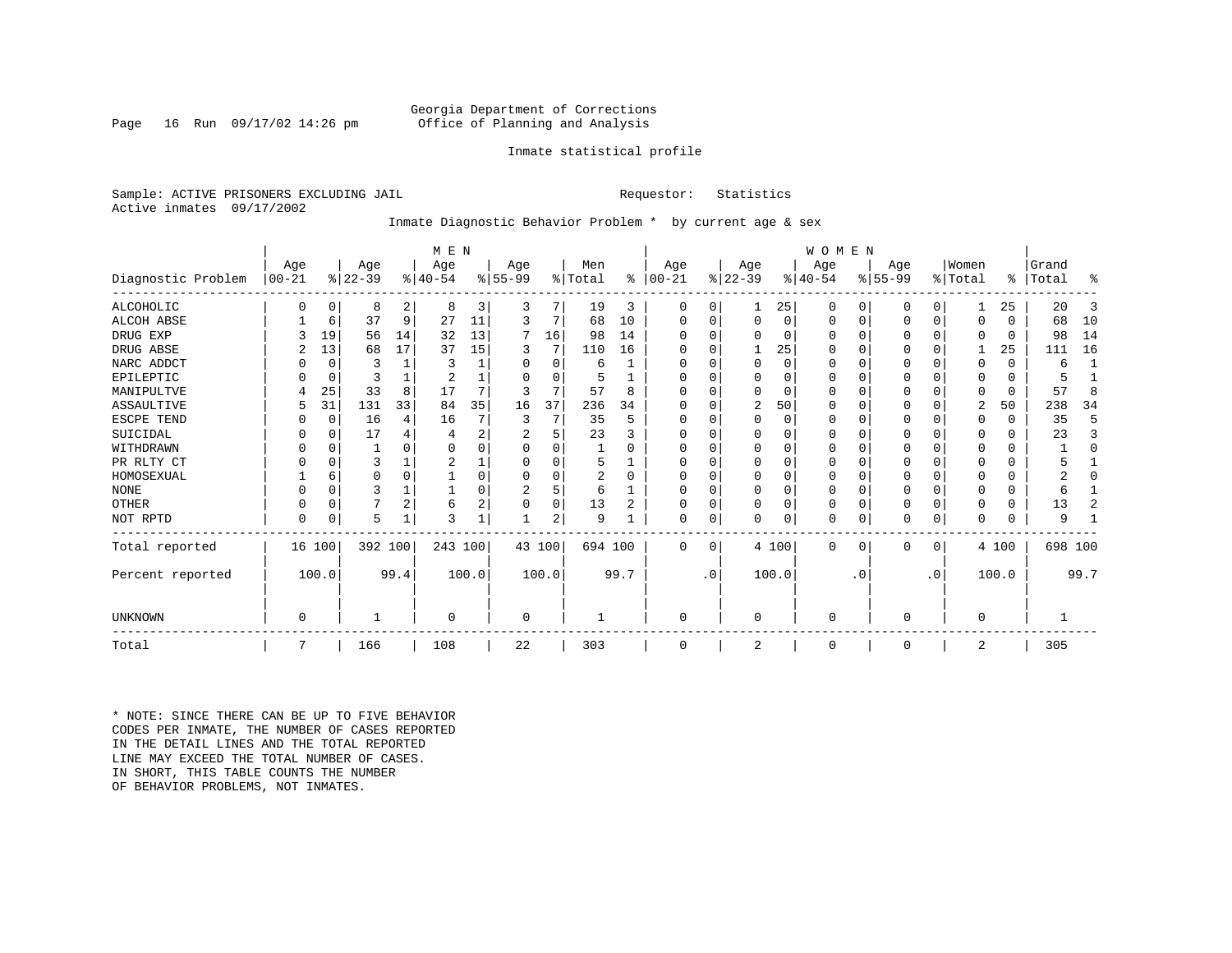Page  $17$  Run  $09/17/02$  14:26 pm

# Inmate statistical profile

Sample: ACTIVE PRISONERS EXCLUDING JAIL **Requestor:** Statistics Active inmates 09/17/2002

Physical Profile (General Condition) by current age & sex

|                                                                                  |                 |                                              |                      |                     | M E N            |                     |                           |                     |                                   |                |                                                       |                      |                           |                                                 | W O M E N        |                           |                                       |                    |                              |                             |                    |                          |
|----------------------------------------------------------------------------------|-----------------|----------------------------------------------|----------------------|---------------------|------------------|---------------------|---------------------------|---------------------|-----------------------------------|----------------|-------------------------------------------------------|----------------------|---------------------------|-------------------------------------------------|------------------|---------------------------|---------------------------------------|--------------------|------------------------------|-----------------------------|--------------------|--------------------------|
| Physical Profile                                                                 | Age<br>$ 00-21$ |                                              | Age<br>$8 22-39$     |                     | Age<br>$8 40-54$ |                     | Age<br>$8 55-99$          |                     | Men<br>% Total                    | ႜ              | Aqe<br>$ 00-21$                                       |                      | Age<br>$ 22-39 $          |                                                 | Aqe<br>$8 40-54$ |                           | Aqe<br>$8155 - 99$                    |                    | Women<br>% Total             | ႜၟ                          | Grand<br>Total     |                          |
| NO LIMITATION<br>DEFECT NO MAJOR LIMT<br>DEFECT MAJOR LIMIT<br>VERY MAJOR DEFECT | 5.<br>0         | 83<br>17<br>0 <sup>1</sup><br>0 <sup>1</sup> | 124<br>18<br>21<br>0 | 76<br>11<br>13<br>0 | 49<br>24<br>32   | 46<br>23<br>30<br>⊥ | 8<br>$7\overline{ }$<br>6 | 36<br>32<br>27<br>5 | 186<br>50<br>59<br>$\overline{2}$ | 63<br>17<br>20 | $\mathbf 0$<br>$\Omega$<br>$\mathbf 0$<br>$\mathbf 0$ | 0<br>0<br>0<br>0     | $\Omega$<br>$\Omega$<br>0 | 2 100<br>$\Omega$<br>$\Omega$<br>$\overline{0}$ | 0<br>0<br>0<br>0 | 0<br>$\Omega$<br>0        | $\mathbf{0}$<br>$\mathbf 0$<br>0<br>0 | 0<br>$\Omega$<br>0 | 0<br>$\Omega$<br>$\mathbf 0$ | 2 100<br>0<br>$\Omega$<br>0 | 188 63<br>50<br>59 | 17<br>-20<br>$2 \quad 1$ |
| Total reported<br>Percent reported                                               |                 | 6 100<br>85.7                                | 163                  | 100<br>98.2         | 106              | 100<br>98.1         |                           | 22 100<br>100.0     | 297 100                           | 98.0           | $\mathbf 0$                                           | 0<br>.0 <sup>1</sup> |                           | 2 100<br>100.0                                  | 0                | $\mathbf{0}$<br>$\cdot$ 0 | $\mathbf{0}$                          | 0<br>.0'           |                              | 2 100<br>100.0              | 299 100            | 98.0                     |
| NOT REPORTED                                                                     |                 |                                              | 3                    |                     | 2                |                     | $\mathbf 0$               |                     | 6                                 |                | $\mathbf 0$                                           |                      | $\Omega$                  |                                                 | 0                |                           | $\mathbf{0}$                          |                    | $\mathbf 0$                  |                             | 6                  |                          |
| Total                                                                            |                 |                                              | 166                  |                     | 108              |                     | 22                        |                     | 303                               |                | $\Omega$                                              |                      | 2                         |                                                 | 0                |                           | $\mathbf 0$                           |                    | 2                            |                             | 305                |                          |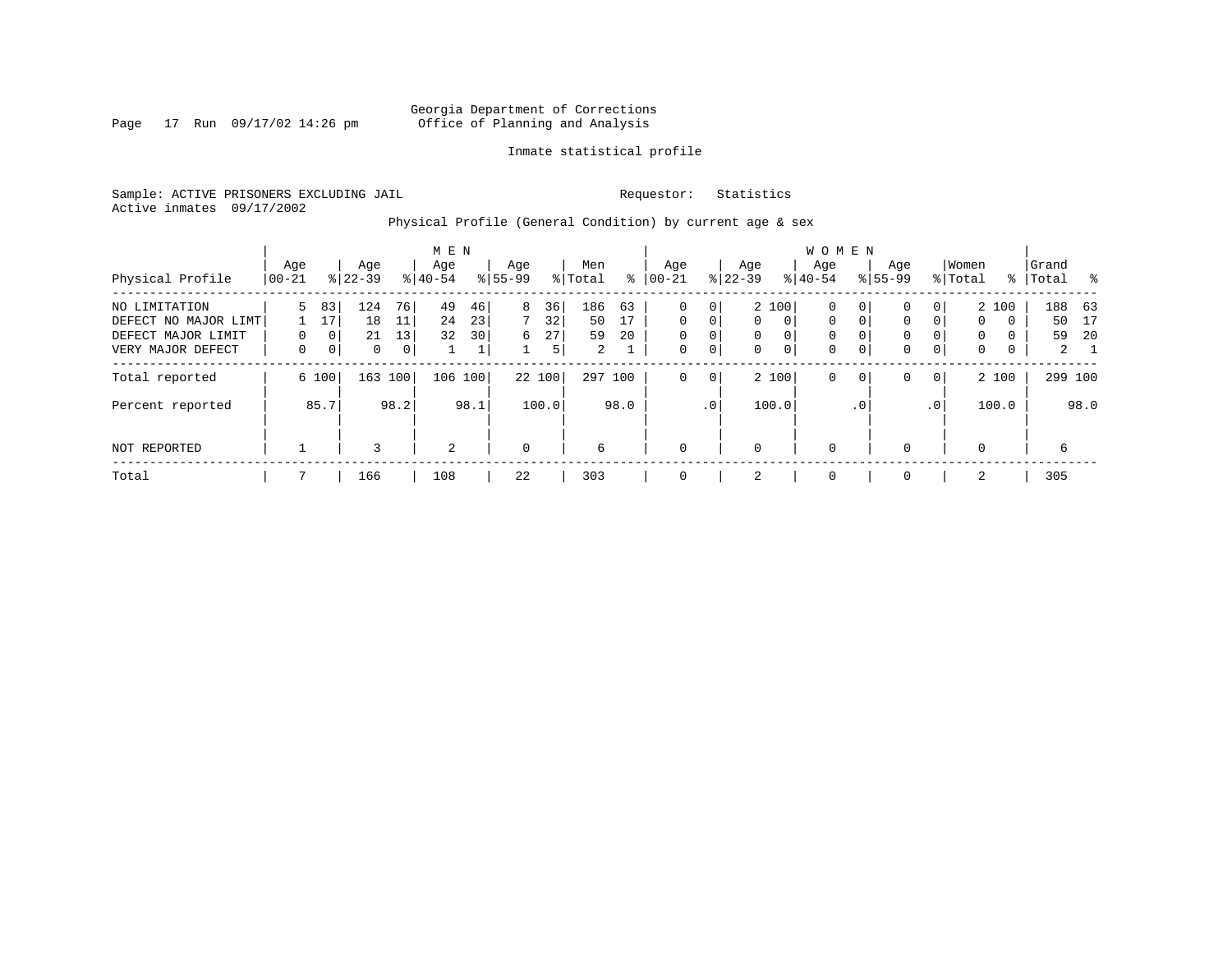Page 18 Run  $09/17/02$  14:26 pm

# Inmate statistical profile

Sample: ACTIVE PRISONERS EXCLUDING JAIL **Requestor:** Statistics Active inmates 09/17/2002

Security Status by current age & sex

|                  |                  |       |                  |       | M E N            |       |                  |          |                |          |                  |             |                  |       | <b>WOMEN</b>     |             |                 |              |                  |       |                    |                |
|------------------|------------------|-------|------------------|-------|------------------|-------|------------------|----------|----------------|----------|------------------|-------------|------------------|-------|------------------|-------------|-----------------|--------------|------------------|-------|--------------------|----------------|
| Security         | Age<br>$00 - 21$ |       | Age<br>$ 22-39 $ |       | Age<br>$ 40-54 $ |       | Age<br>$8 55-99$ |          | Men<br>% Total | နွ       | Age<br>$00 - 21$ |             | Age<br>$ 22-39 $ |       | Age<br>$ 40-54 $ |             | Age<br>$ 55-99$ |              | Women<br>% Total |       | Grand<br>%   Total | ႜ              |
| DIAG INCOM       |                  |       | 0                |       | $\Omega$         |       | $\Omega$         | 0        | 0              | 0        | 0                |             | $\Omega$         | 0     | $\Omega$         |             | <sup>0</sup>    |              |                  |       |                    |                |
| WRK RELEAS       | 0                |       | 0                | 0     | $\mathbf 0$      | 0     | 0                | 0        | 0              | 0        | 0                |             | 0                | 0     | 0                | 0           | $\Omega$        |              |                  | 0     |                    |                |
| TRUSTY           |                  |       | 0                |       |                  |       |                  | $\Omega$ | U              | $\Omega$ | $\Omega$         |             | $\Omega$         |       | $\Omega$         |             | $\Omega$        |              |                  |       |                    |                |
| MINIMUM          |                  |       | 0                |       | $\Omega$         |       |                  | 5        |                | 0        | 0                |             |                  | 50    | 0                | 0           | $\Omega$        |              |                  | 50    |                    |                |
| MEDIUM           |                  | 0     | 46               | 28    | 43               | 40    | 10               | 45       | 99             | 33       | 0                |             | 0                | 0     | 0                |             | $\Omega$        |              | $\Omega$         | 0     | 99                 | 32             |
| CLOSE            |                  | 71    | 99               | 60    | 58               | 54    | 10               | 45       | 172            | 57       | 0                |             | 0                | 0     | 0                |             | $\Omega$        |              |                  | 0     | 172                | 56             |
| MAXIMUM          |                  | 0     | 16               | 10    | 3                | 3     |                  | 5        | 20             | 7        | $\Omega$         |             |                  | 50    | $\Omega$         | $\Omega$    | $\Omega$        |              |                  | 50    | 21                 |                |
| DIAGNOSTIC       | 2                | 29    | 5                | 3     | 4                | 4     | 0                | 0        | 11             | 4        | 0                | 0           | 0                | 0     | 0                | $\mathbf 0$ | 0               | 0            | 0                | 0     | 11                 | $\overline{4}$ |
| Total reported   |                  | 7 100 | 166              | 100   | 108 100          |       |                  | 22 100   | 303 100        |          | $\mathbf{0}$     | $\mathbf 0$ |                  | 2 100 | $\mathbf 0$      | 0           | 0               | $\mathbf{0}$ |                  | 2 100 | 305 100            |                |
| Percent reported |                  | 100.0 |                  | 100.0 |                  | 100.0 |                  | 100.0    |                | 100.0    |                  | $\cdot$ 0   |                  | 100.0 |                  | $\cdot$ 0   |                 | .0'          |                  | 100.0 |                    | 100.0          |
| NOT RPTD         | 0                |       | 0                |       | $\mathbf 0$      |       | 0                |          | 0              |          | $\mathbf 0$      |             | $\mathbf 0$      |       | $\mathbf 0$      |             | $\Omega$        |              | $\Omega$         |       | 0                  |                |
| Total            | 7                |       | 166              |       | 108              |       | 22               |          | 303            |          | 0                |             | 2                |       | 0                |             | 0               |              | 2                |       | 305                |                |

\* NOTE: BEGINNING IN JULY 1987, THE FACILITIES DIVISION NO LONGER CODED INMATES AS BEING WORK RELEASE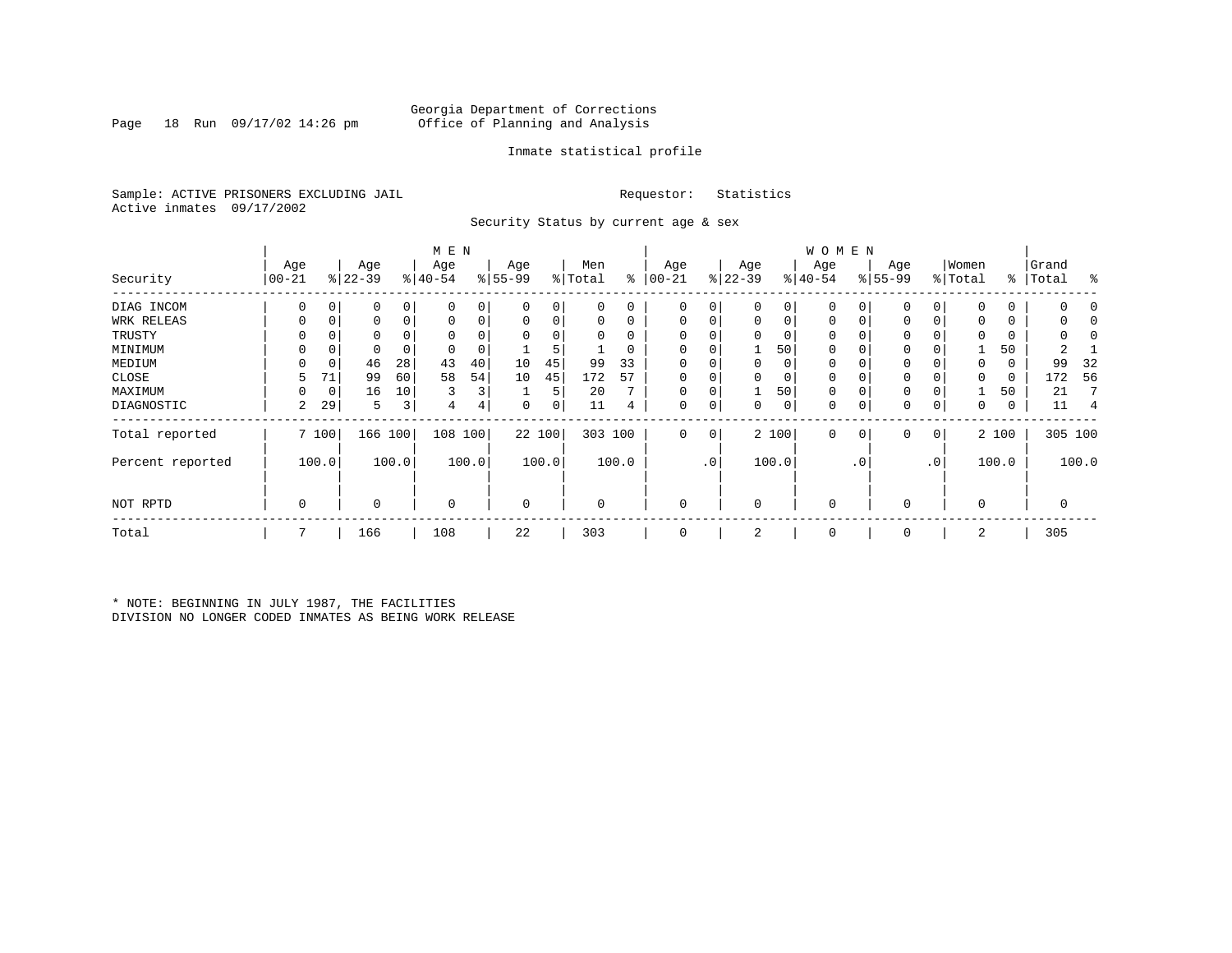Page 19 Run  $09/17/02$  14:26 pm

# Inmate statistical profile

Sample: ACTIVE PRISONERS EXCLUDING JAIL **Requestor:** Statistics Active inmates 09/17/2002

Number Of Sentences by current age & sex

|                     |                  |             |                  |       | M E N            |       |                  |        |                |       |                      |           |                  |          | W O M E N        |           |                 |              |                  |          |                 |         |
|---------------------|------------------|-------------|------------------|-------|------------------|-------|------------------|--------|----------------|-------|----------------------|-----------|------------------|----------|------------------|-----------|-----------------|--------------|------------------|----------|-----------------|---------|
| Number Of Sentences | Age<br>$ 00-21 $ |             | Age<br>$ 22-39 $ |       | Age<br>$ 40-54 $ |       | Age<br>$8 55-99$ |        | Men<br>% Total |       | Age<br>$8   00 - 21$ |           | Age<br>$ 22-39 $ |          | Age<br>$ 40-54 $ |           | Age<br>$ 55-99$ |              | Women<br>% Total | ွေ       | Grand<br> Total | ႜ       |
| $_{\rm ONE}$        | 1                | 14          | 17               | 10    | 21               | 19    | 3                | 14     | 42             | 14    | $\Omega$             | 0         |                  | 0        | $\Omega$         | 0         | $\Omega$        | 0            | $\Omega$         | 0        | 42              | 14      |
| TWO                 | 2                | 29          | 32               | 19    | 18               | 17    | 6                | 27     | 58             | 19    | 0                    | 0         |                  | 50       | $\Omega$         | 0         | $\Omega$        | 0            |                  | 50       | 59              | 19      |
| THREE               |                  | 14          | 30               | 18    | 21               | 19    | 2                | 9      | 54             | 18    | $\Omega$             |           | $\Omega$         | 0        | 0                |           | 0               |              | 0                | 0        | 54              | 18      |
| <b>FOUR</b>         | 0                | $\mathbf 0$ | 19               | 11    | 18               | 17    |                  | 5      | 38             | 13    | $\Omega$             | 0         | $\Omega$         | $\Omega$ | $\Omega$         |           | $\Omega$        |              | $\Omega$         | $\Omega$ | 38              | 12      |
| FIVE                | 0                | 0           | 16               | 10    | 5                | 5     | 3                | 14     | 24             | 8     | 0                    | 0         |                  | 50       | 0                |           | $\mathbf 0$     |              |                  | 50       | 25              | 8       |
| MORE THAN FIVE      | 3                | 43          | 52               | 31    | 25               | 23    | 7                | 32     | 87             | 29    | $\mathbf 0$          | 0         | 0                | 0        | 0                | 0         | $\mathbf 0$     | 0            | 0                | 0        | 87              | -29     |
| Total reported      |                  | 7100        | 166 100          |       | 108 100          |       |                  | 22 100 | 303 100        |       | $\Omega$             | 0         |                  | 2 100    | $\mathbf 0$      | $\Omega$  | $\Omega$        | $\mathbf{0}$ |                  | 2 100    |                 | 305 100 |
| Percent reported    |                  | 100.0       |                  | 100.0 |                  | 100.0 |                  | 100.0  |                | 100.0 |                      | $\cdot$ 0 |                  | 100.0    |                  | $\cdot$ 0 |                 | $\cdot$ 0    |                  | 100.0    |                 | 100.0   |
| NOT REPORTED        | 0                |             | 0                |       | $\overline{0}$   |       | $\mathbf 0$      |        | 0              |       | $\mathbf 0$          |           | $\Omega$         |          | $\mathbf 0$      |           | $\Omega$        |              | 0                |          | 0               |         |
| Total               |                  |             | 166              |       | 108              |       | 22               |        | 303            |       | $\Omega$             |           | 2                |          | 0                |           | 0               |              | 2                |          | 305             |         |
|                     |                  |             |                  |       |                  |       |                  |        |                |       |                      |           |                  |          |                  |           |                 |              |                  |          |                 |         |
| AVG NUM SENTENCES   | 4.57             |             | 4.70             |       | 4.18             |       | 4.95             |        | 4.53           |       | .00                  |           | 3.50             |          | .00              |           | .00             |              | 3.50             |          | 4.52            |         |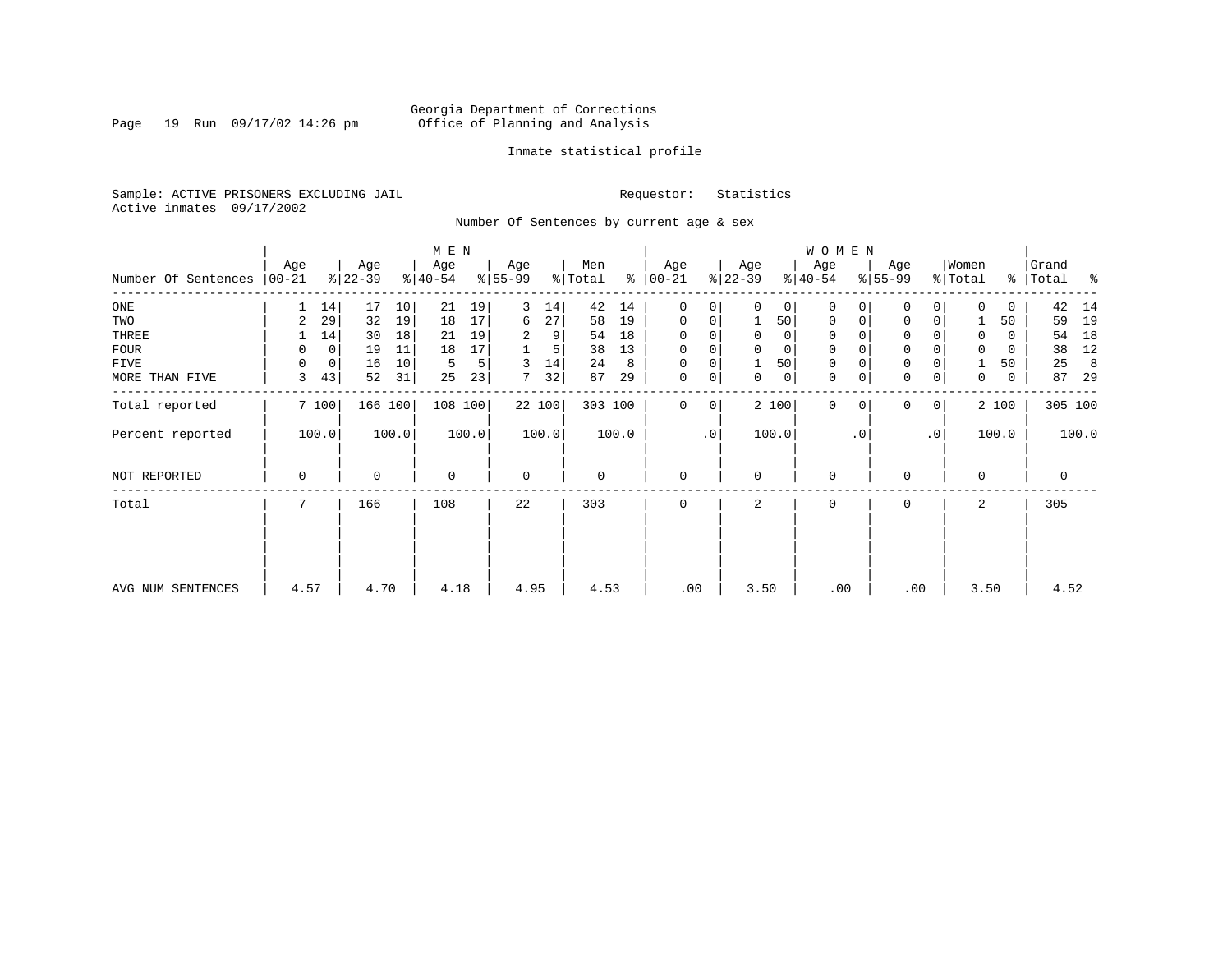Page 20 Run  $09/17/02$  14:26 pm

# Inmate statistical profile

Sample: ACTIVE PRISONERS EXCLUDING JAIL **Requestor:** Statistics Active inmates 09/17/2002

Number Of Disciplinaries by current age & sex

|                  |                  |    |                  |                | M E N            |       |                  |        |                |       |                   |                 |                  |             | W O M E N        |             |                  |              |                  |       |                    |       |
|------------------|------------------|----|------------------|----------------|------------------|-------|------------------|--------|----------------|-------|-------------------|-----------------|------------------|-------------|------------------|-------------|------------------|--------------|------------------|-------|--------------------|-------|
| Disciplinaries   | Age<br>$00 - 21$ |    | Age<br>$ 22-39 $ |                | Age<br>$8 40-54$ |       | Age<br>$8 55-99$ |        | Men<br>% Total | န္    | Age<br>$ 00 - 21$ |                 | Age<br>$ 22-39 $ |             | Age<br>$ 40-54 $ |             | Age<br>$8 55-99$ |              | Women<br>% Total |       | Grand<br>%   Total | ႜ     |
| ZERO             | 3                | 43 | 30               | 18             | 40               | 37    | 9                | 41     | 82             | 27    | 0                 | 0               | $\Omega$         | 0           | $\mathbf 0$      | $\Omega$    | $\Omega$         | $\Omega$     | $\Omega$         | 0     | 82                 | 27    |
| ONE              |                  | 14 | 19               | 11             | 13               | 12    | 3                | 14     | 36             | 12    | 0                 | 0               | 0                | $\mathbf 0$ | $\mathbf 0$      | $\mathbf 0$ | 0                | $\mathbf 0$  | $\Omega$         | 0     | 36                 | 12    |
| TWO              |                  | 0  | 11               | 7 <sup>1</sup> | 11               | 10    | 2                | 9      | 24             | 8     | $\Omega$          |                 | $\mathbf 0$      | 0           | 0                | O           | $\Omega$         |              | 0                | 0     | 24                 | 8     |
| THREE            |                  | 14 | 11               | 7 <sup>1</sup> | 11               | 10    | 3                | 14     | 26             | 9     | $\Omega$          | 0               | 0                | 0           | 0                | 0           | 0                |              | $\mathbf 0$      | 0     | 26                 | 9     |
| <b>FOUR</b>      |                  | 14 | 20               | 12             | 10               | 9     |                  | 5      | 32             | 11    | $\Omega$          |                 |                  | 50          | $\mathbf 0$      |             | $\mathbf 0$      |              |                  | 50    | 33                 | 11    |
| FIVE             |                  | 14 | 11               | 7              | 2                | 2     | 0                | 0      | 14             | 5     | $\Omega$          | 0               | 0                | 0           | 0                | $\Omega$    | 0                |              | 0                | 0     | 14                 | -5    |
| MORE THAN FIVE   | 0                | 0  | 64               | 39             | 21               | 19    | 4                | 18     | 89             | 29    | 0                 | 0               |                  | 50          | $\mathbf 0$      | 0           | $\mathbf 0$      | 0            |                  | 50    | 90                 | 30    |
| Total reported   | 7 100            |    | 166 100          |                | 108 100          |       |                  | 22 100 | 303 100        |       | 0                 | 0               |                  | 2 100       | $\mathbf{0}$     | $\mathbf 0$ | 0                | $\mathbf{0}$ |                  | 2 100 | 305 100            |       |
| Percent reported | 100.0            |    |                  | 100.0          |                  | 100.0 |                  | 100.0  |                | 100.0 |                   | .0 <sup>1</sup> |                  | 100.0       |                  | $\cdot$ 0   |                  | $\cdot$ 0    |                  | 100.0 |                    | 100.0 |
| NOT REPORTED     | 0                |    | 0                |                | $\mathbf 0$      |       | $\mathbf 0$      |        | 0              |       | $\mathbf 0$       |                 | 0                |             | $\mathbf 0$      |             | 0                |              | 0                |       | $\mathbf 0$        |       |
| Total            | 7                |    | 166              |                | 108              |       | 22               |        | 303            |       | 0                 |                 | 2                |             | $\mathbf 0$      |             | 0                |              | 2                |       | 305                |       |
|                  |                  |    |                  |                |                  |       |                  |        |                |       |                   |                 |                  |             |                  |             |                  |              |                  |       |                    |       |
| AVG NUM DISCIP   | 1.86             |    | 7.57             |                | 3.15             |       | 2.36             |        | 5.49           |       | .00               |                 | 14.00            |             | .00              |             | .00              |              | 14.00            |       | 5.54               |       |
|                  |                  |    |                  |                |                  |       |                  |        |                |       |                   |                 |                  |             |                  |             |                  |              |                  |       |                    |       |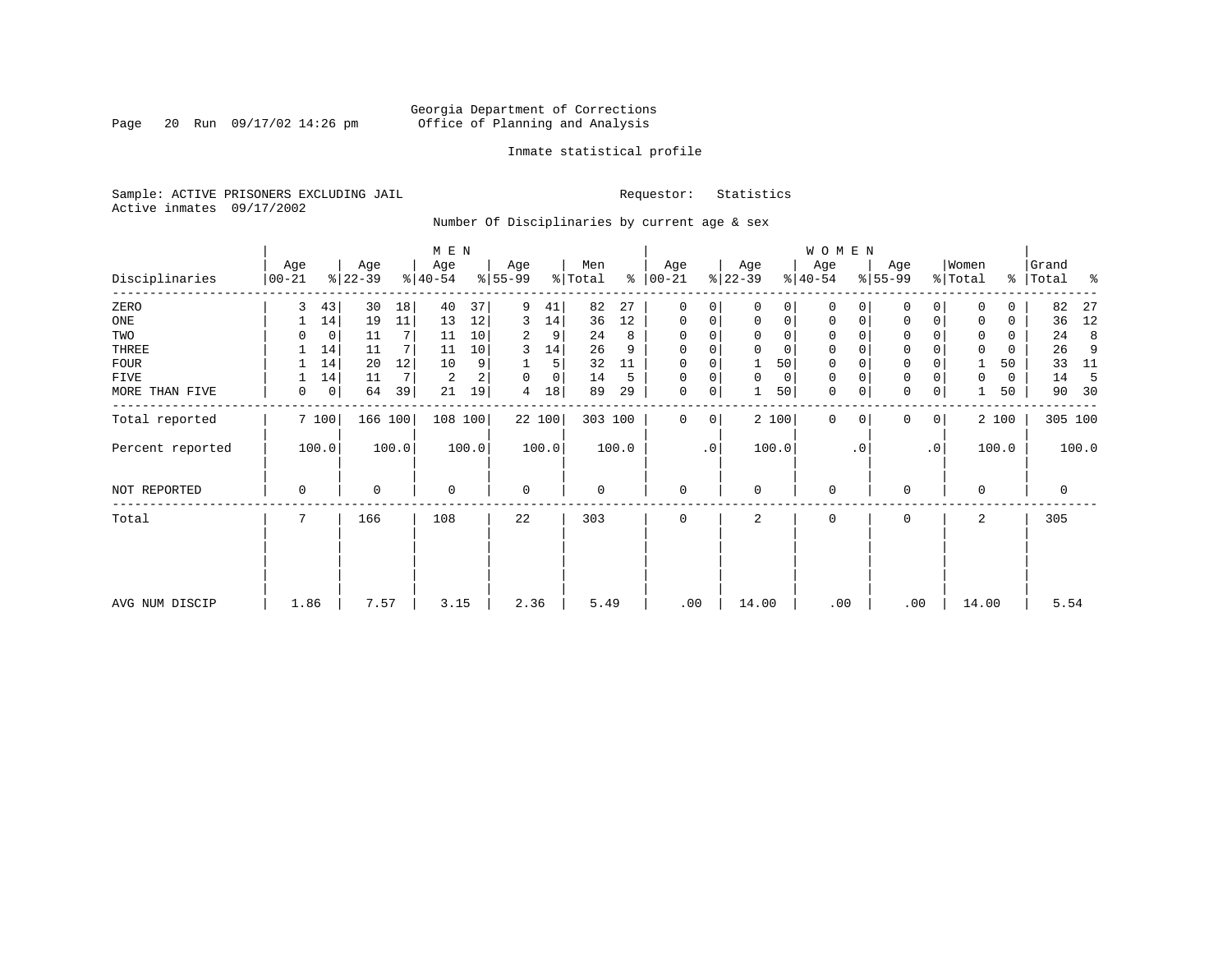Page 21 Run  $09/17/02$  14:26 pm

# Inmate statistical profile

Sample: ACTIVE PRISONERS EXCLUDING JAIL **Requestor:** Statistics Active inmates 09/17/2002

Number Of Escapes by current age & sex

|                  |          |   |           |          | M E N       |       |             |        |          |             |             |           |           |             | W O M E N   |                |             |           |             |       |            |
|------------------|----------|---|-----------|----------|-------------|-------|-------------|--------|----------|-------------|-------------|-----------|-----------|-------------|-------------|----------------|-------------|-----------|-------------|-------|------------|
|                  | Age      |   | Age       |          | Age         |       | Age         |        | Men      |             | Age         |           | Age       |             | Age         |                | Age         |           | Women       |       | Grand      |
| Escapes          | $ 00-21$ |   | $ 22-39 $ |          | $ 40-54 $   |       | $ 55-99$    |        | % Total  | ៖           | $ 00-21 $   |           | $ 22-39 $ |             | $ 40-54 $   |                | $8 55-99$   |           | % Total     | ⊱     | Total<br>ႜ |
| ZERO             | 7 100    |   | 165       | 99       | 108         | 100   |             | 22 100 | 302 100  |             | 0           | 0         |           | 2 100       | 0           | 0              | 0           | 0         |             | 2 100 | 304 100    |
| ONE              | 0        | 0 |           | 1        | $\mathbf 0$ | 0     | 0           | 0      |          | $\mathbf 0$ | 0           | 0         | 0         | $\mathbf 0$ | 0           | 0              | $\mathbf 0$ | 0         |             | 0     | $\Omega$   |
| TWO              | 0        |   | 0         | 0        | 0           |       | 0           |        | 0        | 0           | $\mathbf 0$ | 0         |           | 0           | 0           |                | $\Omega$    |           |             | 0     |            |
| THREE            | 0        |   | 0         |          | $\Omega$    |       | 0           |        | $\Omega$ | 0           | $\mathbf 0$ |           | 0         | 0           | 0           |                | 0           |           |             | 0     |            |
| <b>FOUR</b>      | $\Omega$ |   | $\Omega$  |          |             |       | $\Omega$    |        | U        | $\Omega$    | $\Omega$    |           |           | $\Omega$    | $\Omega$    |                | $\Omega$    |           |             | 0     |            |
| FIVE             | 0        | 0 | 0         | $\Omega$ | $\Omega$    | 0     | $\Omega$    | 0      | $\Omega$ | $\Omega$    | 0           | 0         | $\Omega$  | 0           | 0           |                | 0           |           |             | 0     |            |
| MORE THAN FIVE   | 0        | 0 | 0         | 0        | $\mathbf 0$ | 0     | 0           | 0      | 0        | 0           | 0           | 0         | $\Omega$  | $\mathbf 0$ | $\mathbf 0$ | 0              | $\mathbf 0$ | 0         | 0           | 0     |            |
| Total reported   | 7 100    |   | 166 100   |          | 108 100     |       | 22 100      |        | 303 100  |             | $\mathbf 0$ | 0         |           | 2 100       | $\mathbf 0$ | 0 <sub>1</sub> | 0           | 0         |             | 2 100 | 305 100    |
| Percent reported | 100.0    |   |           | 100.0    |             | 100.0 |             | 100.0  |          | 100.0       |             | $\cdot$ 0 |           | 100.0       |             | $\cdot$ 0      |             | $\cdot$ 0 |             | 100.0 | 100.0      |
| NOT REPORTED     | 0        |   | 0         |          | $\mathbf 0$ |       | $\mathbf 0$ |        | 0        |             | $\mathbf 0$ |           | 0         |             | 0           |                | 0           |           | $\mathbf 0$ |       | 0          |
| Total            | 7        |   | 166       |          | 108         |       | 22          |        | 303      |             | $\mathbf 0$ |           | 2         |             | 0           |                | $\mathbf 0$ |           | 2           |       | 305        |
|                  |          |   |           |          |             |       |             |        |          |             |             |           |           |             |             |                |             |           |             |       |            |
| AVG NUM ESCAPES  | .00      |   | .01       |          | .00         |       | .00         |        | .00      |             | .00         |           | .00       |             | .00         |                | .00         |           | .00         |       | .00        |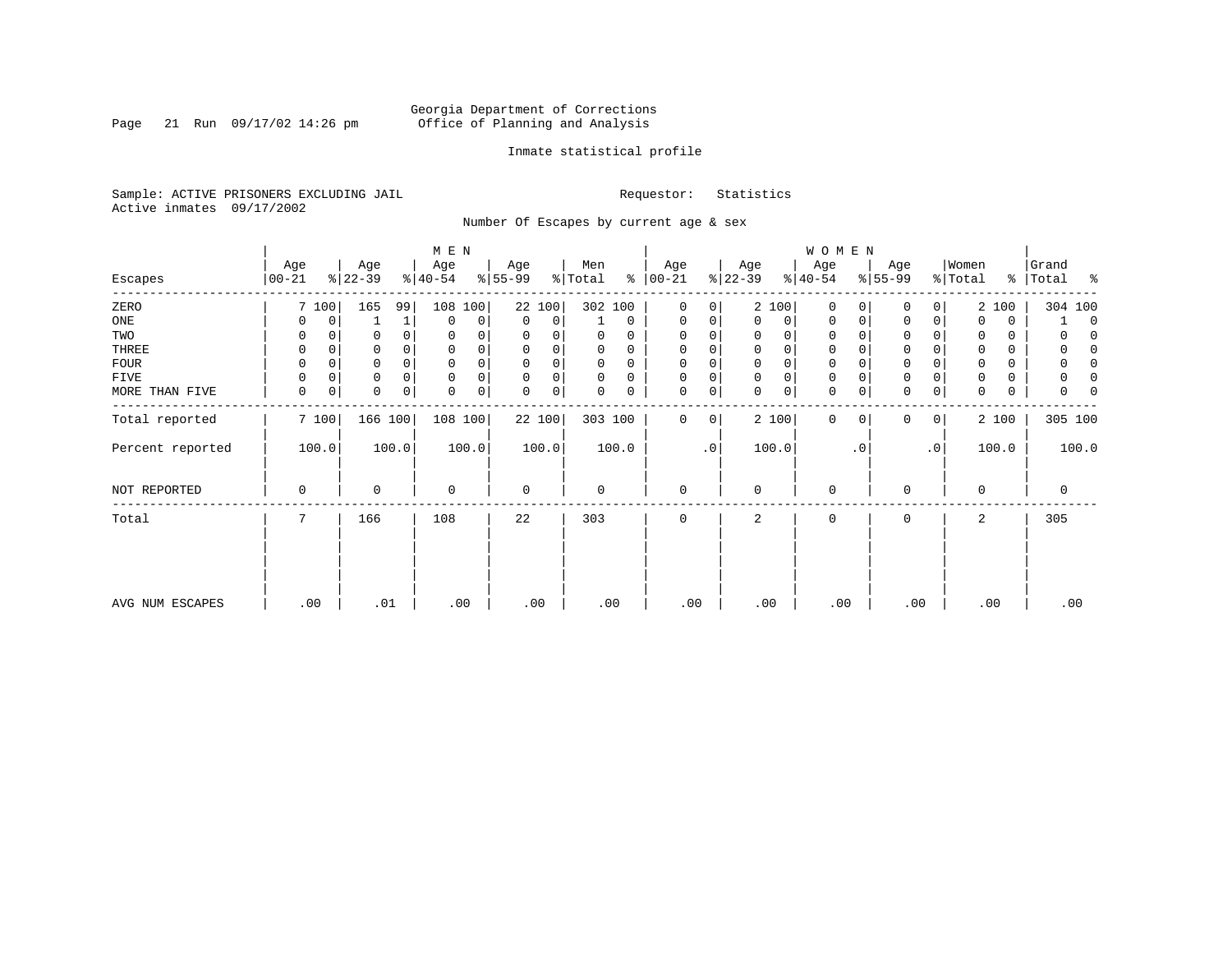Page 22 Run  $09/17/02$  14:26 pm

### Inmate statistical profile

Sample: ACTIVE PRISONERS EXCLUDING JAIL **Requestor:** Statistics Active inmates 09/17/2002

Number Of Prior Georgia Incarcerations \* by current age & sex

|                              |     |             |                  |       | M E N            |                |                  |             |                |       |                      |           |                  |             | <b>WOMEN</b>     |           |                  |           |                  |          |                    |       |
|------------------------------|-----|-------------|------------------|-------|------------------|----------------|------------------|-------------|----------------|-------|----------------------|-----------|------------------|-------------|------------------|-----------|------------------|-----------|------------------|----------|--------------------|-------|
| Prior Incarcerations   00-21 | Age |             | Age<br>$ 22-39 $ |       | Age<br>$ 40-54 $ |                | Age<br>$ 55-99 $ |             | Men<br>% Total |       | Age<br>$8   00 - 21$ |           | Age<br>$ 22-39 $ |             | Age<br>$8 40-54$ |           | Age<br>$ 55-99 $ |           | Women<br>% Total |          | Grand<br>%   Total | ႜ     |
| ZERO                         | 4   | 57          | 94               | 57    | 38               | 35             | 11               | 50          | 147            | 49    | $\Omega$             | 0         |                  | 2 100       | $\Omega$         |           | $\Omega$         | 0         |                  | 2 100    | 149                | 49    |
| ONE                          | 2   | 29          | 34               | 20    | 20               | 19             | 5                | 23          | 61             | 20    | $\mathbf 0$          | 0         | $\mathbf 0$      | 0           | $\mathbf 0$      | 0         | 0                | 0         | $\Omega$         | 0        | 61                 | 20    |
| TWO                          |     | 14          | 18               | 11    | 15               | 14             | 2                | 9           | 36             | 12    | 0                    | 0         | 0                | $\mathbf 0$ | $\mathbf 0$      |           | 0                |           |                  | 0        | 36                 | 12    |
| THREE                        | 0   | $\mathbf 0$ | 14               | 8     | 13               | 12             | 3                | 14          | 30             | 10    | $\mathbf 0$          | 0         | $\mathbf 0$      | $\mathsf 0$ | $\mathbf 0$      |           | $\mathbf 0$      |           |                  | $\Omega$ | 30                 | 10    |
| FOUR                         | 0   | $\Omega$    | 4                | 2     | 11               | 10             | 0                | $\mathbf 0$ | 15             | 5     | $\mathbf 0$          | 0         | 0                | $\mathbf 0$ | 0                |           | $\mathbf 0$      |           |                  | 0        | 15                 |       |
| FIVE                         | 0   | $\mathbf 0$ |                  |       | 8                | 7 <sup>1</sup> | $\Omega$         | 0           | 9              |       | $\mathbf 0$          | 0         | $\mathbf 0$      | $\mathsf 0$ | $\mathbf 0$      |           | $\mathbf 0$      |           |                  | 0        | 9                  |       |
| MORE THAN FIVE               | 0   | 0           |                  |       | 3                | 3              |                  | 5           | 5              | 2     | 0                    | 0         | $\Omega$         | $\mathbf 0$ | $\mathbf 0$      |           | $\mathbf 0$      | 0         | $\Omega$         | 0        | 5                  |       |
| Total reported               |     | 7 100       | 166 100          |       | 108 100          |                |                  | 22 100      | 303 100        |       | $\Omega$             | 0         |                  | 2 100       | $\Omega$         | 0         | 0                | 0         |                  | 2 100    | 305 100            |       |
| Percent reported             |     | 100.0       |                  | 100.0 |                  | 100.0          |                  | 100.0       |                | 100.0 |                      | $\cdot$ 0 |                  | 100.0       |                  | $\cdot$ 0 |                  | $\cdot$ 0 |                  | 100.0    |                    | 100.0 |
| NOT REPORTED                 | 0   |             | 0                |       | $\mathbf 0$      |                | $\mathbf 0$      |             | 0              |       | $\mathbf 0$          |           | 0                |             | $\mathbf 0$      |           | $\mathbf 0$      |           | $\Omega$         |          | 0                  |       |
| Total                        | 7   |             | 166              |       | 108              |                | 22               |             | 303            |       | 0                    |           | 2                |             | 0                |           | $\mathbf 0$      |           | 2                |          | 305                |       |
|                              |     |             |                  |       |                  |                |                  |             |                |       |                      |           |                  |             |                  |           |                  |           |                  |          |                    |       |
| AVG # INCARCERATIONS         | .57 |             | .84              |       | 1.81             |                | 1.09             |             | 1.19           |       | .00                  |           | .00              |             | .00              |           | .00              |           |                  | .00      | 1.19               |       |

\* This data counts a parole revocation on an existing sentenCE AS A prior incarceration. Also, this data counts, for any cohort of inmates, the total number of Georgia incarcerations the inmate has had during his entire criminal career. For example, if an inmate was admitted to prison first in FY72, and then re-admitted in FY79 and FY85, he had two prior incarcerations before the FY85 admission. This inmate's records show two prior incarcerations in all three of his records since he has had two prior incarcerations in his criminal career. If the cohort of FY72 admissions is selected for analysis, two prior incarcerations will be listed for this inmate even though in FY72, he had no prior incarcerations.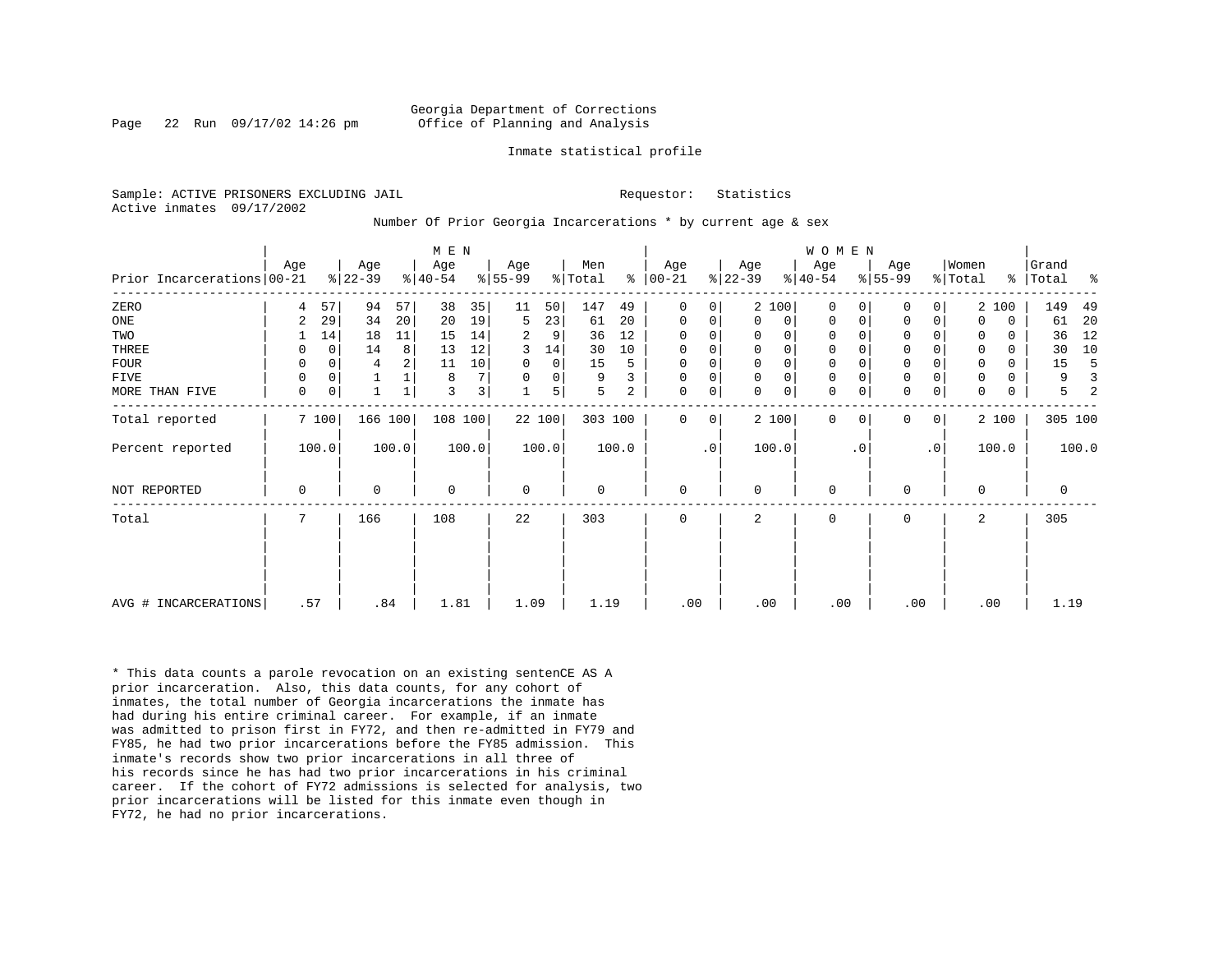Page 23 Run  $09/17/02$  14:26 pm

# Inmate statistical profile

Sample: ACTIVE PRISONERS EXCLUDING JAIL **Requestor:** Statistics Active inmates 09/17/2002

Number Of Transfers by current age & sex

|                   |                  |              |                  |                         | M E N            |       |                 |        |                |       |                  |     |                  |             | WOMEN            |           |                  |                |                              |       |                    |       |
|-------------------|------------------|--------------|------------------|-------------------------|------------------|-------|-----------------|--------|----------------|-------|------------------|-----|------------------|-------------|------------------|-----------|------------------|----------------|------------------------------|-------|--------------------|-------|
| Transfers         | Age<br>$00 - 21$ |              | Age<br>$ 22-39 $ |                         | Age<br>$ 40-54 $ |       | Age<br>$ 55-99$ |        | Men<br>% Total | ွေ    | Age<br>$00 - 21$ |     | Age<br>$ 22-39 $ |             | Age<br>$ 40-54 $ |           | Age<br>$ 55-99 $ |                | Women<br>$\frac{1}{2}$ Total |       | Grand<br>%   Total | ႜ     |
| ZERO              | 2                | 29           | 5                | $\overline{\mathbf{3}}$ | 6                | 6     | 0               | 0      | 13             | 4     | 0                | 0   |                  | 50          | $\mathbf 0$      |           | 0                | 0              |                              | 50    | 14                 | 5     |
| ONE               | 3                | 43           | 74               | 45                      | 45               | 42    | 11              | 50     | 133            | 44    | 0                | 0   | $\mathbf{1}$     | 50          | 0                |           | $\mathbf 0$      | 0              |                              | 50    | 134                | 44    |
| TWO               |                  | 14           | 41               | 25                      | 32               | 30    | 6               | 27     | 80             | 26    | 0                |     | 0                | 0           | 0                |           | 0                |                | 0                            | 0     | 80                 | 26    |
| THREE             |                  | 14           | 22               | 13                      | 14               | 13    | 2               | 9      | 39             | 13    | 0                |     | 0                | 0           | 0                |           | 0                |                | 0                            | 0     | 39                 | 13    |
| FOUR              | 0                | $\mathbf 0$  |                  | 4                       | 3                | 3     | 2               | 9      | 12             | 4     | 0                | 0   | $\Omega$         | $\mathbf 0$ | 0                |           | $\Omega$         |                | $\Omega$                     | 0     | 12                 | 4     |
| FIVE              | 0                | 0            | 6                |                         | $\sqrt{2}$       | 2     | 0               | 0      | 8              | 3     | 0                | 0   | $\Omega$         | $\mathbf 0$ | 0                |           | $\Omega$         |                | 0                            | 0     | 8                  |       |
| MORE THAN FIVE    | $\mathbf 0$      | $\mathsf{O}$ | 11               | 7                       | 6                | 6     | 1               | 5      | 18             | 6     | 0                | 0   | 0                | 0           | $\mathbf 0$      | 0         | $\Omega$         | 0              | 0                            | 0     | 18                 | 6     |
| Total reported    |                  | 7 100        | 166 100          |                         | 108 100          |       |                 | 22 100 | 303 100        |       | 0                | 0   |                  | 2 100       | $\mathbf{0}$     | 0         | 0                | $\overline{0}$ |                              | 2 100 | 305 100            |       |
| Percent reported  |                  | 100.0        |                  | 100.0                   |                  | 100.0 |                 | 100.0  |                | 100.0 |                  | .0' |                  | 100.0       |                  | $\cdot$ 0 |                  | .0'            |                              | 100.0 |                    | 100.0 |
| NOT REPORTED      | 0                |              | 0                |                         | $\mathbf 0$      |       | 0               |        | 0              |       | 0                |     | $\Omega$         |             | 0                |           | 0                |                | $\mathbf 0$                  |       | 0                  |       |
| Total             | 7                |              | 166              |                         | 108              |       | 22              |        | 303            |       | 0                |     | 2                |             | 0                |           | 0                |                | 2                            |       | 305                |       |
|                   |                  |              |                  |                         |                  |       |                 |        |                |       |                  |     |                  |             |                  |           |                  |                |                              |       |                    |       |
|                   |                  |              |                  |                         |                  |       |                 |        |                |       |                  |     |                  |             |                  |           |                  |                |                              |       |                    |       |
| AVG NUM TRANSFERS | 1.14             |              | 2.15             |                         | 1.94             |       | 1.95            |        | 2.04           |       | .00              |     | .50              |             | .00              |           | .00              |                |                              | .50   | 2.03               |       |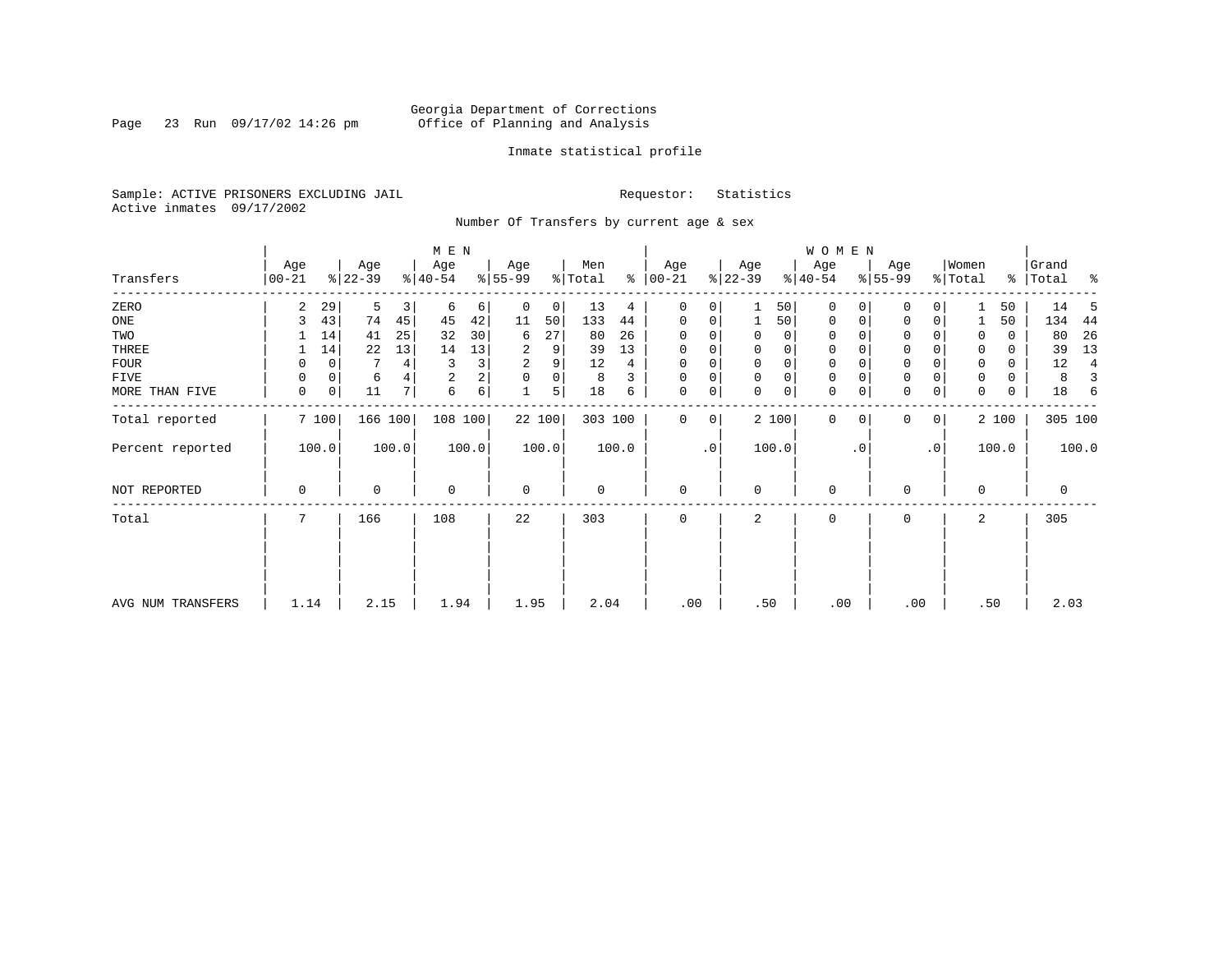Page 24 Run  $09/17/02$  14:26 pm

# Inmate statistical profile

Sample: ACTIVE PRISONERS EXCLUDING JAIL **Requestor:** Statistics Active inmates 09/17/2002

County Of Conviction by current age & sex

|                            |     |          |                |                | M E N          |                |           |             |                |              |               |   |             |             | <b>WOMEN</b> |             |             |             |             |               |                |                |
|----------------------------|-----|----------|----------------|----------------|----------------|----------------|-----------|-------------|----------------|--------------|---------------|---|-------------|-------------|--------------|-------------|-------------|-------------|-------------|---------------|----------------|----------------|
|                            | Age |          | Age            |                | Age            |                | Age       |             | Men            |              | Age           |   | Age         |             | Age          |             | Age         |             | Women       |               | Grand          |                |
| County Of Conviction 00-21 |     |          | $8 22-39$      |                | $ 40-54$       |                | $8 55-99$ |             | % Total        |              | $8   00 - 21$ |   | $ 22-39$    |             | $ 40-54$     |             | $8 55-99$   |             | % Total     | $\frac{1}{6}$ | Total          | ႜ              |
| Appling                    | 0   | 0        | 1              | 1              | 1              | $\mathbf{1}$   | 0         | 0           | 2              | 1            | 0             | 0 | 0           | 0           | 0            | 0           | 0           | 0           | 0           | 0             | 2              | 1              |
| Atkinson                   | 0   | 0        | $\mathbf 0$    | $\mathsf{O}$   | 0              | 0              | 1         | 5           | $\mathbf{1}$   | 0            | $\mathbf 0$   | 0 | $\mathbf 0$ | $\mathbf 0$ | 0            | $\mathbf 0$ | $\mathbf 0$ | $\mathbf 0$ | $\mathbf 0$ | 0             |                | $\Omega$       |
| Bacon                      | 0   | 0        | $\mathbf 0$    | 0              | 1              | 1              | $\Omega$  | 0           | 1              | 0            | 0             | 0 | $\mathbf 0$ | 0           | 0            | 0           | 0           | $\mathbf 0$ | 0           | 0             |                | $\Omega$       |
| Baldwin                    | O   | 0        |                | 1              | 3              | 3              | $\Omega$  | $\mathbf 0$ | 4              | 1            | $\Omega$      | 0 | $\mathbf 0$ | $\mathbf 0$ | $\Omega$     | $\mathbf 0$ | $\Omega$    | $\Omega$    | $\Omega$    | 0             |                | $\mathbf{1}$   |
| Banks                      | U   | 0        | $\Omega$       | $\Omega$       | $\Omega$       | 0              |           | 5           | 1              | 0            | $\Omega$      | O | $\mathbf 0$ | $\Omega$    | $\Omega$     | $\mathbf 0$ | $\Omega$    | $\Omega$    | $\mathbf 0$ | 0             |                | $\Omega$       |
| Barrow                     | U   | 0        | $\overline{2}$ | 1              | $\Omega$       | 0              |           | 5           | 3              | 1            | $\Omega$      | O | $\mathbf 0$ | $\Omega$    | $\Omega$     | $\mathbf 0$ | $\Omega$    | $\Omega$    | $\mathbf 0$ | 0             | ζ              | 1              |
| Bartow                     | U   | 0        | $\mathbf 0$    | $\mathbf 0$    | 2              | 2              | O         | $\mathbf 0$ | 2              | 1            | 0             | 0 | $\mathbf 0$ | 0           | 0            | 0           | $\Omega$    | 0           | 0           | 0             | 2              | 1              |
| Ben Hill                   |     | 0        | 1              | 1              | 0              | 0              | 0         | $\mathbf 0$ | 1              | 0            | 0             | 0 | 0           | 0           | 0            | 0           | 0           | 0           | 0           | 0             |                | $\Omega$       |
| Berrien                    | O   | 0        | $\mathbf{1}$   | $\mathbf{1}$   | $\Omega$       | 0              | $\Omega$  | $\mathbf 0$ | $\mathbf{1}$   | $\Omega$     | $\Omega$      | 0 | $\mathbf 0$ | $\mathbf 0$ | $\Omega$     | $\mathbf 0$ | $\Omega$    | $\Omega$    | $\Omega$    | 0             | $\mathbf{1}$   | $\Omega$       |
| <b>Bibb</b>                | O   | 0        |                | 4              | 3              | 3              |           | 5           | 11             | 4            | $\Omega$      | 0 | $\mathbf 0$ | $\mathbf 0$ | 0            | $\mathbf 0$ | $\Omega$    | $\Omega$    | $\Omega$    | 0             | 11             | $\overline{4}$ |
| Bleckley                   | U   | 0        | $\mathbf{1}$   | 1              | $\Omega$       | 0              | $\Omega$  | $\Omega$    | 1              | 0            | $\Omega$      | 0 | $\mathbf 0$ | $\Omega$    | 0            | $\mathbf 0$ | $\Omega$    | $\Omega$    | $\mathbf 0$ | 0             |                | $\Omega$       |
| Brantley                   | U   | 0        | $\mathbf 0$    | 0              | $\mathbf{1}$   | 1              | O         | $\Omega$    | 1              | 0            | $\Omega$      | 0 | $\mathbf 0$ | 0           | $\Omega$     | $\mathbf 0$ | $\Omega$    | $\Omega$    | $\mathbf 0$ | 0             |                | $\Omega$       |
| <b>Brooks</b>              |     | 0        | $\mathbf 0$    | $\mathbf 0$    | 1              | 1              | O         | 0           | 1              | 0            | 0             | 0 | $\mathbf 0$ | 0           | 0            | 0           | 0           | $\Omega$    | 0           | 0             |                | $\Omega$       |
| Burke                      |     | 0        | $\overline{4}$ | 2              | 1              | 1              | 0         | $\mathbf 0$ | 5              | 2            | 0             | 0 | 0           | $\Omega$    | 0            | $\mathbf 0$ | $\Omega$    | 0           | 0           | 0             | 5              | $\overline{c}$ |
| <b>Butts</b>               | O   | 0        | $\mathbf{1}$   | 1              | $\mathbf{1}$   | 1              |           | 5           | 3              | 1            | $\Omega$      | 0 | $\mathbf 0$ | 0           | 0            | $\mathbf 0$ | $\mathbf 0$ | 0           | 0           | 0             | 3              | 1              |
| Camden                     | U   | 0        | $\mathbf 0$    | $\mathbf 0$    |                | 1              | $\Omega$  | 0           | 1              | 0            | $\Omega$      | 0 | $\mathbf 0$ | 0           | 0            | $\mathbf 0$ | $\Omega$    | $\Omega$    | 0           | 0             |                | $\Omega$       |
| Carroll                    | U   | $\Omega$ | $\overline{2}$ | 1              | $\Omega$       | 0              | $\Omega$  | $\mathbf 0$ | $\overline{a}$ | $\mathbf{1}$ | $\Omega$      | 0 | $\mathbf 0$ | $\Omega$    | 0            | $\mathbf 0$ | $\Omega$    | $\Omega$    | $\Omega$    | 0             | 2              | $\mathbf{1}$   |
| Catoosa                    | U   | 0        | $\mathbf 0$    | 0              | $\mathbf{1}$   | 1              | O         | 0           | 1              | $\Omega$     | $\Omega$      | 0 | $\mathbf 0$ | $\Omega$    | $\Omega$     | $\mathbf 0$ | $\Omega$    | $\Omega$    | $\mathbf 0$ | 0             | -1             | $\Omega$       |
| Chatham                    | U   | 0        | 6              | 4              | 3              | 3              | ı         | 5           | 10             | 3            | 0             | 0 | $\mathbf 0$ | 0           | 0            | $\mathbf 0$ | 0           | 0           | 0           | 0             | 10             | 3              |
| Chattooga                  | O   | 0        | 1              | 1              | 0              | 0              | 0         | 0           | 1              | 0            | 0             | 0 | 0           | 0           | 0            | $\mathbf 0$ | $\Omega$    | 0           | 0           | 0             | $\mathbf{1}$   | $\Omega$       |
| Cherokee                   | O   | $\Omega$ | $\mathbf{1}$   | $\mathbf{1}$   | $\mathbf{1}$   | 1              | $\Omega$  | $\mathbf 0$ | $\overline{2}$ | 1            | $\Omega$      | 0 | $\mathbf 0$ | 0           | $\Omega$     | $\mathbf 0$ | $\mathbf 0$ | 0           | $\Omega$    | $\mathbf 0$   | $\overline{c}$ | $\mathbf{1}$   |
| Clarke                     | U   | 0        | 6              | 4              | 5              | 5              | $\Omega$  | $\mathbf 0$ | 11             | 4            | $\Omega$      | 0 | $\mathbf 0$ | 0           | 0            | 0           | $\Omega$    | $\mathbf 0$ | 0           | 0             | 11             | $\overline{4}$ |
| Clayton                    | U   | 0        | 7              | 4              | $\overline{a}$ | 2              |           | 5           | 10             | 3            | $\Omega$      | 0 | $\mathbf 0$ | $\Omega$    | 0            | 0           | $\Omega$    | 0           | 0           | 0             | 10             | 3              |
| Cobb                       | 1   | 14       | 4              | 2              | $\overline{c}$ | 2              | $\Omega$  | $\Omega$    | 7              | 2            | $\Omega$      | 0 | $\mathbf 0$ | 0           | $\Omega$     | $\mathbf 0$ | $\Omega$    | 0           | $\mathbf 0$ | $\mathbf 0$   | 7              | $\overline{2}$ |
| Coffee                     | 0   | 0        | 1              | 1              | 1              | $\mathbf 1$    | $\Omega$  | 0           | 2              | 1            | 0             | 0 | $\mathbf 0$ | 0           | 0            | $\mathbf 0$ | 0           | 0           | $\mathbf 0$ | 0             | 2              | 1              |
| Colquit                    | 0   | 0        | $\mathbf{1}$   | $\mathbf{1}$   | 2              | 2              |           | $\mathbf 0$ | 3              | $\mathbf{1}$ | $\Omega$      | 0 | $\Omega$    | $\Omega$    | 0            | $\mathbf 0$ | $\Omega$    | $\Omega$    | $\Omega$    | 0             | 3              | $\mathbf{1}$   |
| Columbia                   | 0   | 0        | $\mathbf{1}$   | 1              | 1              | $\mathbf 1$    | $\Omega$  | $\mathbf 0$ | $\overline{2}$ | 1            | $\Omega$      | 0 | $\mathbf 0$ | $\Omega$    | $\Omega$     | $\mathbf 0$ | $\Omega$    | 0           | $\Omega$    | 0             | 2              | $\mathbf{1}$   |
| Cook                       | U   | 0        | $\overline{2}$ | 1              | $\Omega$       | 0              | O         | 0           | 2              | 1            | $\Omega$      | 0 | $\mathbf 0$ | 0           | 0            | 0           | 0           | 0           | 0           | 0             |                | 1              |
| Coweta                     | U   | 0        | $\mathbf{1}$   | 1              | $\Omega$       | 0              | O         | 0           | 1              | 0            | $\Omega$      | 0 | $\mathbf 0$ | $\Omega$    | 0            | 0           | $\Omega$    | 0           | $\Omega$    | 0             |                | $\Omega$       |
| Crisp                      | U   | 0        | $\mathbf{1}$   | 1              | $\Omega$       | 0              | $\Omega$  | $\Omega$    | 1              | $\Omega$     | $\Omega$      | 0 | $\mathbf 0$ | $\Omega$    | 0            | $\mathbf 0$ | $\Omega$    | $\Omega$    | $\mathbf 0$ | 0             |                | $\Omega$       |
| Dade                       | U   | $\Omega$ | $\mathbf{1}$   | 1              | $\Omega$       | 0              | O         | $\mathbf 0$ | 1              | $\Omega$     | $\Omega$      | 0 | $\Omega$    | 0           | $\Omega$     | $\mathbf 0$ | $\Omega$    | $\Omega$    | $\Omega$    | 0             |                | $\Omega$       |
| Decatur                    |     | 0        | $\mathbf 0$    | $\mathbf 0$    | $\mathbf{1}$   | 1              | 0         | $\mathbf 0$ | $\mathbf{1}$   | 0            | $\Omega$      | 0 | $\Omega$    | 0           | 0            | $\mathbf 0$ | $\Omega$    | 0           | $\Omega$    | 0             | $\mathbf{1}$   | $\Omega$       |
| DeKalb                     | U   | 0        | 14             | 8              | 6              | 6              | 3         | 14          | 23             | 8            | 0             | 0 | $\mathbf 0$ | 0           | $\Omega$     | 0           | $\Omega$    | 0           | 0           | 0             | 23             | 8              |
| Dodge                      | 0   | 0        | $\mathbf{1}$   | 1              | $\Omega$       | 0              | O         | 0           | 1              | 0            | $\Omega$      | 0 | 0           | 0           | 0            | 0           | 0           | $\mathbf 0$ | 0           | 0             |                | $\mathbf 0$    |
| Dougherty                  |     | 14       | 3              | $\overline{a}$ | 2              | 2              |           | 5           | 7              | 2            | 0             | 0 | 0           | 0           | 0            | 0           | 0           | 0           | 0           | 0             |                | $\overline{c}$ |
| Douglas<br>--------------  | 1   | 14       | 5              | 3              | $\overline{2}$ | 2 <sup>1</sup> | $\Omega$  | 0           | 8              | 3            | $\mathbf 0$   | 0 | $\Omega$    | 0           | 0            | 0           | $\mathbf 0$ | 0           | $\mathbf 0$ | 0             | 8              | 3              |

(continued)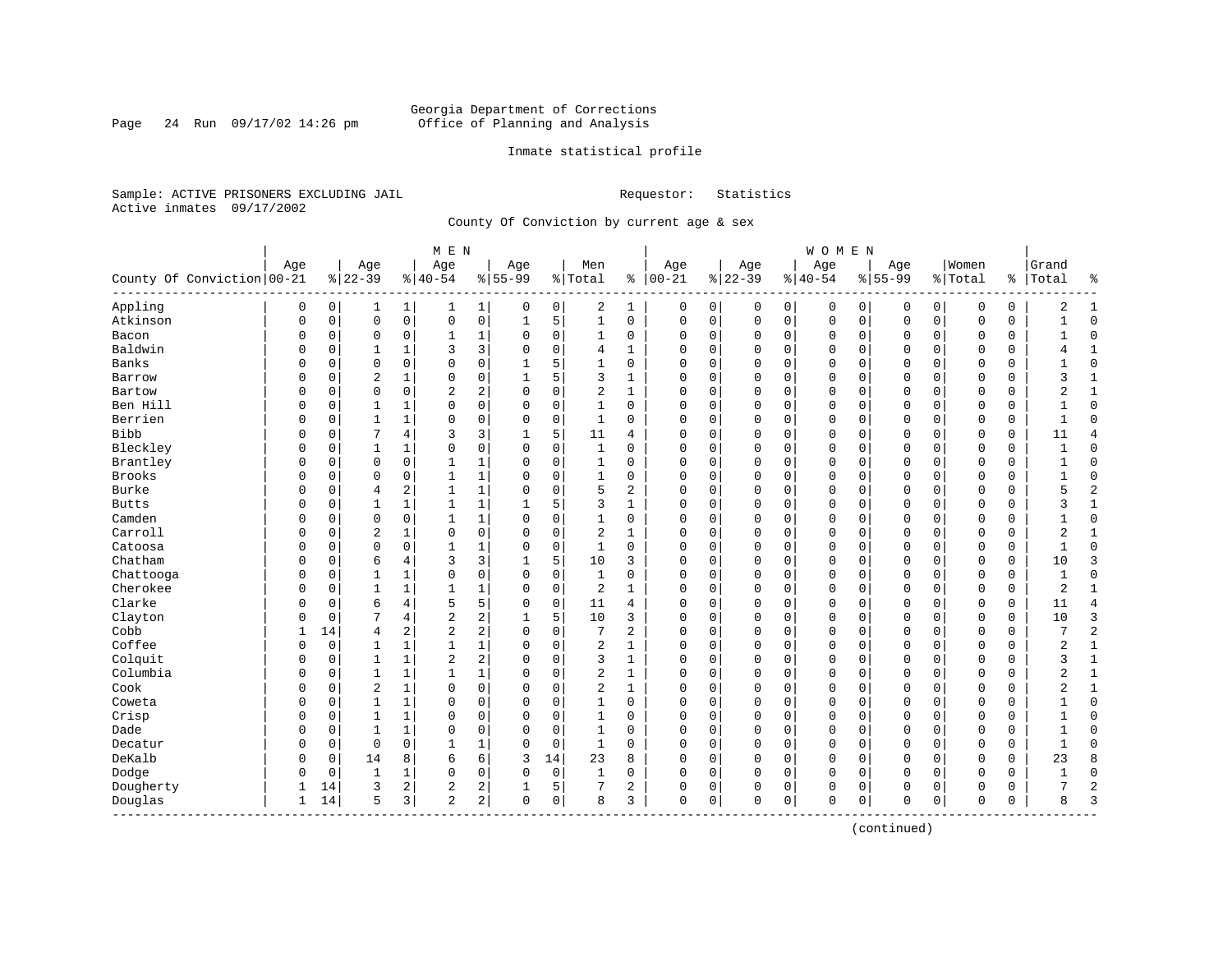Page 25 Run  $09/17/02$  14:26 pm

# Inmate statistical profile

Sample: ACTIVE PRISONERS EXCLUDING JAIL **Requestor:** Statistics Active inmates 09/17/2002

County Of Conviction by current age & sex (continued)

|                            |             |             |                |              | M E N          |                |                |             |                |              |             |             |             |              | <b>WOMEN</b> |             |             |              |             |             |                |                |
|----------------------------|-------------|-------------|----------------|--------------|----------------|----------------|----------------|-------------|----------------|--------------|-------------|-------------|-------------|--------------|--------------|-------------|-------------|--------------|-------------|-------------|----------------|----------------|
|                            | Age         |             | Age            |              | Age            |                | Age            |             | Men            |              | Age         |             | Age         |              | Age          |             | Age         |              | Women       |             | Grand          |                |
| County Of Conviction 00-21 |             |             | $8 22-39$      |              | $8 40-54$      |                | $8155 - 99$    |             | % Total        |              | $% 100-21$  |             | $ 22-39$    |              | $ 40-54$     |             | $8155 - 99$ |              | % Total     | နွ          | Total          | ٩,             |
| Elbert                     | $\mathbf 0$ | $\mathbf 0$ | 0              | 0            | $\Omega$       | 0              | 1              | 5           | 1              | 0            | 0           | 0           | 0           | 0            | 0            | 0           | 0           | 0            | 0           | 0           |                | $\Omega$       |
| Emanuel                    | $\Omega$    | $\mathbf 0$ | 1              | $\mathbf{1}$ | $\Omega$       | $\mathbf 0$    | $\mathbf 0$    | $\mathbf 0$ | 1              | 0            | 0           | $\mathbf 0$ | $\mathbf 0$ | $\mathsf{O}$ | $\mathbf 0$  | $\mathbf 0$ | $\mathbf 0$ | $\mathsf{O}$ | $\mathbf 0$ | $\mathbf 0$ |                | $\Omega$       |
| Fayette                    | $\Omega$    | $\Omega$    | 0              | $\mathbf 0$  | 1              | 1              | 1              | 5           | 2              | 1            | $\Omega$    | $\mathbf 0$ | $\Omega$    | $\mathbf 0$  | 0            | 0           | $\mathbf 0$ | $\mathbf 0$  | 0           | 0           | 2              | $\mathbf{1}$   |
| Floyd                      | $\Omega$    | 0           | 3              | 2            |                | $\mathbf 1$    | 0              | 0           | $\overline{4}$ | $\mathbf{1}$ | $\Omega$    | 0           | $\Omega$    | $\mathbf 0$  | $\Omega$     | 0           | $\mathbf 0$ | $\mathbf 0$  | $\Omega$    | $\mathbf 0$ | 4              | $\mathbf{1}$   |
| Forsyth                    | $\Omega$    | 0           | $\Omega$       | $\mathbf 0$  |                | 1              | 0              | $\mathbf 0$ | $\mathbf{1}$   | $\mathbf 0$  | $\Omega$    | 0           | $\Omega$    | $\mathbf 0$  | $\Omega$     | 0           | $\Omega$    | $\mathbf 0$  | $\mathbf 0$ | $\mathbf 0$ |                | $\Omega$       |
| Franklin                   | $\Omega$    | 0           | $\mathbf 1$    | 1            | $\Omega$       | $\mathbf 0$    | $\Omega$       | $\mathbf 0$ | $\mathbf{1}$   | 0            | $\Omega$    | 0           | $\Omega$    | $\mathbf 0$  | $\mathbf 0$  | 0           | $\mathbf 0$ | $\mathbf 0$  | $\mathbf 0$ | $\mathbf 0$ | 1              | $\Omega$       |
| Fulton                     | $\Omega$    | 0           | 14             | 8            | 12             | 11             | $\overline{2}$ | 9           | 28             | 9            | $\Omega$    | $\mathbf 0$ | $\Omega$    | $\mathbf 0$  | 0            | 0           | $\mathbf 0$ | $\mathbf 0$  | 0           | 0           | 28             | 9              |
| Gilmer                     | $\Omega$    | $\Omega$    | $\mathbf{1}$   | 1            | $\mathbf 0$    | $\mathbf 0$    | 0              | 0           | 1              | $\Omega$     | $\Omega$    | $\mathbf 0$ | $\Omega$    | $\mathbf 0$  | 0            | 0           | $\mathbf 0$ | 0            | $\Omega$    | 0           |                | $\Omega$       |
| Glynn                      |             | 14          | 5              | 3            | $\overline{2}$ | $\overline{2}$ |                | 5           | 9              | 3            | $\Omega$    | $\mathbf 0$ | $\Omega$    | 0            | 0            | 0           | $\mathbf 0$ | 0            | $\Omega$    | $\mathbf 0$ | 9              | 3              |
| Gordon                     | $\Omega$    | $\Omega$    | $\Omega$       | 0            | $\Omega$       | $\mathbf 0$    | 1              | 5           | 1              | $\Omega$     | $\Omega$    | 0           | $\Omega$    | 0            | 0            | $\Omega$    | $\mathbf 0$ | 0            | 0           | 0           |                | $\Omega$       |
| Greene                     | $\Omega$    | $\Omega$    | $\mathbf{1}$   | 1            | $\Omega$       | $\mathbf 0$    | 0              | $\Omega$    | 1              | 0            | $\mathbf 0$ | $\mathbf 0$ | $\Omega$    | $\mathbf 0$  | $\mathbf 0$  | $\Omega$    | $\mathbf 0$ | $\Omega$     | $\mathbf 0$ | $\mathbf 0$ |                | $\cap$         |
| Gwinnett                   | $\Omega$    | $\Omega$    | $\overline{2}$ | 1            |                | 1              | 0              | $\mathbf 0$ | 3              | 1            | $\Omega$    | $\mathbf 0$ | $\Omega$    | $\mathbf 0$  | $\Omega$     | 0           | $\mathbf 0$ | $\Omega$     | 0           | 0           | 3              |                |
| Habersham                  | $\Omega$    | $\Omega$    | $\mathbf 0$    | $\mathbf 0$  |                | 1              | 0              | $\mathbf 0$ | 1              | 0            | $\Omega$    | $\mathbf 0$ | 0           | $\mathbf 0$  | 0            | 0           | $\mathbf 0$ | $\mathbf 0$  | 0           | $\mathbf 0$ |                | $\Omega$       |
| Hall                       | $\Omega$    | $\Omega$    | 3              | 2            |                | $\mathbf{1}$   | 0              | 0           | $\overline{4}$ | $\mathbf{1}$ | $\Omega$    | $\mathbf 0$ | 0           | $\mathbf 0$  | 0            | 0           | $\mathbf 0$ | $\mathbf 0$  | 0           | $\mathbf 0$ | 4              | $\mathbf{1}$   |
| Harris                     | $\Omega$    | $\Omega$    | $\mathbf{1}$   | 1            | $\Omega$       | $\mathbf 0$    | 0              | $\Omega$    | 1              | $\Omega$     | $\Omega$    | $\mathbf 0$ | $\Omega$    | $\mathbf 0$  | $\Omega$     | 0           | $\Omega$    | $\Omega$     | $\Omega$    | $\mathbf 0$ | 1              | $\Omega$       |
| Hart                       | $\Omega$    | $\Omega$    | 2              | 1            | 2              | $\sqrt{2}$     | O              | 0           | $\overline{4}$ | 1            | $\Omega$    | $\mathbf 0$ | $\Omega$    | 0            | 0            | 0           | $\mathbf 0$ | 0            | 0           | 0           | 4              | $\mathbf{1}$   |
| Henry                      | $\Omega$    | 0           | 3              | 2            | $\Omega$       | $\mathbf 0$    | 0              | $\Omega$    | 3              |              | $\mathbf 0$ | 0           | $\Omega$    | $\mathbf 0$  | $\mathbf 0$  | 0           | $\mathbf 0$ | $\mathbf 0$  | 0           | 0           | 3              | $\mathbf{1}$   |
| Houston                    | $\Omega$    | $\Omega$    | $\overline{2}$ | 1            | $\overline{4}$ | $\overline{4}$ | 0              | $\mathbf 0$ | 6              | 2            | $\Omega$    | $\mathsf 0$ | 0           | 0            | $\mathbf 0$  | 0           | $\mathbf 0$ | $\mathbf 0$  | $\Omega$    | $\mathsf 0$ | б              | $\overline{c}$ |
| Jackson                    | $\Omega$    | $\Omega$    | $\Omega$       | 0            | $\overline{2}$ | $\overline{2}$ | 0              | $\mathbf 0$ | $\overline{c}$ | 1            | 0           | $\mathbf 0$ | $\Omega$    | $\mathbf 0$  | $\mathbf 0$  | 0           | $\mathbf 0$ | $\mathbf 0$  | $\mathbf 0$ | $\mathbf 0$ | $\overline{2}$ | $\mathbf{1}$   |
| Jasper                     | $\Omega$    | $\Omega$    | 1              | 1            | $\Omega$       | $\mathbf 0$    | 0              | $\mathbf 0$ | 1              | 0            | 0           | $\mathbf 0$ | $\Omega$    | $\mathbf 0$  | $\mathbf 0$  | 0           | $\mathbf 0$ | $\mathbf 0$  | $\mathbf 0$ | $\mathbf 0$ | 1              | $\Omega$       |
| Jeff Davis                 | $\Omega$    | $\Omega$    | $\overline{a}$ | $\mathbf{1}$ | $\Omega$       | $\mathbf 0$    | 0              | $\Omega$    | $\overline{2}$ | 1            | $\Omega$    | $\mathbf 0$ | $\Omega$    | $\mathbf 0$  | 0            | $\Omega$    | $\Omega$    | $\Omega$     | $\Omega$    | 0           | 2              |                |
| Jones                      | $\Omega$    | $\Omega$    |                | 1            | $\Omega$       | 0              | 0              | 0           | 1              | 0            | $\Omega$    | $\mathbf 0$ | $\Omega$    | $\mathbf 0$  | $\Omega$     | 0           | $\mathbf 0$ | $\mathbf 0$  | 0           | 0           |                | $\Omega$       |
| Lee                        | $\Omega$    | $\mathbf 0$ | 1              | 1            | $\Omega$       | $\mathsf 0$    | $\Omega$       | $\mathsf 0$ | $\mathbf{1}$   | $\mathbf 0$  | $\Omega$    | 0           | $\Omega$    | 0            | $\Omega$     | $\mathsf 0$ | $\mathbf 0$ | $\mathbf 0$  | $\Omega$    | $\mathsf 0$ |                | $\Omega$       |
| Liberty                    | $\Omega$    | $\Omega$    | $\mathbf{1}$   | 1            |                | 1              | 0              | $\mathbf 0$ | $\overline{c}$ | $\mathbf{1}$ | $\Omega$    | $\mathbf 0$ | $\Omega$    | $\mathbf 0$  | 0            | 0           | $\mathbf 0$ | $\mathbf 0$  | $\mathbf 0$ | $\mathbf 0$ | $\overline{2}$ | $\mathbf{1}$   |
| Long                       | $\Omega$    | $\Omega$    | 3              | 2            | $\Omega$       | $\mathbf 0$    | 0              | $\mathbf 0$ | 3              | 1            | $\Omega$    | $\mathbf 0$ | $\Omega$    | $\mathbf 0$  | $\mathbf 0$  | 0           | $\mathbf 0$ | $\mathbf 0$  | $\mathbf 0$ | $\mathbf 0$ | 3              | $\mathbf{1}$   |
| Lowndes                    | $\Omega$    | $\Omega$    | 1              | 1            |                | 1              | 0              | 0           | $\overline{2}$ | 1            | 0           | $\mathbf 0$ | 0           | $\mathbf 0$  | 0            | 0           | $\mathbf 0$ | $\mathbf 0$  | 0           | 0           | $\overline{2}$ | $\mathbf{1}$   |
| Madison                    | $\Omega$    | $\Omega$    | 1              | 1            | $\Omega$       | $\mathbf 0$    | 0              | 0           | 1              | $\Omega$     | $\Omega$    | $\mathbf 0$ | O           | 0            | $\mathbf 0$  | 0           | $\mathbf 0$ | $\mathbf 0$  | $\Omega$    | $\mathbf 0$ |                | $\Omega$       |
| Marion                     | $\Omega$    | $\Omega$    |                | 1            | $\Omega$       | 0              | 0              | $\Omega$    | $\mathbf{1}$   | $\Omega$     | $\Omega$    | 0           | $\Omega$    | 0            | 0            | 0           | $\mathbf 0$ | 0            | $\Omega$    | 0           |                | $\Omega$       |
| McIntosh                   | $\Omega$    | $\Omega$    | -1             | 1            | $\Omega$       | $\mathbf 0$    | O              | $\mathbf 0$ | 1              | $\Omega$     | $\Omega$    | $\mathbf 0$ | $\Omega$    | $\mathbf 0$  | $\mathbf 0$  | 0           | $\mathbf 0$ | $\mathbf 0$  | $\mathbf 0$ | $\mathbf 0$ |                | $\Omega$       |
| Monroe                     | $\Omega$    | $\Omega$    | $\Omega$       | 0            | 1              | 1              | 0              | $\mathbf 0$ | 1              | 0            | $\Omega$    | $\mathbf 0$ | $\Omega$    | $\mathbf 0$  | $\mathbf 0$  | $\Omega$    | $\mathbf 0$ | $\Omega$     | $\mathbf 0$ | $\mathbf 0$ | 1              | $\cap$         |
| Muscogee                   | $\Omega$    | $\Omega$    | 5              | 3            | 5              | 5              | 0              | $\mathbf 0$ | 10             | 3            | 0           | $\mathbf 0$ | $\Omega$    | $\mathbf 0$  | 0            | 0           | $\mathbf 0$ | $\mathbf 0$  | 0           | $\mathbf 0$ | 10             | 3              |
| Newton                     | $\Omega$    | $\Omega$    | 1              | 1            | $\Omega$       | $\mathbf 0$    | 0              | $\mathbf 0$ | 1              | $\Omega$     | $\Omega$    | $\mathbf 0$ | $\Omega$    | $\mathbf 0$  | $\Omega$     | 0           | $\Omega$    | $\Omega$     | $\Omega$    | $\mathbf 0$ |                | $\Omega$       |
| Oglethorpe                 | $\Omega$    | $\Omega$    | 0              | $\mathbf 0$  |                | 1              | 0              | 0           | 1              | 0            | $\Omega$    | 0           | $\Omega$    | 0            | $\Omega$     | 0           | $\mathbf 0$ | $\mathbf 0$  | 0           | 0           |                | $\Omega$       |
| Paulding                   | $\Omega$    | 0           | 0              | 0            |                | 1              | 0              | 0           | $\mathbf{1}$   | 0            | $\Omega$    | 0           | $\Omega$    | 0            | 0            | 0           | $\mathbf 0$ | 0            | 0           | 0           |                | $\Omega$       |
| Pierce                     | $\mathbf 0$ | 0           | $\mathbf 0$    | 0            | 1              | $\mathbf 1$    | 0              | $\mathbf 0$ | 1              | 0            | $\Omega$    | 0           | $\Omega$    | 0            | $\mathbf 0$  | 0           | $\mathbf 0$ | 0            | 0           | $\mathbf 0$ | 1              | $\Omega$       |

(continued)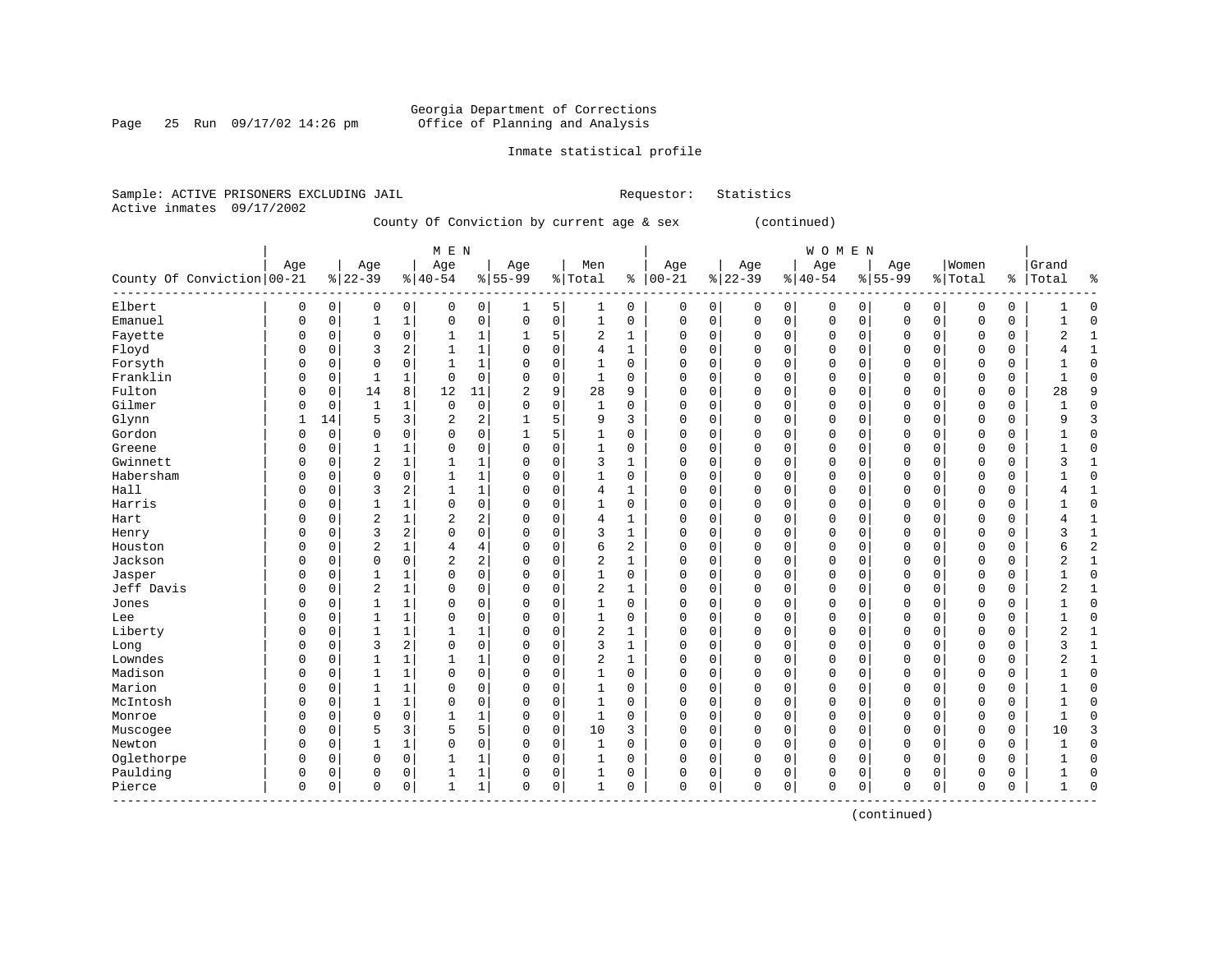Page 26 Run  $09/17/02$  14:26 pm

# Inmate statistical profile

Sample: ACTIVE PRISONERS EXCLUDING JAIL **Requestor:** Statistics Active inmates 09/17/2002

County Of Conviction by current age & sex (continued)

|                            |             |          |              |              | M E N    |                |             |             |                |          |             |           |              |             | WOMEN       |           |              |                |          |             |                |              |
|----------------------------|-------------|----------|--------------|--------------|----------|----------------|-------------|-------------|----------------|----------|-------------|-----------|--------------|-------------|-------------|-----------|--------------|----------------|----------|-------------|----------------|--------------|
|                            | Age         |          | Age          |              | Age      |                | Age         |             | Men            |          | Age         |           | Age          |             | Age         |           | Age          |                | Women    |             | Grand          |              |
| County Of Conviction 00-21 |             |          | $ 22-39$     |              | $ 40-54$ |                | $8 55-99$   |             | % Total        | ႜ        | $ 00-21$    |           | $ 22-39$     |             | $ 40-54$    |           | $8 55-99$    |                | % Total  | ႜႂ          | Total          | ٩,           |
| Pike                       | 0           | 0        | 1            | 1            |          | 1              |             | 5           | 3              | 1        | 0           | 0         | $\Omega$     | $\mathbf 0$ | 0           | 0         | 0            | 0              | 0        | 0           | 3              |              |
| Pulaski                    | 0           | 0        | $\mathbf{1}$ | $1\,$        | $\Omega$ | $\mathsf 0$    | 0           | $\mathbf 0$ | $\mathbf{1}$   | 0        | 0           | 0         | $\Omega$     | 0           | 0           | 0         | $\mathbf 0$  | 0              | $\Omega$ | $\mathbf 0$ |                | $\Omega$     |
| Putnam                     | 0           | 0        | 3            | 2            |          | 1              | 0           | $\mathbf 0$ | 4              | 1        | 0           | 0         | 0            | 0           | 0           | 0         | $\Omega$     | $\mathbf 0$    | 0        | 0           |                |              |
| Rabun                      |             | $\Omega$ |              | $\mathbf{1}$ | 0        | $\mathbf 0$    | 0           | 0           |                | 0        | 0           | 0         |              | $\Omega$    | 0           | 0         | O            | $\Omega$       | 0        | 0           |                | Ω            |
| Randolph                   |             | 14       | $\Omega$     | $\Omega$     | 0        | $\mathbf 0$    | 0           | 0           | 1              | 0        | 0           | 0         |              | $\Omega$    | 0           | 0         | 0            | $\Omega$       | 0        | $\mathbf 0$ |                | ſ            |
| Richmond                   |             | 14       | 8            | 5            | 5        | 5              |             | 5           | 15             | 5        | U           | 0         |              | 50          | 0           | U         | <sup>0</sup> | $\Omega$       |          | 50          | 16             | 5            |
| Rockdale                   | O           | 0        | 3            | 2            |          | 1              | 0           | 0           | 4              | 1        | 0           | 0         | $\mathbf 0$  | $\mathbf 0$ | 0           | 0         | 0            | $\Omega$       | $\Omega$ | 0           |                |              |
| Spalding                   | 0           | $\Omega$ | 3            | 2            | 2        | $\overline{c}$ | 0           | $\Omega$    | 5              | 2        | 0           | 0         | $\Omega$     | $\Omega$    | 0           | $\Omega$  | $\Omega$     | $\Omega$       | $\Omega$ | 0           |                | 2            |
| Sumter                     | O           | $\Omega$ | $\Omega$     | $\Omega$     |          | 1              | 0           | $\Omega$    | 1              | 0        | $\Omega$    | 0         | <sup>0</sup> | $\Omega$    | 0           | 0         | $\Omega$     | $\Omega$       | U        | 0           |                | <sup>0</sup> |
| Terrell                    | O           | O        | $\Omega$     | 0            |          | 1              | 0           | $\Omega$    | 1              | 0        | U           | 0         | $\Omega$     | $\Omega$    | 0           | $\Omega$  | $\Omega$     | $\Omega$       | O        | 0           |                | ſ            |
| Thomas                     | O           | O        | 1            | 1            |          | 1              | 0           | $\Omega$    | $\overline{2}$ | 1        | U           | 0         | <sup>0</sup> | $\Omega$    | 0           | 0         | $\Omega$     | $\Omega$       | $\Omega$ | $\mathbf 0$ | $\overline{2}$ |              |
| Tift                       | 0           | O        | $\Omega$     | $\Omega$     |          | 1              |             | 5           | $\overline{2}$ | 1        | 0           | 0         | <sup>0</sup> | $\Omega$    | 0           | 0         | $\Omega$     | $\Omega$       | $\Omega$ | 0           | 2              |              |
| Toombs                     | 0           | O        | 2            | 1            |          | 1              | 0           | $\Omega$    | 3              | 1        | 0           | 0         | <sup>0</sup> | $\Omega$    | 0           | 0         | $\Omega$     | $\Omega$       | $\Omega$ | 0           | 3              |              |
| Towns                      | O           | O        | $\mathbf{1}$ | 1            | $\Omega$ | $\mathbf 0$    | 0           | $\Omega$    | 1              | 0        | O           | 0         | $\Omega$     | $\Omega$    | U           | $\Omega$  | $\Omega$     | $\Omega$       | $\Omega$ | 0           |                | $\sqrt{ }$   |
| Troup                      | O           | O        | $\Omega$     | 0            | 1        | 1              |             | 5           | $\overline{2}$ | 1        | U           | 0         | $\cap$       | $\Omega$    | U           | $\Omega$  | $\Omega$     | $\Omega$       | $\Omega$ | 0           | 2              |              |
| Union                      | 0           | 0        | $\Omega$     | 0            |          | 1              | 0           | $\Omega$    | 1              | 0        | $\Omega$    | 0         | $\Omega$     | $\mathbf 0$ | 0           | 0         | 0            | 0              | 0        | 0           |                | 0            |
| Upson                      | $\Omega$    | $\Omega$ | $\Omega$     | 0            |          | 1              | 0           | $\Omega$    | 1              | $\Omega$ | 0           | 0         | $\Omega$     | $\mathbf 0$ | 0           | 0         | $\mathbf 0$  | 0              | $\Omega$ | 0           |                | $\Omega$     |
| Walker                     | $\Omega$    | $\Omega$ |              | 1            | $\Omega$ | 0              | 0           | 0           | 1              | 0        | 0           | 0         |              | 50          | 0           | 0         | $\mathbf 0$  | 0              | 1        | 50          | 2              |              |
| Walton                     | O           | 0        |              | $\mathbf{1}$ |          | 1              | 0           | 0           | $\overline{2}$ | 1        | $\Omega$    | 0         | $\mathbf 0$  | 0           | 0           | 0         | $\mathbf 0$  | 0              | $\Omega$ | $\mathbf 0$ | 2              | $\mathbf{1}$ |
| Ware                       | $\Omega$    | 0        | 3            | 2            | 3        | 3              | 0           | $\Omega$    | 6              | 2        | $\Omega$    | 0         | 0            | $\mathbf 0$ | 0           | 0         | $\mathbf 0$  | 0              | $\Omega$ | $\mathbf 0$ | 6              | 2            |
| Washington                 | 1           | 14       | $\Omega$     | 0            | $\Omega$ | $\mathsf 0$    | 0           | $\Omega$    | 1              | $\Omega$ | $\Omega$    | 0         | $\Omega$     | $\mathbf 0$ | 0           | 0         | $\mathbf 0$  | 0              | $\Omega$ | 0           |                | $\Omega$     |
| Wayne                      | $\Omega$    | 0        |              | 1            | 0        | $\mathbf 0$    | 0           | $\mathbf 0$ |                | 0        | $\Omega$    | 0         | 0            | $\mathbf 0$ | 0           | 0         | $\mathbf 0$  | $\mathbf 0$    | 0        | 0           |                | $\Omega$     |
| Whitfield                  | $\Omega$    | 0        | $\Omega$     | 0            | 3        | 3              |             | 5           | 4              |          | 0           | 0         | 0            | 0           | 0           | 0         | $\mathbf 0$  | 0              | $\Omega$ | 0           |                | 1            |
| Wilkes                     | $\mathbf 0$ | 0        | -1           | $\mathbf 1$  | 0        | 0              | 0           | 0           | 1              | 0        | $\Omega$    | 0         | $\Omega$     | 0           | 0           | 0         | $\mathbf 0$  | 0              | $\Omega$ | 0           |                | 0            |
| Total reported             |             | 7 100    | 166 100      |              | 108 100  |                | 22 100      |             | 303 100        |          | 0           | 0         |              | 2 100       | 0           | 0         | $\mathbf 0$  | 0 <sup>1</sup> |          | 2 100       | 305 100        |              |
| Percent reported           |             | 100.0    | 100.0        |              | 100.0    |                | 100.0       |             |                | 100.0    |             | $\cdot$ 0 |              | 100.0       |             | $\cdot$ 0 |              | .0             |          | 100.0       |                | 100.0        |
| Not reported               | $\mathbf 0$ |          | $\mathbf 0$  |              | 0        |                | $\mathbf 0$ |             | $\mathbf 0$    |          | 0           |           | 0            |             | 0           |           | $\mathbf 0$  |                | 0        |             | 0              |              |
| Total                      | 7           |          | 166          |              | 108      |                | 22          |             | 303            |          | $\mathbf 0$ |           | 2            |             | $\mathbf 0$ |           | $\mathbf{0}$ |                | 2        |             | 305            |              |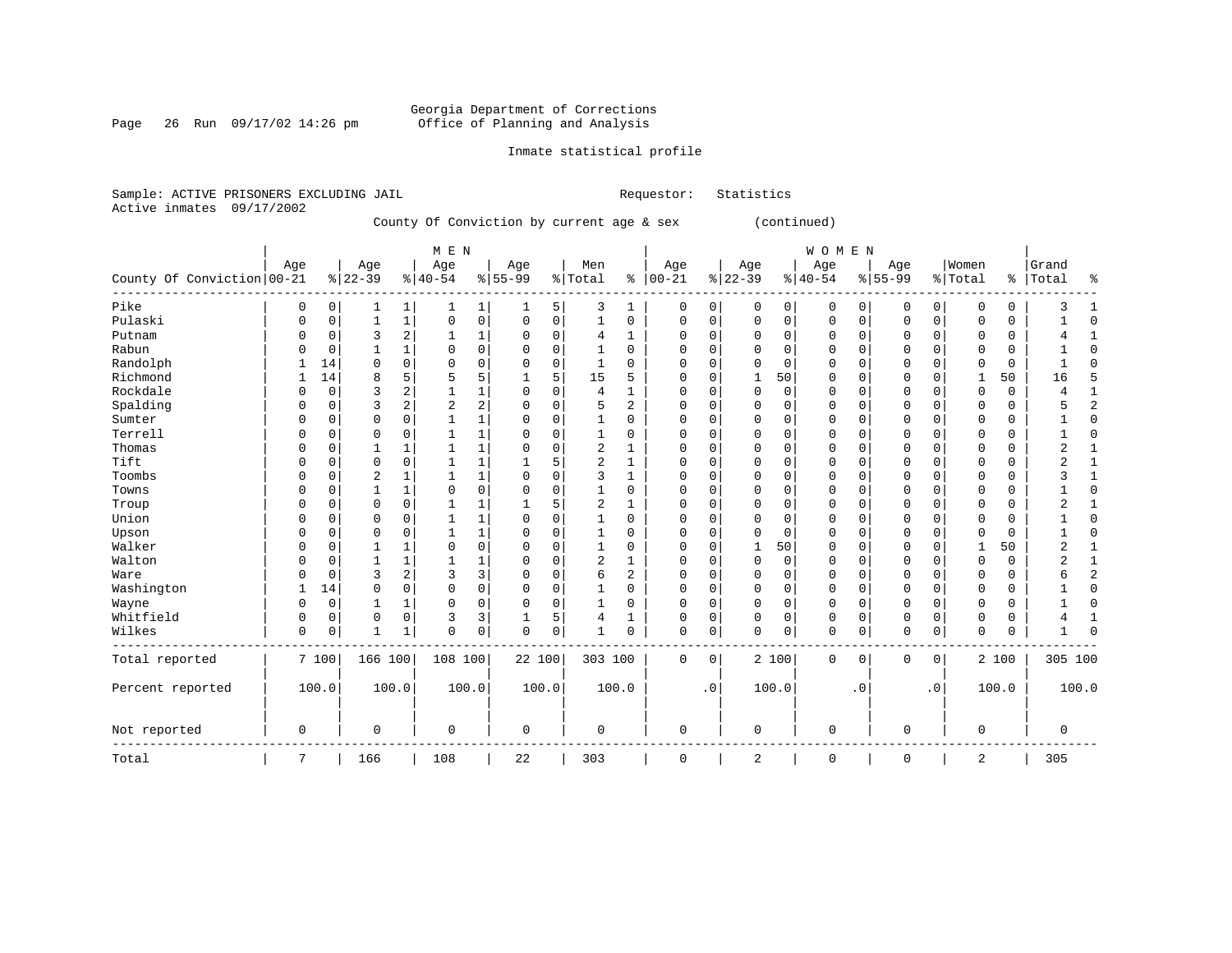Page 27 Run  $09/17/02$  14:26 pm

# Inmate statistical profile

Sample: ACTIVE PRISONERS EXCLUDING JAIL **Requestor:** Statistics Active inmates 09/17/2002

Circ Of Conviction by current age & sex

|                           |            |             |                |              | M E N          |              |                |             |                |                |               |          |             |             | <b>WOMEN</b> |             |             |             |              |          |                |                |
|---------------------------|------------|-------------|----------------|--------------|----------------|--------------|----------------|-------------|----------------|----------------|---------------|----------|-------------|-------------|--------------|-------------|-------------|-------------|--------------|----------|----------------|----------------|
|                           | Age        |             | Age            |              | Age            |              | Age            |             | Men            |                | Age           |          | Age         |             | Age          |             | Age         |             | Women        |          | Grand          |                |
| Circ Of Conviction        | $ 00 - 21$ |             | $ 22-39$       |              | $8   40 - 54$  |              | $8 55-99$      |             | % Total        |                | $8   00 - 21$ |          | $ 22-39$    |             | $8 40-54$    |             | $8155 - 99$ |             | % Total      | ి        | Total          | ٩,             |
| Alapaha                   | 0          | 0           | 3              | 2            | 0              | 0            | 1              | 5           | 4              | 1              | 0             | 0        | 0           | 0           | 0            | 0           | 0           | $\mathbf 0$ | O            | 0        | 4              | $\mathbf{1}$   |
| Alcovy                    | 0          | $\mathbf 0$ | $\sqrt{2}$     | $\mathbf{1}$ | $\mathbf{1}$   | $\mathbf 1$  | 0              | $\mathsf 0$ | 3              | $\mathbf{1}$   | $\mathbf 0$   | 0        | $\mathbf 0$ | $\mathbf 0$ | 0            | $\mathbf 0$ | $\Omega$    | $\mathbf 0$ | O            | 0        | 3              | $\mathbf{1}$   |
| Atlanta                   | 0          | $\mathbf 0$ | 14             | 8            | 12             | 11           | 2              | 9           | 28             | 9              | $\Omega$      | 0        | $\mathbf 0$ | 0           | 0            | $\mathbf 0$ | $\Omega$    | 0           | 0            | 0        | 28             | 9              |
| Atlantic                  | 0          | $\mathbf 0$ | 5              | 3            | $\mathbf{1}$   | $\mathbf{1}$ | $\Omega$       | $\Omega$    | 6              | $\overline{a}$ | $\Omega$      | $\Omega$ | $\Omega$    | $\Omega$    | 0            | $\mathbf 0$ | $\Omega$    | $\Omega$    | $\Omega$     | $\Omega$ | 6              | $\overline{2}$ |
| Augusta                   |            | 14          | 13             | 8            | 7              | 7            | 1              | 5           | 22             | 7              | $\Omega$      | $\Omega$ | 1           | 50          | $\Omega$     | $\Omega$    | $\Omega$    | $\Omega$    | $\mathbf{1}$ | 50       | 23             | 8              |
| Blue Ridge                | 0          | $\mathbf 0$ | 1              | 1            | -1             | $\mathbf{1}$ | 0              | $\mathbf 0$ | 2              | $\mathbf{1}$   | $\Omega$      | $\Omega$ | $\Omega$    | 0           | 0            | $\Omega$    | $\Omega$    | $\Omega$    | $\Omega$     | $\Omega$ | $\overline{2}$ | $\mathbf{1}$   |
| Brunswick                 | 1          | 14          | 9              | 5            | 4              | 4            |                | 5           | 15             | 5              | $\Omega$      | 0        | $\mathbf 0$ | $\mathbf 0$ | 0            | $\mathbf 0$ | $\Omega$    | $\mathbf 0$ | $\Omega$     | 0        | 15             | 5              |
| Chattahoochee             | $\Omega$   | $\mathbf 0$ | 7              | 4            | 5              | 5            | $\Omega$       | $\mathbf 0$ | 12             | 4              | $\Omega$      | $\Omega$ | $\Omega$    | $\Omega$    | 0            | $\mathbf 0$ | $\Omega$    | $\Omega$    | $\Omega$     | 0        | 12             | 4              |
| Cherokee                  | O          | $\mathbf 0$ | $\Omega$       | $\Omega$     | $\overline{a}$ | 2            | 1              | 5           | 3              | $\mathbf{1}$   | $\Omega$      | $\Omega$ | $\Omega$    | 0           | 0            | $\mathbf 0$ | $\Omega$    | $\Omega$    | $\Omega$     | 0        | 3              | $\mathbf{1}$   |
| Clayton                   | U          | $\mathbf 0$ | 7              | 4            | $\overline{2}$ | 2            |                | 5           | 10             | 3              | $\Omega$      | $\Omega$ | $\Omega$    | 0           | 0            | $\mathbf 0$ | $\Omega$    | $\Omega$    | $\Omega$     | 0        | 10             | $\overline{3}$ |
| Cobb                      |            | 14          | $\overline{4}$ | 2            | $\overline{a}$ | 2            | $\Omega$       | $\Omega$    | 7              | 2              | $\Omega$      | $\Omega$ | $\Omega$    | $\Omega$    | 0            | $\Omega$    | $\Omega$    | $\Omega$    | $\bigcap$    | O        | 7              | $\overline{c}$ |
| Conasauga                 | 0          | $\mathbf 0$ | $\Omega$       | 0            | 3              | 3            | 1              | 5           | 4              | $\mathbf{1}$   | $\Omega$      | 0        | U           | 0           | 0            | $\mathbf 0$ | $\Omega$    | 0           | $\Omega$     | 0        | 4              | 1              |
| Cordele                   | 0          | $\mathbf 0$ | $\overline{2}$ |              | $\Omega$       | 0            | $\Omega$       | $\mathbf 0$ | 2              | $\mathbf{1}$   | 0             | 0        | $\Omega$    | 0           | 0            | 0           | $\Omega$    | $\mathbf 0$ | O            | 0        | $\overline{2}$ | $\mathbf{1}$   |
| Coweta                    | U          | $\Omega$    | 3              | 2            | $\mathbf{1}$   | 1            |                | 5           | 5              | 2              | $\Omega$      | $\Omega$ | $\Omega$    | $\Omega$    | $\Omega$     | $\mathbf 0$ | $\Omega$    | $\Omega$    | $\Omega$     | 0        | 5              | $\overline{2}$ |
| Dougherty                 |            | 14          | 3              | 2            | $\overline{2}$ | 2            |                | 5           | 7              | $\overline{a}$ | $\Omega$      | 0        | $\Omega$    | 0           | 0            | $\mathbf 0$ | $\Omega$    | 0           | $\Omega$     | 0        | 7              | $\overline{a}$ |
| Eastern                   | U          | $\mathbf 0$ | 6              | 4            | 3              | 3            |                | 5           | 10             | 3              | $\Omega$      | 0        | 0           | 0           | 0            | 0           | $\Omega$    | 0           | 0            | 0        | 10             | 3              |
| Flint                     | $\Omega$   | $\Omega$    | 3              | 2            | $\Omega$       | 0            | $\Omega$       | $\mathbf 0$ | 3              | $\mathbf{1}$   | $\Omega$      | $\Omega$ | $\Omega$    | $\Omega$    | 0            | $\Omega$    | $\Omega$    | $\Omega$    | $\cap$       | 0        | 3              | 1              |
| Griffin                   | 0          | $\Omega$    | $\overline{4}$ | 2            | 5              | 5            | $\overline{a}$ | 9           | 11             | 4              | $\Omega$      | $\Omega$ | $\Omega$    | $\Omega$    | 0            | $\Omega$    | $\Omega$    | $\Omega$    | $\Omega$     | 0        | 11             | $\overline{4}$ |
| Gwinnett                  | U          | $\mathbf 0$ | $\overline{2}$ |              | $\mathbf{1}$   | 1            | $\Omega$       | $\mathbf 0$ | 3              | $\mathbf{1}$   | $\Omega$      | $\Omega$ | $\Omega$    | $\mathbf 0$ | 0            | $\mathbf 0$ | $\Omega$    | $\Omega$    | $\Omega$     | $\Omega$ | 3              | $\mathbf{1}$   |
| Houston                   | O          | $\Omega$    | $\overline{2}$ | $\mathbf{1}$ | 4              | 4            | $\Omega$       | $\mathbf 0$ | 6              | $\overline{c}$ | $\Omega$      | $\Omega$ | $\Omega$    | $\Omega$    | O            | $\Omega$    | $\Omega$    | $\Omega$    | $\Omega$     | $\Omega$ | 6              | $\overline{2}$ |
| Lookout Mountain          | U          | $\mathbf 0$ | 3              | 2            | -1             | $\mathbf 1$  | $\Omega$       | $\mathbf 0$ | 4              | $\mathbf{1}$   | $\Omega$      | 0        | 1           | 50          | 0            | $\mathbf 0$ | 0           | 0           | -1           | 50       | 5              | $\overline{2}$ |
| Macon                     | $\Omega$   | $\Omega$    | 7              | 4            | 3              | 3            |                | 5           | 11             | 4              | $\Omega$      | $\Omega$ | $\Omega$    | 0           | 0            | 0           | $\Omega$    | $\Omega$    | $\mathbf 0$  | 0        | 11             | $\overline{4}$ |
| Middle                    |            | 14          | 3              | 2            | $\mathbf{1}$   | $\mathbf{1}$ | $\Omega$       | $\Omega$    | 5              | $\overline{a}$ | $\Omega$      | $\Omega$ | $\Omega$    | $\Omega$    | $\Omega$     | $\Omega$    | $\Omega$    | $\Omega$    | $\Omega$     | 0        | 5              | $\overline{2}$ |
| Mountain                  | U          | $\mathbf 0$ | 1              | 1            | $\mathbf{1}$   | $\mathbf{1}$ | $\Omega$       | $\Omega$    | $\overline{2}$ | $\mathbf{1}$   | $\Omega$      | $\Omega$ | $\Omega$    | $\Omega$    | O            | $\Omega$    | $\Omega$    | $\Omega$    | $\Omega$     | $\Omega$ | $\overline{2}$ | $\mathbf{1}$   |
| Northeastern              | 0          | $\mathbf 0$ | 3              | 2            | $\mathbf{1}$   | $\mathbf 1$  | $\Omega$       | $\mathbf 0$ | 4              | $\mathbf{1}$   | $\Omega$      | $\Omega$ | $\Omega$    | 0           | 0            | $\Omega$    | $\Omega$    | $\Omega$    | $\Omega$     | 0        | 4              | $\mathbf{1}$   |
| Northern                  | Λ          | $\Omega$    | $\overline{4}$ | 2            | 3              | 3            |                | 5           | 8              | 3              | $\Omega$      | 0        | $\Omega$    | 0           | 0            | 0           | $\Omega$    | 0           | $\Omega$     | 0        | 8              | 3              |
| Ocmulgee                  | O          | $\mathbf 0$ | 7              | 4            | 4              | 4            | $\Omega$       | $\mathbf 0$ | 11             | 4              | $\Omega$      | 0        | $\mathbf 0$ | 0           | 0            | $\mathbf 0$ | $\Omega$    | 0           | $\Omega$     | 0        | 11             | $\overline{4}$ |
| Oconee                    | U          | $\Omega$    | 3              | 2            | $\Omega$       | 0            | $\Omega$       | $\mathbf 0$ | 3              | $\mathbf{1}$   | $\Omega$      | $\Omega$ | $\Omega$    | $\Omega$    | 0            | $\mathbf 0$ | $\Omega$    | $\Omega$    | $\Omega$     | 0        | 3              | $\mathbf{1}$   |
| Pataula                   |            | 14          | $\Omega$       | $\Omega$     | $\mathbf{1}$   | 1            | $\Omega$       | $\Omega$    | $\overline{2}$ | $\mathbf{1}$   | $\Omega$      | $\Omega$ | $\Omega$    | $\Omega$    | 0            | $\Omega$    | $\Omega$    | $\Omega$    | $\cap$       | O        |                | $\mathbf{1}$   |
| Piedmont                  | U          | $\mathbf 0$ | $\overline{c}$ | 1            | $\overline{2}$ | 2            | 2              | 9           | 6              | $\overline{a}$ | $\Omega$      | $\Omega$ | $\Omega$    | $\Omega$    | $\Omega$     | $\Omega$    | $\Omega$    | $\Omega$    | $\Omega$     | 0        | б              | $\overline{2}$ |
| Rome                      | 0          | $\mathbf 0$ | 3              | 2            | $\mathbf{1}$   | $\mathbf{1}$ | $\Omega$       | $\mathbf 0$ | 4              | 1              | 0             | $\Omega$ | $\mathbf 0$ | 0           | 0            | $\Omega$    | $\Omega$    | 0           | 0            | 0        | 4              | $\mathbf{1}$   |
| South Georgia             | U          | $\Omega$    | $\Omega$       | $\Omega$     | $\mathbf{1}$   | $\mathbf{1}$ | $\Omega$       | $\mathbf 0$ | $\mathbf{1}$   | $\Omega$       | $\Omega$      | $\Omega$ | $\Omega$    | $\Omega$    | $\Omega$     | $\mathbf 0$ | $\Omega$    | $\Omega$    | $\Omega$     | 0        | $\mathbf{1}$   | $\Omega$       |
| Southern                  | $\Omega$   | $\Omega$    | 3              | 2            | 5              | 5            | $\Omega$       | $\mathbf 0$ | 8              | 3              | $\Omega$      | $\Omega$ | $\Omega$    | 0           | 0            | $\mathbf 0$ | $\Omega$    | $\Omega$    | $\Omega$     | 0        | 8              | 3              |
| Southwestern              | 0          | 0           | $\mathbf{1}$   | 1            | 1              | $\mathbf 1$  | $\Omega$       | 0           | 2              | 1              | $\Omega$      | 0        | $\mathbf 0$ | 0           | 0            | 0           | $\Omega$    | 0           | $\Omega$     | 0        | $\overline{2}$ | 1              |
| Stone Mountain            | 0          | 0           | 14             | 8            | 6              | 6            | 3              | 14          | 23             | 8              | 0             | 0        | 0           | 0           | 0            | 0           | $\Omega$    | 0           | $\Omega$     | 0        | 23             | 8              |
| Tifton<br>--------------- | 0          | $\mathbf 0$ | $\Omega$       | 0            | $\mathbf{1}$   | 1            | 1              | 5           | $\overline{a}$ | 1              | $\mathbf 0$   | 0        | $\Omega$    | 0           | 0            | $\mathbf 0$ | $\Omega$    | 0           | $\mathbf 0$  | 0        | 2              | $\mathbf{1}$   |

(continued)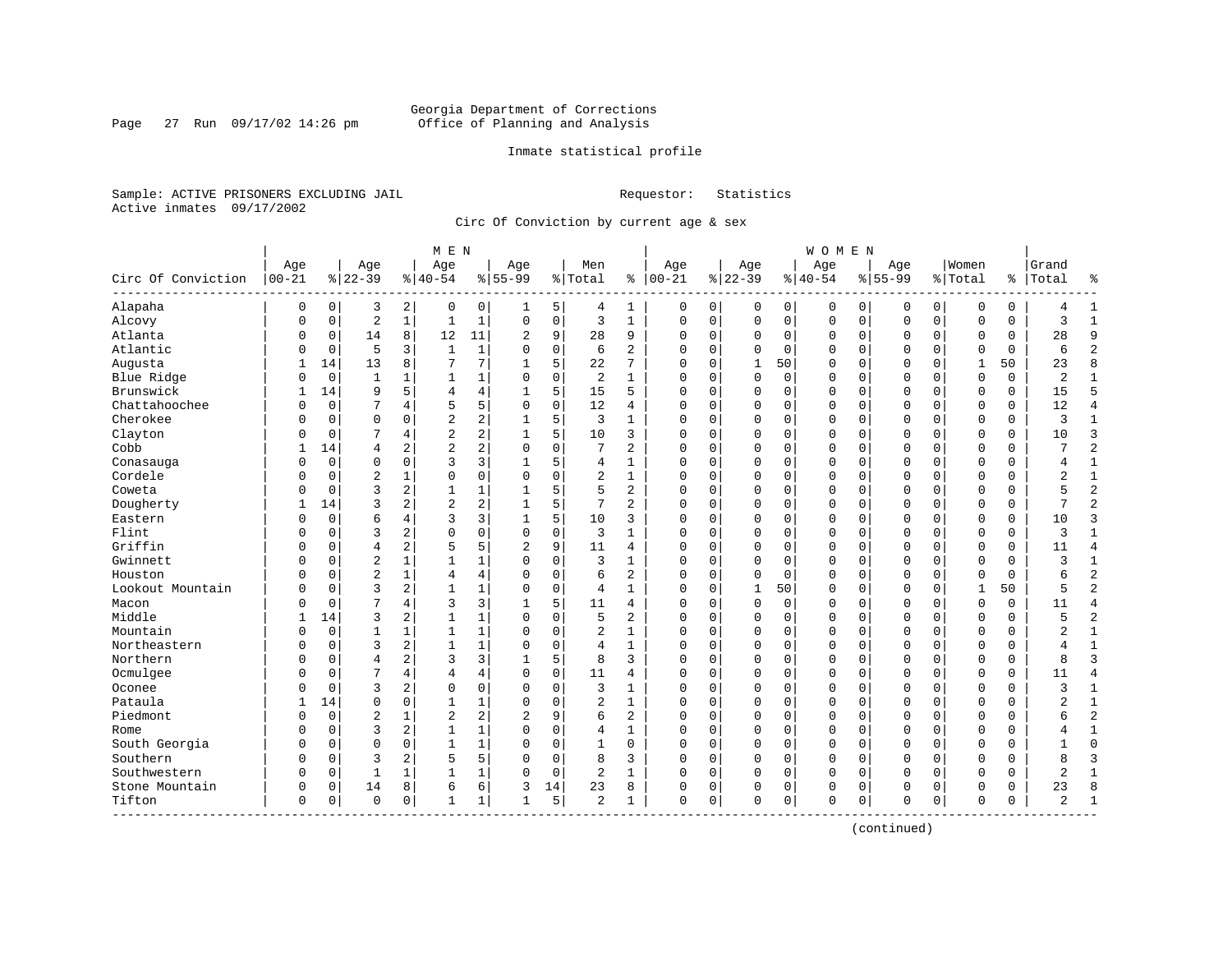Page 28 Run  $09/17/02$  14:26 pm

# Inmate statistical profile

Sample: ACTIVE PRISONERS EXCLUDING JAIL **Requestor:** Statistics Active inmates 09/17/2002

Circ Of Conviction by current age & sex (continued)

|                    |            |          |          |                | M E N     |                |             |       |         |          |           |           |           |          | W O M E N   |           |             |                 |          |       |         |      |
|--------------------|------------|----------|----------|----------------|-----------|----------------|-------------|-------|---------|----------|-----------|-----------|-----------|----------|-------------|-----------|-------------|-----------------|----------|-------|---------|------|
|                    | Age        |          | Age      |                | Age       |                | Age         |       | Men     |          | Age       |           | Age       |          | Age         |           | Age         |                 | Women    |       | Grand   |      |
| Circ Of Conviction | $ 00 - 21$ |          | $ 22-39$ |                | $ 40-54 $ |                | $8 55-99$   |       | % Total | နွ       | $00 - 21$ |           | $ 22-39 $ |          | $ 40-54 $   |           | $8 55-99$   |                 | % Total  | ွေ    | Total   | ႜ    |
| Toombs             | 0          |          |          |                |           | $\overline{0}$ |             |       |         | 0        | $\Omega$  | 0         |           | 0        | $\mathbf 0$ |           |             | $\Omega$        |          |       |         |      |
| Waycross           | 0          | 0        | 4        | $\overline{a}$ | ⇁         | 7              | $\Omega$    | 0     | 11      | 4        | $\Omega$  | $\Omega$  | $\Omega$  | $\Omega$ | $\Omega$    |           | $\Omega$    |                 |          | 0     | 11      |      |
| Western            |            |          | b        |                | 5         | 5              |             |       | 11      | 4        | $\Omega$  |           |           |          | $\Omega$    |           |             |                 |          |       | 11      |      |
| Rockdale           |            |          | 3        | 2              |           |                |             |       | 4       |          | 0         | 0         |           |          | 0           |           |             |                 |          | 0     |         |      |
| Douglas            |            | 14       | 5        |                | 2         | 2              |             |       | 8       |          | $\Omega$  |           |           |          | $\Omega$    |           |             |                 |          |       |         |      |
| Appalachian        |            |          |          |                |           |                |             |       |         |          | $\Omega$  |           |           |          | $\Omega$    |           |             |                 |          |       |         |      |
| Enotah             | 0          |          |          |                |           |                |             |       | 2       |          | $\Omega$  | 0         |           |          | 0           |           |             |                 |          | 0     |         |      |
| Forsyth-Bell       | 0          | $\Omega$ | $\Omega$ |                |           |                |             |       |         | $\Omega$ | $\Omega$  | $\Omega$  | $\Omega$  | $\Omega$ | $\Omega$    |           | $\mathbf 0$ |                 |          | 0     |         |      |
| Towaliga           | 0          | 0        |          |                | 2         | 2              |             | 5     | 4       |          | 0         | 0         | $\Omega$  | 0        | 0           |           | $\mathbf 0$ | 0               | 0        | 0     |         |      |
| Total reported     |            | 7 100    | 166 100  |                | 107       | 100            | 22 100      |       | 302 100 |          | $\Omega$  | 0         |           | 2 100    | $\Omega$    | $\Omega$  | $\Omega$    | 0 <sup>1</sup>  |          | 2 100 | 304 100 |      |
| Percent reported   |            | 100.0    |          | 100.0          |           | 99.1           |             | 100.0 |         | 99.7     |           | $\cdot$ 0 |           | 100.0    |             | $\cdot$ 0 |             | .0 <sup>1</sup> |          | 100.0 |         | 99.7 |
| Not reported       | 0          |          | $\Omega$ |                |           |                | $\mathbf 0$ |       |         |          | 0         |           | $\Omega$  |          | $\mathbf 0$ |           | $\Omega$    |                 | $\Omega$ |       |         |      |
| Total              | 7          |          | 166      |                | 108       |                | 22          |       | 303     |          | $\Omega$  |           | 2         |          | $\Omega$    |           | $\Omega$    |                 | 2        |       | 305     |      |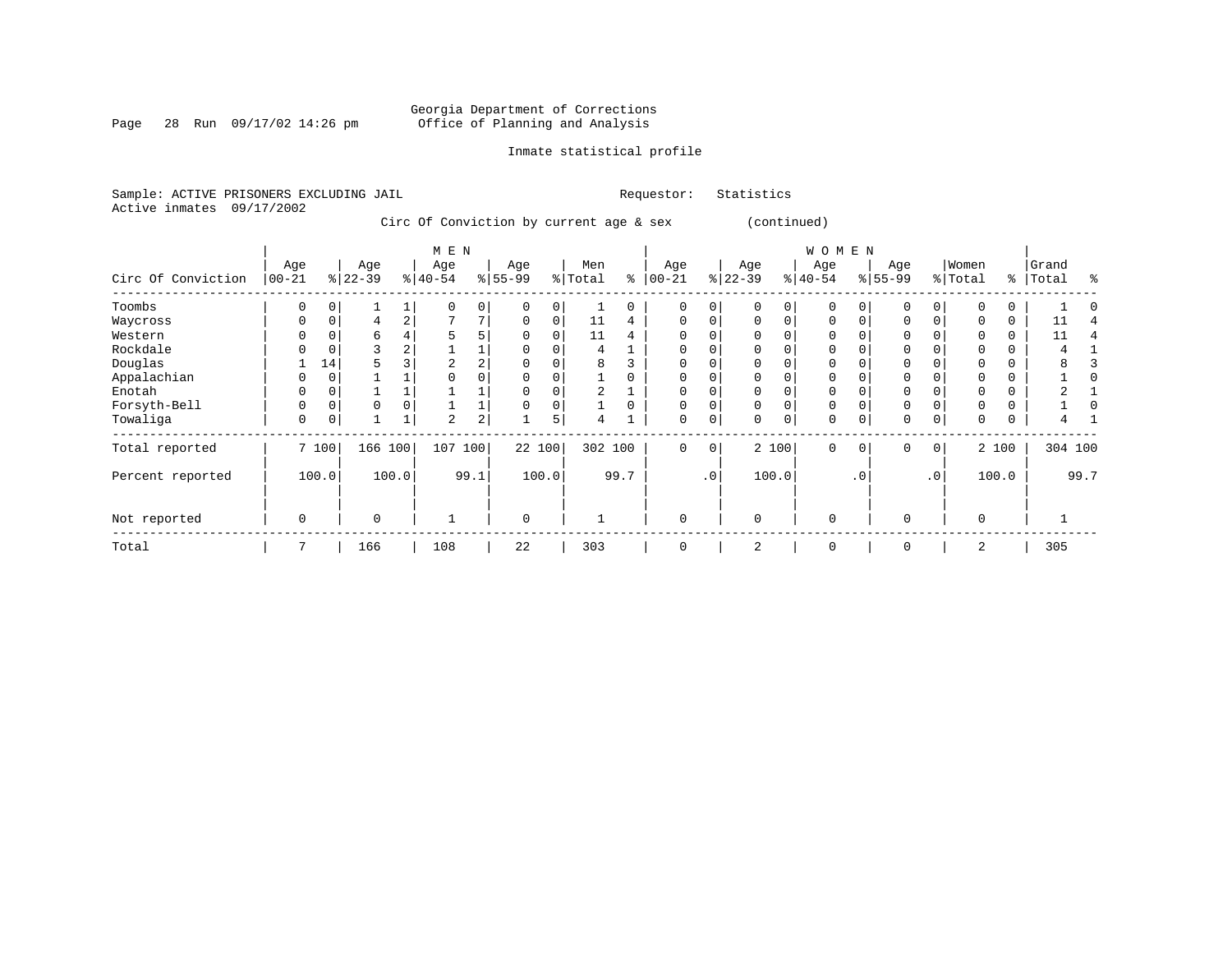Page 29 Run  $09/17/02$  14:26 pm

# Inmate statistical profile

Sample: ACTIVE PRISONERS EXCLUDING JAIL **Requestor:** Statistics Active inmates 09/17/2002

Home County by current age & sex

|               |           |          |                |                | M E N          |                |           |             |                |                |              |   |              |             | <b>WOMEN</b> |             |              |             |             |          |                |                |
|---------------|-----------|----------|----------------|----------------|----------------|----------------|-----------|-------------|----------------|----------------|--------------|---|--------------|-------------|--------------|-------------|--------------|-------------|-------------|----------|----------------|----------------|
|               | Age       |          | Age            |                | Age            |                | Age       |             | Men            |                | Age          |   | Age          |             | Age          |             | Age          |             | Women       |          | Grand          |                |
| Home County   | $00 - 21$ |          | $8 22-39$      |                | $ 40-54$       |                | $8 55-99$ |             | % Total        | နွ             | $ 00-21$     |   | $ 22-39$     |             | $ 40-54$     |             | $8155 - 99$  |             | % Total     |          | %   Total      | ႜ              |
| Appling       | 0         | 0        | 1              | 1              | 1              | $\mathbf{1}$   | 0         | 0           | 2              | 1              | 0            | 0 | 0            | 0           | 0            | 0           | 0            | 0           | 0           | 0        | 2              | 1              |
| Atkinson      | 0         | 0        | $\mathbf 0$    | $\mathsf{O}$   | 0              | 0              | 1         | 6           | $\mathbf{1}$   | 0              | $\mathbf 0$  | 0 | $\mathbf 0$  | $\mathsf 0$ | 0            | $\mathbf 0$ | $\mathbf 0$  | $\mathbf 0$ | $\mathbf 0$ | 0        |                | $\mathbf 0$    |
| Baldwin       | 0         | 0        | 1              | $\mathbf 1$    | 2              | $\overline{a}$ | $\Omega$  | $\mathbf 0$ | 3              | $\mathbf{1}$   | $\mathbf 0$  | 0 | $\mathbf 0$  | $\mathbf 0$ | 0            | $\mathbf 0$ | 0            | $\mathbf 0$ | $\mathbf 0$ | 0        | 3              | $\mathbf{1}$   |
| Barrow        | 0         | 0        | $\overline{2}$ | $\mathbf{1}$   | $\Omega$       | 0              | 1         | 6           | 3              | 1              | $\Omega$     | 0 | $\mathbf 0$  | $\mathbf 0$ | $\Omega$     | $\mathbf 0$ | $\mathbf 0$  | $\Omega$    | $\mathbf 0$ | 0        | ς              | $\mathbf{1}$   |
| Bartow        | O         | $\Omega$ | $\mathbf 0$    | $\mathbf 0$    | 3              | 3              | $\Omega$  | $\Omega$    | 3              | $\mathbf{1}$   | $\Omega$     | 0 | $\mathbf 0$  | 0           | $\Omega$     | $\mathbf 0$ | $\Omega$     | $\Omega$    | $\Omega$    | O        | 3              | $\mathbf{1}$   |
| Ben Hill      | U         | $\Omega$ | 1              | 1              | 0              | 0              | $\Omega$  | $\Omega$    | $\mathbf{1}$   | $\Omega$       | $\Omega$     | 0 | $\Omega$     | $\Omega$    | $\Omega$     | $\mathbf 0$ | $\Omega$     | $\Omega$    | $\Omega$    | 0        |                | $\Omega$       |
| <b>Bibb</b>   | U         | $\Omega$ | 3              | 2              | 2              | 2              | O         | $\mathbf 0$ | 5              | 2              | $\Omega$     | 0 | $\mathbf 0$  | 0           | 0            | $\mathbf 0$ | $\Omega$     | $\Omega$    | $\Omega$    | 0        | 5              | $\overline{2}$ |
| Bleckley      | O         | 0        | $\overline{2}$ | $\mathbf{1}$   | $\Omega$       | 0              | 0         | $\mathbf 0$ | 2              | 1              | 0            | 0 | $\mathbf 0$  | 0           | 0            | $\mathbf 0$ | 0            | 0           | $\mathbf 0$ | 0        | 2              | 1              |
| <b>Brooks</b> | O         | 0        | 1              | $\mathbf{1}$   | 0              | 0              | $\Omega$  | 0           | $\mathbf{1}$   | 0              | 0            | 0 | $\mathbf 0$  | 0           | 0            | $\mathbf 0$ | 0            | 0           | 0           | 0        |                | $\mathbf 0$    |
| Burke         | O         | 0        | $\overline{2}$ | $\mathbf{1}$   | $\mathbf{1}$   | $\mathbf 1$    | $\Omega$  | $\Omega$    | 3              | 1              | $\Omega$     | 0 | $\Omega$     | $\mathbf 0$ | $\Omega$     | $\mathbf 0$ | $\mathbf 0$  | $\Omega$    | $\Omega$    | 0        | ζ              | $\mathbf{1}$   |
| <b>Butts</b>  | O         | 0        | $\Omega$       | $\mathbf 0$    | $\Omega$       | 0              |           | 6           | 1              | $\Omega$       | $\Omega$     | 0 | $\mathbf 0$  | $\mathbf 0$ | $\Omega$     | $\mathbf 0$ | $\Omega$     | $\Omega$    | $\mathbf 0$ | 0        |                | $\Omega$       |
| Camden        | U         | $\Omega$ | $\mathbf 0$    | $\Omega$       | $\mathbf{1}$   | 1              | $\Omega$  | $\Omega$    | $\mathbf{1}$   | $\Omega$       | $\Omega$     | O | $\Omega$     | 0           | $\Omega$     | $\mathbf 0$ | $\Omega$     | $\Omega$    | $\mathbf 0$ | 0        | 1              | $\Omega$       |
| Carroll       | U         | 0        | $\overline{2}$ | 1              | 0              | 0              | $\Omega$  | $\mathbf 0$ | $\overline{c}$ | 1              | $\Omega$     | 0 | $\mathbf 0$  | 0           | 0            | $\mathbf 0$ | $\Omega$     | $\Omega$    | $\mathbf 0$ | 0        | $\overline{2}$ | $\mathbf{1}$   |
| Catoosa       | 0         | 0        | $\mathbf 0$    | $\mathbf 0$    | $\mathbf{1}$   | 1              | 0         | 0           | $\mathbf{1}$   | 0              | 0            | 0 | 0            | 0           | 0            | 0           | 0            | 0           | $\mathbf 0$ | 0        |                | $\Omega$       |
| Chatham       | U         | 0        | 7              | 5              | 5              | 5              | 1         | 6           | 13             | 5              | $\Omega$     | 0 | $\mathbf 0$  | 0           | $\Omega$     | 0           | $\mathbf{0}$ | 0           | $\mathbf 0$ | 0        | 13             | 5              |
| Chattooga     | 0         | 0        | 1              | 1              | $\Omega$       | 0              | $\Omega$  | 0           | 1              | 0              | $\Omega$     | 0 | $\mathbf 0$  | 0           | 0            | $\mathbf 0$ | $\mathbf 0$  | 0           | 0           | 0        |                | $\mathbf 0$    |
| Cherokee      | O         | 0        | $\mathbf{1}$   | $\mathbf{1}$   | 1              | 1              | $\Omega$  | $\mathbf 0$ | $\overline{2}$ | $\mathbf{1}$   | $\Omega$     | 0 | $\Omega$     | 0           | $\Omega$     | $\mathbf 0$ | $\Omega$     | $\Omega$    | $\Omega$    | 0        | 2              | $\mathbf{1}$   |
| Clarke        | O         | $\Omega$ | 5              | 3              | 4              | 4              | $\Omega$  | $\Omega$    | 9              | 3              | $\Omega$     | O | $\Omega$     | $\Omega$    | $\Omega$     | $\mathbf 0$ | $\Omega$     | $\Omega$    | $\mathbf 0$ | $\Omega$ | 9              | $\overline{3}$ |
| Clayton       | 0         | 0        | 5              | 3              | $\mathbf{1}$   | $\mathbf 1$    |           | 6           | 7              | 3              | $\Omega$     | 0 | $\mathbf 0$  | $\mathbf 0$ | 0            | $\mathbf 0$ | $\Omega$     | $\Omega$    | $\Omega$    | 0        |                | 3              |
| Cobb          | 1         | 17       | 3              | $\overline{a}$ | 2              | 2              | 0         | 0           | 6              | 2              | 0            | 0 | 0            | 0           | 0            | 0           | 0            | 0           | $\mathbf 0$ | 0        | 6              | $\overline{2}$ |
| Coffee        | O         | 0        | $\Omega$       | 0              | $\mathbf{1}$   | $\mathbf 1$    | $\Omega$  | 0           | $\mathbf 1$    | 0              | $\Omega$     | 0 | $\mathbf{0}$ | 0           | $\Omega$     | 0           | $\mathbf{0}$ | 0           | $\Omega$    | 0        | -1             | $\Omega$       |
| Colquit       | 0         | 0        | $\mathbf 0$    | 0              | 2              | 2              | $\Omega$  | 0           | 2              | 1              | $\Omega$     | 0 | $\mathbf 0$  | 0           | 0            | $\mathbf 0$ | $\mathbf 0$  | $\mathbf 0$ | 0           | 0        | 2              | 1              |
| Columbia      | O         | 0        | $\mathbf 0$    | $\mathbf 0$    | $\Omega$       | 0              |           | 6           | 1              | $\Omega$       | $\Omega$     | 0 | $\Omega$     | $\mathbf 0$ | $\Omega$     | $\mathbf 0$ | $\Omega$     | $\Omega$    | $\mathbf 0$ | $\Omega$ |                | $\Omega$       |
| Cook          | 0         | $\Omega$ | 1              | 1              | 0              | 0              | $\Omega$  | $\Omega$    | $\mathbf{1}$   | $\Omega$       | $\Omega$     | 0 | $\Omega$     | 0           | $\Omega$     | $\mathbf 0$ | $\Omega$     | $\Omega$    | $\mathbf 0$ | 0        |                | $\Omega$       |
| Coweta        | U         | $\Omega$ | $\mathbf{1}$   | 1              | 0              | 0              | $\Omega$  | $\Omega$    | 1              | $\Omega$       | $\Omega$     | 0 | $\mathbf 0$  | 0           | $\Omega$     | $\mathbf 0$ | $\Omega$     | $\Omega$    | $\mathbf 0$ | 0        |                | $\Omega$       |
| Crisp         | O         | 0        | 1              | $\mathbf{1}$   | $\mathbf 0$    | 0              | $\Omega$  | 0           | $\mathbf{1}$   | 0              | 0            | 0 | $\Omega$     | 0           | 0            | 0           | $\Omega$     | 0           | $\mathbf 0$ | 0        | $\mathbf{1}$   | $\Omega$       |
| Decatur       | U         | 0        | $\mathbf 0$    | $\mathbf 0$    | $\overline{c}$ | 2              | $\Omega$  | $\mathbf 0$ | 2              | 1              | $\Omega$     | 0 | $\mathbf 0$  | 0           | $\Omega$     | $\mathbf 0$ | $\mathbf 0$  | 0           | $\Omega$    | 0        | $\overline{c}$ | $\mathbf{1}$   |
| DeKalb        | 0         | 0        | 17             | 12             | 3              | 3              | $\Omega$  | 0           | 20             | 8              | $\Omega$     | 0 | $\mathbf 0$  | 0           | 0            | $\mathbf 0$ | $\mathbf 0$  | 0           | 0           | 0        | 20             | 7              |
| Dougherty     |           | 17       | 3              | 2              | $\overline{2}$ | 2              |           | 6           | 7              | 3              | $\Omega$     | 0 | $\mathbf 0$  | 0           | 0            | $\mathbf 0$ | 0            | 0           | $\mathbf 0$ | 0        |                | 3              |
| Douglas       | U         | 0        | 3              | 2              | 2              | 2              | $\Omega$  | $\Omega$    | 5              | $\overline{a}$ | $\Omega$     | 0 | $\Omega$     | $\Omega$    | $\Omega$     | $\Omega$    | $\Omega$     | $\Omega$    | $\Omega$    | 0        | 5              | $\overline{2}$ |
| Elbert        | U         | $\Omega$ | $\mathbf 0$    | $\Omega$       | $\Omega$       | 0              | 1         | 6           | $\mathbf{1}$   | 0              | $\Omega$     | 0 | $\mathbf 0$  | $\mathbf 0$ | $\Omega$     | $\mathbf 0$ | $\Omega$     | $\Omega$    | $\mathbf 0$ | 0        |                | $\mathbf 0$    |
| Fayette       | U         | 0        | $\mathbf 0$    | $\mathbf 0$    | $\mathbf{1}$   | $\mathbf 1$    | 1         | 6           | 2              | $\mathbf{1}$   | $\Omega$     | 0 | $\mathbf 0$  | 0           | $\Omega$     | $\mathbf 0$ | $\Omega$     | 0           | $\mathbf 0$ | 0        | $\overline{2}$ | $\mathbf{1}$   |
| Floyd         | U         | 0        | 3              | 2              | 0              | 0              | $\Omega$  | $\mathbf 0$ | 3              | $\mathbf{1}$   | 0            | 0 | 0            | 0           | 0            | 0           | $\mathbf 0$  | 0           | 0           | 0        | ζ              | $\mathbf{1}$   |
| Franklin      | 0         | 0        | $\mathbf{1}$   | 1              | 0              | 0              | $\Omega$  | 0           | 1              | 0              | $\mathbf 0$  | 0 | $\mathbf 0$  | 0           | 0            | 0           | 0            | $\mathbf 0$ | 0           | 0        |                | $\Omega$       |
| Fulton        | 1         | 17       | 18             | 12             | 15             | 15             | 2         | 12          | 36             | 14             | 0            | 0 | 0            | 0           | 0            | 0           | 0            | 0           | 0           | 0        | 36             | 13             |
| Gilmer        | 0         | 0        | $\mathbf{1}$   | $\mathbf{1}$   | $\Omega$       | 0              | $\Omega$  | $\mathbf 0$ | 1              | 0              | $\mathbf{0}$ | 0 | $\Omega$     | $\mathbf 0$ | $\Omega$     | $\mathbf 0$ | $\Omega$     | $\mathbf 0$ | $\Omega$    | 0        |                | $\Omega$       |

(continued)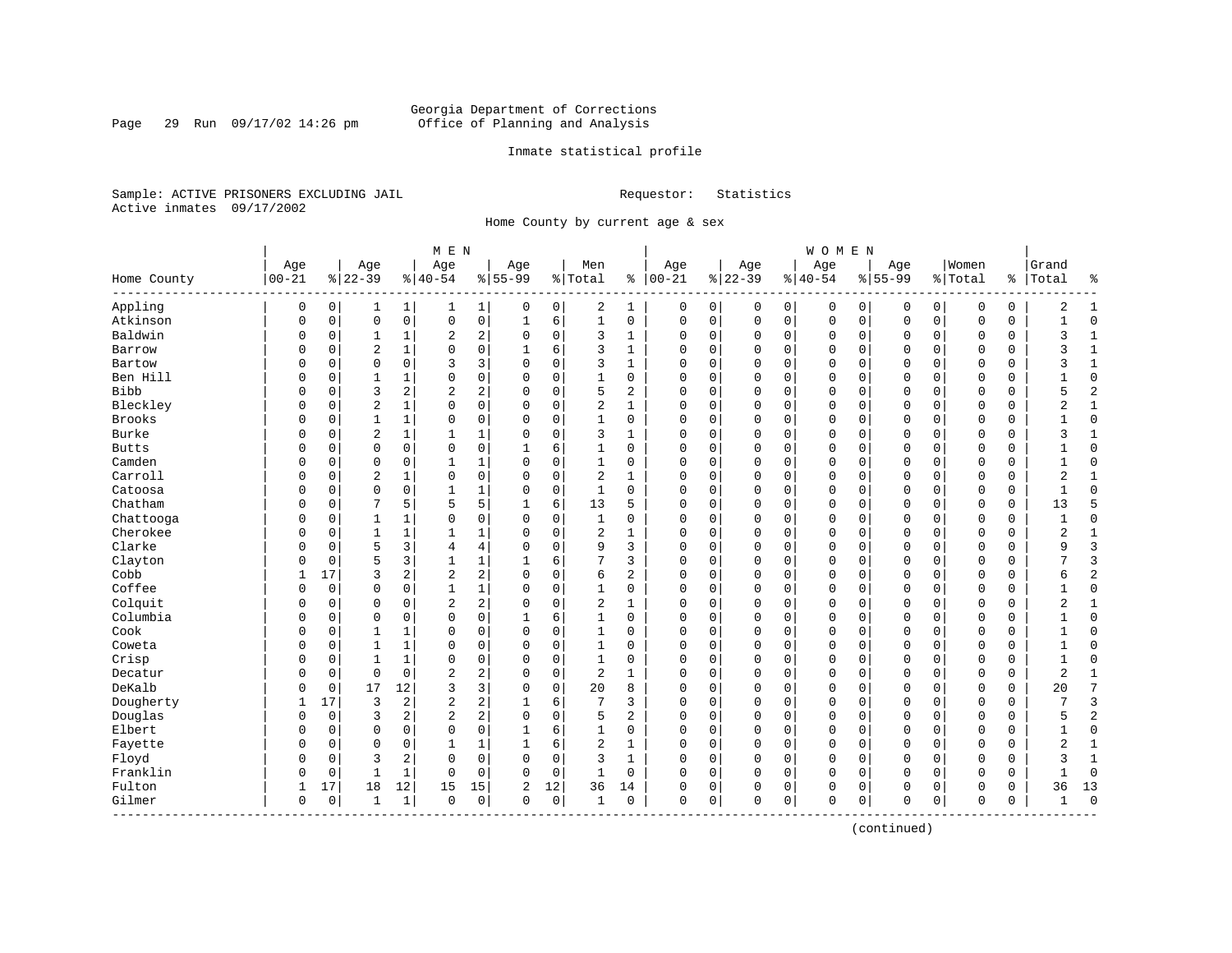Page 30 Run  $09/17/02$  14:26 pm

# Inmate statistical profile

Sample: ACTIVE PRISONERS EXCLUDING JAIL **Requestor:** Statistics Active inmates 09/17/2002

Home County by current age & sex (continued)

|             |             |             |                |              | M E N          |                |           |   |                |                |             |             |             |             | WOMEN    |          |             |             |              |               |                |                |
|-------------|-------------|-------------|----------------|--------------|----------------|----------------|-----------|---|----------------|----------------|-------------|-------------|-------------|-------------|----------|----------|-------------|-------------|--------------|---------------|----------------|----------------|
|             | Age         |             | Age            |              | Age            |                | Age       |   | Men            |                | Age         |             | Age         |             | Age      |          | Age         |             | Women        |               | Grand          |                |
| Home County | $ 00 - 21$  |             | $ 22-39$       |              | $8 40-54$      |                | $8 55-99$ |   | % Total        |                | $% 100-21$  |             | $ 22-39$    |             | $ 40-54$ |          | $8 55-99$   |             | % Total      | $\frac{8}{6}$ | Total          | ႜ              |
| Glynn       | 0           | 0           | 3              | 2            | 1              | $\mathbf{1}$   | 1         | 6 | 5              | 2              | 0           | 0           | 0           | $\circ$     | 0        | 0        | $\Omega$    | 0           | O            | 0             | 5              | $\overline{c}$ |
| Gordon      | $\Omega$    | 0           | 0              | 0            | 1              | $\mathbf{1}$   | 1         | 6 | 2              | 1              | 0           | 0           | $\mathbf 0$ | 0           | 0        | 0        | $\Omega$    | $\mathbf 0$ | $\Omega$     | 0             | 2              | $\mathbf{1}$   |
| Greene      | 0           | 0           | 1              | 1            | 0              | $\circ$        | 0         | 0 | 1              | 0              | 0           | 0           | 0           | 0           | 0        | 0        | $\Omega$    | 0           | O            | 0             |                | $\mathbf{0}$   |
| Gwinnett    | 0           | 0           | 1              | 1            | 2              | $\overline{2}$ | 0         | 0 | 3              |                | 0           | 0           | $\Omega$    | 0           | 0        | $\Omega$ | $\Omega$    | 0           | $\Omega$     | 0             | ζ              | $\mathbf{1}$   |
| Habersham   | $\Omega$    | 0           | 0              | $\mathsf 0$  | $\mathbf{1}$   | $\mathbf{1}$   | 0         | 0 | 1              | 0              | 0           | 0           | $\Omega$    | 0           | 0        | $\Omega$ | $\Omega$    | 0           | $\Omega$     | 0             |                | $\Omega$       |
| Hall        | $\Omega$    | 0           | 3              | $\sqrt{2}$   | $\sqrt{2}$     | $\overline{2}$ | $\Omega$  | 0 | 5              | $\overline{a}$ | 0           | $\mathbf 0$ | $\Omega$    | 0           | 0        | $\Omega$ | $\Omega$    | $\Omega$    | $\Omega$     | 0             | 5              | $\overline{2}$ |
| Hancock     | $\Omega$    | 0           | 0              | $\mathbf 0$  | $\overline{2}$ | 2              | 0         | 0 | 2              | 1              | 0           | $\mathbf 0$ | $\Omega$    | $\mathbf 0$ | 0        | $\Omega$ | $\Omega$    | 0           | $\Omega$     | 0             | 2              | $\mathbf{1}$   |
| Harris      | $\Omega$    | 0           | 0              | 0            | 1              | $\mathbf{1}$   | 0         | 0 | 1              | 0              | 0           | 0           | $\Omega$    | $\mathbf 0$ | 0        | 0        | $\Omega$    | $\mathbf 0$ | O            | 0             |                | $\Omega$       |
| Hart        | C           | 0           | $\mathbf{1}$   | $\mathbf 1$  | $\mathbf{1}$   | $\mathbf{1}$   | 0         | 0 | 2              | 1              | 0           | 0           | $\Omega$    | $\mathbf 0$ | $\Omega$ | 0        | $\mathbf 0$ | $\mathbf 0$ | O            | 0             | $\overline{2}$ | $\mathbf{1}$   |
| Henry       | 0           | $\mathbf 0$ | $\overline{2}$ | $\mathbf{1}$ | $\mathbf{1}$   | $\mathbf{1}$   | 0         | 0 | 3              | 1              | $\Omega$    | 0           | $\Omega$    | $\mathbf 0$ | 0        | 0        | $\Omega$    | $\mathbf 0$ | O            | 0             | 3              | $\mathbf{1}$   |
| Houston     | $\mathbf 0$ | $\Omega$    | $\overline{2}$ | $\mathbf 1$  | $\overline{2}$ | 2              | 0         | 0 | $\overline{4}$ | 2              | $\mathbf 0$ | 0           | $\Omega$    | $\mathbf 0$ | 0        | 0        | $\Omega$    | $\mathbf 0$ | O            | 0             |                | $\mathbf{1}$   |
| Jackson     | 0           | 0           | $\mathbf 0$    | $\mathsf 0$  |                | $\mathbf{1}$   |           | 6 | $\overline{c}$ | 1              | 0           | 0           | 0           | 0           | 0        | 0        | 0           | 0           | O            | 0             | 2              | $\mathbf{1}$   |
| Jeff Davis  | $\Omega$    | $\Omega$    | $\overline{2}$ | $\mathbf 1$  | $\mathbf 0$    | 0              | 0         | 0 | 2              | 1              | $\Omega$    | 0           | $\Omega$    | $\mathbf 0$ | 0        | $\Omega$ | $\Omega$    | $\mathbf 0$ | O            | 0             | 2              | $\mathbf{1}$   |
| Jenkins     | $\Omega$    | $\Omega$    | $\overline{2}$ | $\mathbf 1$  | $\mathbf 0$    | $\mathbf 0$    | 0         | 0 | 2              | 1              | 0           | $\mathsf 0$ | $\Omega$    | $\mathbf 0$ | 0        | $\Omega$ | $\Omega$    | 0           | $\Omega$     | 0             | 2              | $\mathbf{1}$   |
| Laurens     | $\Omega$    | $\Omega$    | 1              | $\mathbf 1$  | $\Omega$       | $\mathbf 0$    | 0         | 0 | 1              | 0              | 0           | $\mathbf 0$ | $\Omega$    | $\mathbf 0$ | 0        | $\Omega$ | $\Omega$    | $\mathbf 0$ | $\Omega$     | 0             |                | $\Omega$       |
| Liberty     | $\Omega$    | $\Omega$    | $\overline{2}$ | 1            | 2              | 2              | 0         | 0 | $\overline{4}$ | 2              | 0           | $\mathbf 0$ | $\Omega$    | $\mathbf 0$ | 0        | $\Omega$ | $\Omega$    | $\mathbf 0$ | $\Omega$     | 0             |                | -1             |
| Lincoln     | 0           | 0           | 1              | 1            | $\mathbf 0$    | $\overline{0}$ | 0         | 0 | 1              | $\mathbf 0$    | 0           | $\mathbf 0$ | $\Omega$    | $\mathbf 0$ | 0        | 0        | 0           | $\mathbf 0$ | O            | 0             |                | $\Omega$       |
| Long        | 0           | 0           | $\mathbf{1}$   | $\mathbf{1}$ | $\mathbf 0$    | $\mathsf{O}$   | 0         | 0 | $\mathbf{1}$   | $\mathbf 0$    | 0           | $\mathbf 0$ | 0           | $\mathbf 0$ | 0        | 0        | $\mathbf 0$ | $\mathbf 0$ | O            | 0             |                | $\Omega$       |
| Lowndes     | 0           | 0           | $\mathbf{1}$   | $\mathbf{1}$ | 1              | $\mathbf{1}$   | 0         | 0 | $\overline{c}$ | $\mathbf{1}$   | $\Omega$    | $\mathbf 0$ | $\Omega$    | $\mathbf 0$ | 0        | 0        | $\Omega$    | $\mathbf 0$ | O            | 0             | $\overline{2}$ | $\mathbf{1}$   |
| Marion      | 0           | 0           | $\mathbf{1}$   | 1            | $\mathbf 0$    | $\mathbf 0$    | 0         | 0 | $\mathbf{1}$   | 0              | 0           | $\mathbf 0$ | 0           | 0           | 0        | 0        | $\Omega$    | $\mathbf 0$ | O            | 0             |                | $\mathbf{0}$   |
| McDuffie    | 0           | 0           | 0              | 0            |                | $\mathbf{1}$   | 0         | 0 | $\mathbf{1}$   | 0              | 0           | $\mathbf 0$ | 0           | 0           | 0        | 0        | 0           | 0           | O            | 0             |                | $\Omega$       |
| McIntosh    | $\Omega$    | $\Omega$    | $\overline{2}$ | $\mathbf 1$  | $\Omega$       | $\mathsf{O}$   | 0         | 0 | 2              | 1              | $\Omega$    | 0           | 0           | $\mathbf 0$ | 0        | 0        | $\Omega$    | 0           | O            | 0             | 2              | 1              |
| Mitchell    | $\Omega$    | $\Omega$    | $\mathbf{1}$   | $\mathbf{1}$ | $\Omega$       | $\mathbf 0$    | 0         | 0 | $\mathbf{1}$   | 0              | 0           | $\mathbf 0$ | $\Omega$    | $\mathbf 0$ | 0        | $\Omega$ | $\Omega$    | 0           | $\Omega$     | 0             |                | $\Omega$       |
| Monroe      | $\Omega$    | $\Omega$    | 0              | $\mathbf 0$  | 1              | $\mathbf{1}$   | $\Omega$  | 0 | 1              | $\Omega$       | 0           | $\mathbf 0$ | $\Omega$    | $\Omega$    | 0        | $\Omega$ | $\Omega$    | $\Omega$    | $\Omega$     | 0             |                | $\Omega$       |
| Morgan      | $\Omega$    | 0           | 1              | $\mathbf{1}$ | $\Omega$       | $\mathbf 0$    | 0         | 0 | 1              | 0              | 0           | $\mathbf 0$ | $\Omega$    | $\mathbf 0$ | 0        | $\Omega$ | $\Omega$    | 0           | $\Omega$     | 0             |                | $\Omega$       |
| Muscogee    | 0           | $\Omega$    | 5              | 3            | 4              | $\overline{4}$ | 0         | 0 | 9              | 3              | $\Omega$    | $\mathsf 0$ | 0           | $\mathbf 0$ | 0        | 0        | $\Omega$    | $\mathbf 0$ | O            | 0             | 9              | 3              |
| Newton      | $\Omega$    | $\Omega$    | $\mathbf{1}$   | $\mathbf{1}$ | $\Omega$       | 0              | 0         | 0 | 1              | 0              | $\Omega$    | 0           | $\Omega$    | $\mathbf 0$ | 0        | $\Omega$ | $\Omega$    | 0           | $\Omega$     | 0             |                | $\Omega$       |
| Oglethorpe  | 0           | $\Omega$    | 1              | $\mathbf 1$  | 0              | $\mathbf 0$    | 1         | 6 | $\overline{2}$ | 1              | $\Omega$    | 0           | $\Omega$    | 0           | 0        | 0        | $\Omega$    | 0           | O            | 0             | 2              | 1              |
| Paulding    | 0           | 0           | 0              | $\mathsf 0$  | 1              | 1              | 0         | 0 | 1              | 0              | 0           | 0           | $\Omega$    | 0           | 0        | 0        | $\Omega$    | 0           | $\Omega$     | 0             |                | $\mathbf{0}$   |
| Pierce      | $\Omega$    | 0           | 0              | 0            | 1              | $\mathbf{1}$   | 0         | 0 | 1              | 0              | 0           | 0           | $\Omega$    | 0           | 0        | 0        | $\Omega$    | 0           | O            | 0             |                | $\Omega$       |
| Pike        | $\Omega$    | $\Omega$    | 1              | 1            | 1              | $\mathbf{1}$   | 0         | 0 | 2              | 1              | 0           | 0           | 0           | 0           | 0        | $\Omega$ | $\Omega$    | 0           | O            | 0             | 2              | 1              |
| Putnam      | $\Omega$    | $\Omega$    | 1              | 1            | 1              | $\mathbf{1}$   | 0         | 0 | $\overline{c}$ | 1              | 0           | 0           | $\Omega$    | 0           | 0        | $\Omega$ | $\Omega$    | $\Omega$    | $\Omega$     | 0             | 2              | 1              |
| Rabun       | $\Omega$    | $\Omega$    | 1              | $\mathbf{1}$ | $\Omega$       | $\mathbf 0$    | 0         | 0 | 1              | 0              | 0           | 0           | $\Omega$    | $\mathbf 0$ | 0        | O        | $\Omega$    | $\Omega$    | $\Omega$     | 0             |                | $\Omega$       |
| Randolph    |             | 17          | 0              | 0            |                | 1              | 0         | 0 | $\overline{c}$ | 1              | $\Omega$    | 0           | $\Omega$    | $\mathbf 0$ | 0        | 0        | $\Omega$    | 0           | $\Omega$     | 0             | $\overline{2}$ | $\mathbf{1}$   |
| Richmond    | 1           | 17          | 7              | 5            | 3              | 3              | 0         | 0 | 11             | 4              | $\Omega$    | 0           |             | 50          | 0        | 0        | $\mathbf 0$ | 0           | $\mathbf{1}$ | 50            | 12             | $\overline{4}$ |

------------------------------------------------------------------------------------------------------------------------------------

(continued)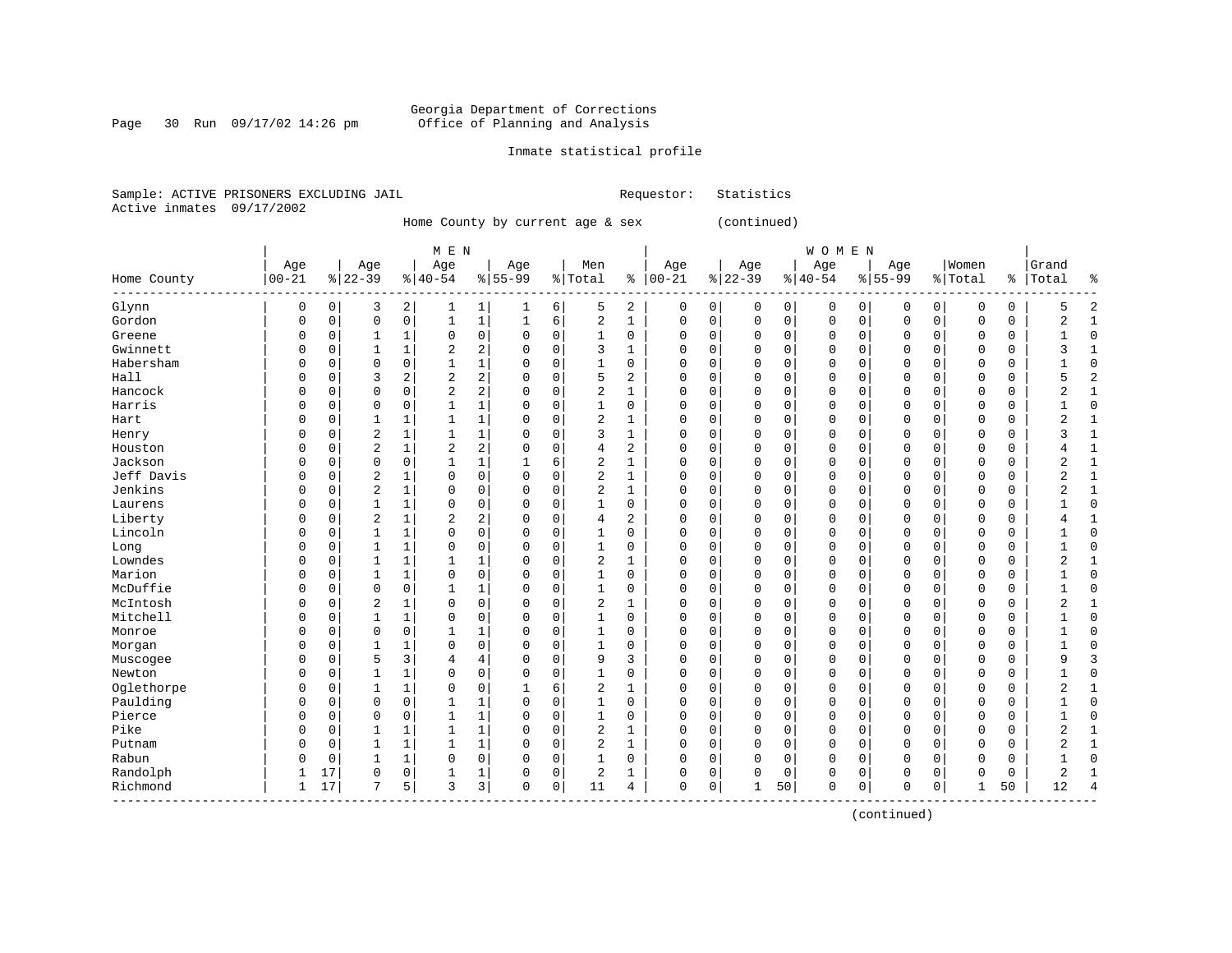Page 31 Run  $09/17/02$  14:26 pm

# Inmate statistical profile

Sample: ACTIVE PRISONERS EXCLUDING JAIL **Requestor:** Statistics Active inmates 09/17/2002

Home County by current age & sex (continued)

|                  |              |          |                |              | M E N     |              |           |          |                |                |               |             |          |              | WOMEN       |           |             |             |          |             |         |      |
|------------------|--------------|----------|----------------|--------------|-----------|--------------|-----------|----------|----------------|----------------|---------------|-------------|----------|--------------|-------------|-----------|-------------|-------------|----------|-------------|---------|------|
|                  | Age          |          | Age            |              | Age       |              | Age       |          | Men            |                | Age           |             | Age      |              | Age         |           | Age         |             | Women    |             | Grand   |      |
| Home County      | $00 - 21$    |          | $ 22-39 $      |              | $ 40-54 $ |              | $8 55-99$ |          | % Total        |                | $8   00 - 21$ |             | $ 22-39$ |              | $8 40-54$   |           | $8 55-99$   |             | % Total  | ွေ          | Total   | ႜ    |
| Rockdale         | $\Omega$     | 0        | 0              | 0            |           | 1            | 0         | $\Omega$ |                | 0              | 0             | 0           | 0        | $\mathbf{0}$ | 0           | 0         | 0           | 0           | 0        | 0           |         |      |
| Spalding         |              |          | $\overline{2}$ |              | 2         | $\sqrt{2}$   | 0         | 0        | 4              | $\overline{a}$ | 0             | 0           | $\Omega$ | 0            | 0           | 0         | $\Omega$    | $\mathbf 0$ | 0        | 0           |         |      |
| Stephens         | $\Omega$     |          | $\Omega$       | 0            |           |              | U         | 0        |                | $\Omega$       | $\Omega$      | 0           | $\Omega$ | 0            | $\Omega$    | O         | $\Omega$    | $\mathbf 0$ | $\Omega$ | 0           |         | C    |
| Sumter           |              |          | U              | O            |           | $\mathbf{1}$ | O         | $\Omega$ |                | $\Omega$       | $\Omega$      | 0           | O        | $\Omega$     | $\Omega$    | 0         | $\Omega$    | $\Omega$    | 0        | 0           |         | ſ    |
| Tattnall         |              |          |                |              |           | $\Omega$     | U         | $\Omega$ |                | $\Omega$       | 0             | $\Omega$    | $\Omega$ | $\Omega$     | O           | U         | $\Omega$    | $\Omega$    | U        | 0           |         | ſ    |
| Thomas           |              |          |                |              |           |              | U         | U        | 2              |                | $\Omega$      | 0           |          | 0            | O           |           | $\Omega$    | 0           |          | 0           |         |      |
| Tift             |              |          | 0              | O            |           |              |           | 6        | 2              |                | 0             | 0           |          | $\Omega$     | 0           |           | O           | 0           |          | 0           |         |      |
| Toombs           |              |          | 2              |              |           |              | U         | 0        | ્ર             |                | $\Omega$      | 0           | $\Omega$ | $\Omega$     | $\Omega$    |           | $\Omega$    | 0           | 0        | 0           |         |      |
| Troup            |              |          | 0              | 0            |           | $\mathbf 0$  |           | 6        |                | $\Omega$       | $\Omega$      | 0           | 0        | $\mathbf 0$  | $\Omega$    | 0         | $\Omega$    | $\Omega$    | 0        | $\mathbf 0$ |         |      |
| Union            | ∩            |          | $\Omega$       | O            |           |              | U         | $\Omega$ |                | $\Omega$       | $\Omega$      | $\Omega$    | $\Omega$ | $\mathbf 0$  | $\Omega$    | O         | $\Omega$    | $\mathbf 0$ | $\Omega$ | 0           |         |      |
| Upson            |              |          | ∩              |              |           |              | U         | $\Omega$ |                | $\Omega$       | $\Omega$      | 0           |          | $\Omega$     | O           |           | $\Omega$    | O           | U        | 0           |         |      |
| Walker           |              |          | 2              |              |           | $\mathbf 0$  | 0         | 0        | 2              |                | 0             | 0           |          | 50           | O           |           | O           | U           |          | 50          |         |      |
| Walton           | ∩            |          |                |              |           |              | U         | $\Omega$ | $\overline{c}$ |                | $\Omega$      | 0           | $\Omega$ | 0            | $\Omega$    |           | $\mathbf 0$ | O           | $\Omega$ | 0           |         |      |
| Ware             |              |          | 3              | 2            |           | 1            | 0         | $\Omega$ | 4              | 2              | $\Omega$      | 0           | $\Omega$ | $\Omega$     | $\Omega$    | 0         | $\Omega$    | $\Omega$    | 0        | 0           |         |      |
| Washington       |              | 17       | $\Omega$       | $\Omega$     |           | $\mathbf 0$  | U         | $\Omega$ |                | $\Omega$       | $\Omega$      | $\Omega$    | $\Omega$ | $\mathbf 0$  | $\Omega$    | U         | $\mathbf 0$ | $\mathbf 0$ | $\Omega$ | 0           |         | ſ    |
| Wayne            |              | $\Omega$ | 2              |              |           | $\mathbf 0$  | 0         | $\Omega$ | $\overline{c}$ |                | 0             | 0           | $\Omega$ | $\mathbf 0$  | 0           | 0         | $\mathbf 0$ | 0           | $\Omega$ | 0           |         |      |
| Whitfield        | O            | $\Omega$ | 0              | 0            |           |              | 0         | 0        |                | 0              | $\Omega$      | $\mathbf 0$ | $\Omega$ | $\mathbf 0$  | 0           | $\Omega$  | $\mathbf 0$ | $\mathbf 0$ | 0        | 0           |         |      |
| Wilkinson        | $\Omega$     | 0        | $\mathbf{1}$   | $\mathbf{1}$ | $\Omega$  | $\mathsf 0$  | U         | $\Omega$ |                | $\Omega$       | $\Omega$      | 0           | $\Omega$ | 0            | 0           | 0         | $\mathbf 0$ | 0           | $\Omega$ | 0           |         |      |
| Total reported   |              | 6 100    | 146 100        |              | 97 100    |              | 17 100    |          | 266 100        |                | 0             | 0           |          | 2 100        | $\mathbf 0$ | 0         | $\mathbf 0$ | 0           |          | 2 100       | 268 100 |      |
| Percent reported |              | 85.7     |                | 88.0         |           | 89.8         |           | 77.3     |                | 87.8           |               | $\cdot$ 0   |          | 100.0        |             | $\cdot$ 0 |             | $\cdot$ 0   |          | 100.0       |         | 87.9 |
| Not reported     | $\mathbf{1}$ |          | 20             |              | 11        |              | 5         |          | 37             |                | $\Omega$      |             | $\Omega$ |              | 0           |           | $\Omega$    |             | $\Omega$ |             | 37      |      |
| Total            |              |          | 166            |              | 108       |              | 22        |          | 303            |                | 0             |             | 2        |              | 0           |           | 0           |             | 2        |             | 305     |      |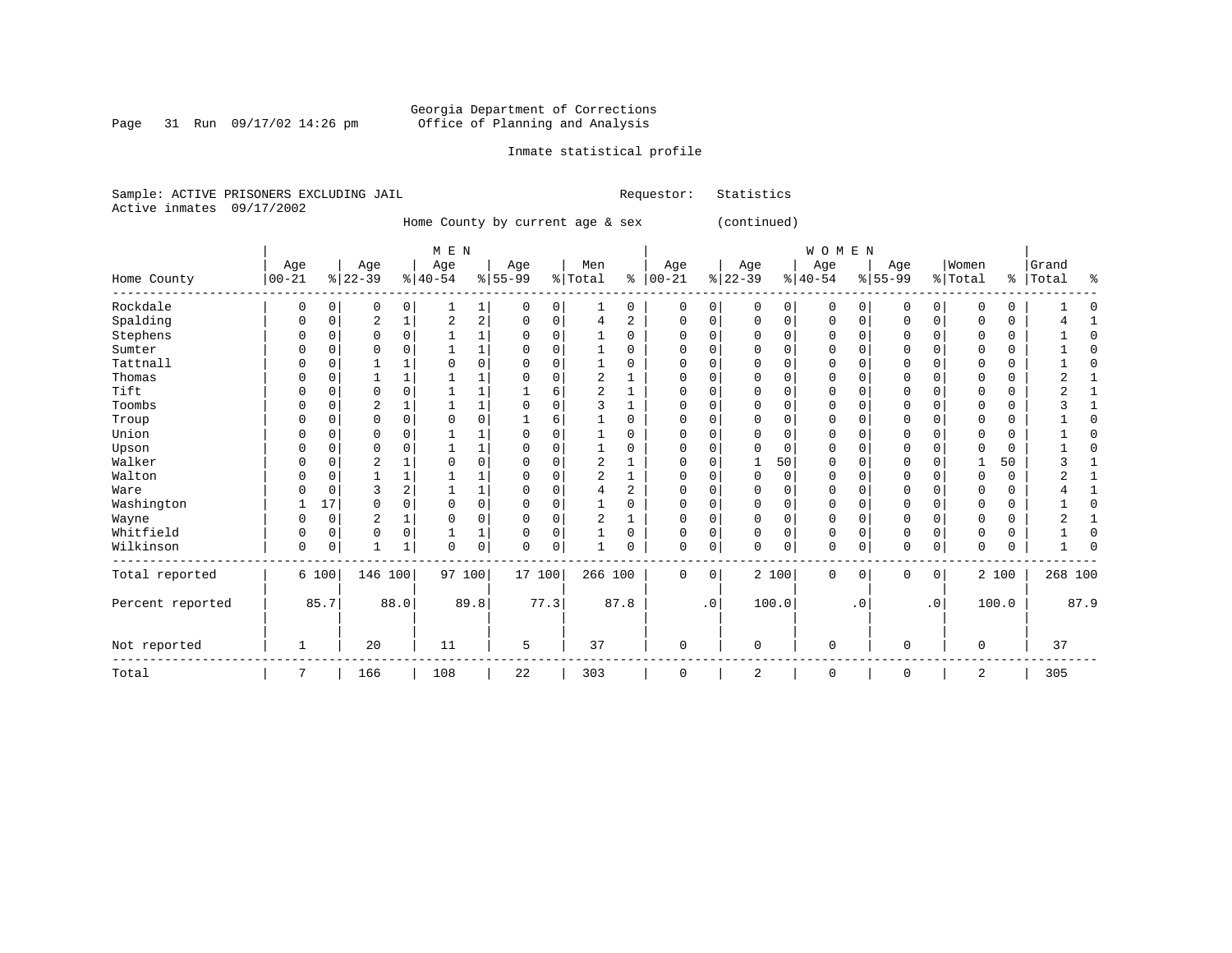Page 32 Run  $09/17/02$  14:26 pm

Georgia Department of Corrections<br>Office of Planning and Analysis Inmate statistical profile<br>Requestor: Statistics

Sample: ACTIVE PRISONERS EXCLUDING JAIL Active inmates 09/17/2002

# Prison Sentence In Years by current age & sex

|                                    |                            |                            | M E N                      |                      |                         |                         |                       | W O M E N               |                     |                             |                         |
|------------------------------------|----------------------------|----------------------------|----------------------------|----------------------|-------------------------|-------------------------|-----------------------|-------------------------|---------------------|-----------------------------|-------------------------|
| Sentence In Years<br>- - - - - - - | Age<br>$ 00 - 21$          | Age<br>$ 22-39$            | Age<br>$8 40-54$           | Age<br>$8 55-99$     | Men<br>% Total          | Age<br>$8   00 - 21$    | Age<br>$ 22-39$       | Age<br>$ 40-54$         | Age<br>$8 55-99$    | Women<br>% Total            | Grand<br>%   Total<br>٩ |
| $0 - 1$                            | $\Omega$<br>0              | 0<br>0                     | 0<br>0                     | 0<br>$\overline{0}$  | 0<br>0                  | 0<br>0                  | 0<br>0                | 0<br>0                  | 0<br>0              | 0<br>0                      | 0<br>$\Omega$           |
| $1.1 - 2$                          | 0<br>0                     | $\mathbf 0$<br>0           | $\mathbf 0$<br>0           | 0<br>0               | $\mathbf 0$<br>0        | $\mathbf 0$<br>0        | 0<br>0                | $\mathbf 0$<br>0        | 0<br>0              | $\mathbf 0$<br>$\mathbf 0$  | 0<br>$\Omega$           |
| $2.1 - 3$                          | $\mathbf 0$<br>0           | $\mathbf 0$<br>0           | 0<br>0                     | 0<br>0               | $\mathbf 0$<br>0        | $\Omega$<br>$\mathbf 0$ | $\mathsf 0$<br>0      | $\mathsf 0$<br>0        | 0<br>0              | $\mathbf 0$<br>$\mathbf 0$  | $\mathbf 0$<br>$\Omega$ |
| $3.1 - 4$                          | $\Omega$<br>$\Omega$       | $\Omega$<br>0              | $\Omega$<br>$\Omega$       | $\Omega$<br>0        | $\mathbf 0$<br>0        | $\Omega$<br>$\Omega$    | $\Omega$<br>$\Omega$  | $\mathbf 0$<br>$\Omega$ | 0<br>0              | $\Omega$<br>$\Omega$        | $\Omega$                |
| $4.1 - 5$                          | $\Omega$<br>0              | $\mathsf 0$<br>0           | $\mathsf 0$<br>0           | 0<br>0               | 0<br>0                  | $\mathsf 0$<br>$\Omega$ | 0<br>0                | $\mathsf 0$<br>0        | 0<br>0              | $\mathbf{0}$<br>$\mathbf 0$ | 0                       |
| $5.1 - 6$                          | $\Omega$<br>$\Omega$       | 0<br>0                     | 0<br>0                     | 0<br>0               | $\mathbf 0$<br>0        | 0<br>$\Omega$           | 0<br>0                | 0<br>$\Omega$           | 0<br>0              | 0<br>0                      | 0<br>∩                  |
| $6.1 - 7$                          | $\Omega$<br>$\Omega$       | $\mathbf 0$<br>0           | $\mathbf 0$<br>0           | 0<br>0               | $\mathbf 0$<br>0        | $\mathbf 0$<br>$\Omega$ | $\Omega$<br>$\Omega$  | $\mathbf 0$<br>$\Omega$ | 0<br>0              | $\Omega$<br>$\mathbf 0$     | 0                       |
| $7.1 - 8$                          | 0<br>0                     | $\mathbf 0$<br>0           | $\mathbf 0$<br>0           | 0<br>0               | $\mathbf 0$<br>$\Omega$ | $\mathbf 0$<br>$\Omega$ | 0<br>$\Omega$         | 0<br>0                  | 0<br>0              | $\mathbf 0$<br>0            | 0<br>∩                  |
| $8.1 - 9$                          | $\mathbf 0$<br>0           | $\mathsf 0$<br>$\mathbf 0$ | $\mathbf 0$<br>$\mathbf 0$ | 0<br>0               | $\mathbf 0$<br>0        | $\Omega$<br>$\mathbf 0$ | $\mathsf 0$<br>0      | $\mathsf 0$<br>0        | 0<br>0              | $\mathbf{0}$<br>$\mathbf 0$ | $\mathbf 0$<br>$\Omega$ |
| $9.1 - 10$                         | $\Omega$<br>$\Omega$       | $\Omega$<br>0              | $\Omega$<br>$\Omega$       | $\Omega$<br>0        | $\Omega$<br>$\Omega$    | $\Omega$<br>$\Omega$    | $\Omega$<br>$\Omega$  | $\Omega$<br>$\Omega$    | 0<br>$\Omega$       | $\Omega$<br>$\Omega$        | 0                       |
| $10.1 - 12$                        | $\Omega$<br>0              | $\mathsf 0$<br>0           | $\mathbf 0$<br>$\mathbf 0$ | 0<br>0               | 0<br>$\mathbf 0$        | $\mathsf 0$<br>$\Omega$ | 0<br>0                | $\mathsf 0$<br>0        | 0<br>0              | $\mathbf{0}$<br>$\mathbf 0$ | 0                       |
| $12.1 - 15$                        | $\Omega$<br>$\Omega$       | 0<br>$\mathbf 0$           | $\mathbf 0$<br>0           | $\Omega$<br>0        | $\mathbf 0$<br>$\Omega$ | $\mathbf 0$<br>$\Omega$ | 0<br>$\Omega$         | $\mathbf 0$<br>$\Omega$ | 0<br>0              | $\mathbf 0$<br>0            | 0<br>$\Omega$           |
| $15.1 - 20$                        | $\Omega$<br>$\Omega$       | $\mathbf 0$<br>0           | $\mathbf 0$<br>$\mathbf 0$ | 0<br>0               | $\mathbf 0$<br>0        | $\mathbf 0$<br>$\Omega$ | $\Omega$<br>0         | $\mathbf 0$<br>$\Omega$ | 0<br>0              | $\mathbf{0}$<br>$\mathbf 0$ | $\mathbf 0$<br>$\Omega$ |
| 20.1-OVER                          | 0<br>0                     | $\mathbf 0$<br>0           | $\mathbf 0$<br>0           | 0<br>0               | $\mathbf 0$<br>$\Omega$ | $\mathbf 0$<br>$\Omega$ | 0<br>$\Omega$         | 0<br>0                  | 0<br>0              | $\mathbf 0$<br>0            | $\mathbf 0$<br>$\Omega$ |
| LIFE                               | $\mathbf 0$<br>$\mathbf 0$ | $\mathbf 0$<br>$\mathbf 0$ | $\Omega$<br>$\mathbf 0$    | 0<br>0               | $\mathbf 0$<br>$\Omega$ | $\Omega$<br>$\mathbf 0$ | 0<br>0                | $\mathbf 0$<br>0        | $\mathbf 0$<br>0    | $\mathbf 0$<br>$\mathbf 0$  | $\mathbf 0$<br>$\Omega$ |
| DEATH                              | $\Omega$<br>$\Omega$       | 0<br>$\Omega$              | $\Omega$<br>$\Omega$       | $\Omega$<br>$\Omega$ | $\Omega$<br>$\Omega$    | $\Omega$<br>$\Omega$    | $\Omega$<br>$\Omega$  | $\Omega$<br>$\Omega$    | $\mathbf 0$<br>0    | $\Omega$<br>$\Omega$        | $\Omega$                |
| LIFE W/O PAROLE                    | 7<br>100                   | 166<br>100                 | 108<br>100                 | 22<br>100            | 303 100                 | $\mathsf 0$<br>$\Omega$ | $\overline{2}$<br>100 | $\mathsf 0$<br>0        | 0<br>0              | 2 100                       | 305 100                 |
| YOUTHFUL OFFENDERS                 | 0<br>0                     | 0<br>0                     | 0<br>0                     | 0<br>0               | 0<br>0                  | 0<br>0                  | 0<br>0                | 0<br>0                  | 0<br>0              | 0<br>0                      | 0<br>0                  |
|                                    |                            |                            |                            |                      |                         |                         |                       |                         |                     |                             |                         |
| Total reported                     | 7 100                      | 166 100                    | 108 100                    | 22 100               | 303 100                 | 0<br>$\overline{0}$     | 2 100                 | 0<br>0                  | 0<br>$\overline{0}$ | 2 100                       | 305 100                 |
| Percent reported                   | 100.0                      | 100.0                      | 100.0                      | 100.0                | 100.0                   | $\cdot$ 0               | 100.0                 | $\cdot$ 0               | $\cdot$ 0           | 100.0                       | 100.0                   |
| NOT REPORTED                       | $\mathbf 0$                | $\mathbf 0$                | $\mathbf 0$                | 0                    | $\mathbf 0$             | $\mathbf 0$             | $\mathbf 0$           | $\mathbf 0$             | 0                   | $\mathbf 0$                 | $\mathbf 0$             |
| Total                              | 7                          | 166                        | 108                        | 22                   | 303                     | $\mathbf 0$             | 2                     | $\mathbf 0$             | 0                   | 2                           | 305                     |
| AVG EXCLUDING<br>LIFE, DEATH, YO   | .00                        | .00                        | .00                        | .00                  | .00                     | .00                     | .00                   | .00                     | .00                 | .00                         | .00                     |
| AVG INCLUDING<br>LIFE=21, YO=3 YRS | 3.00                       | 3.00                       | 3.00                       | 3.00                 | 3.00                    | .00                     | 3.00                  | .00                     | .00                 | 3.00                        | 3.00                    |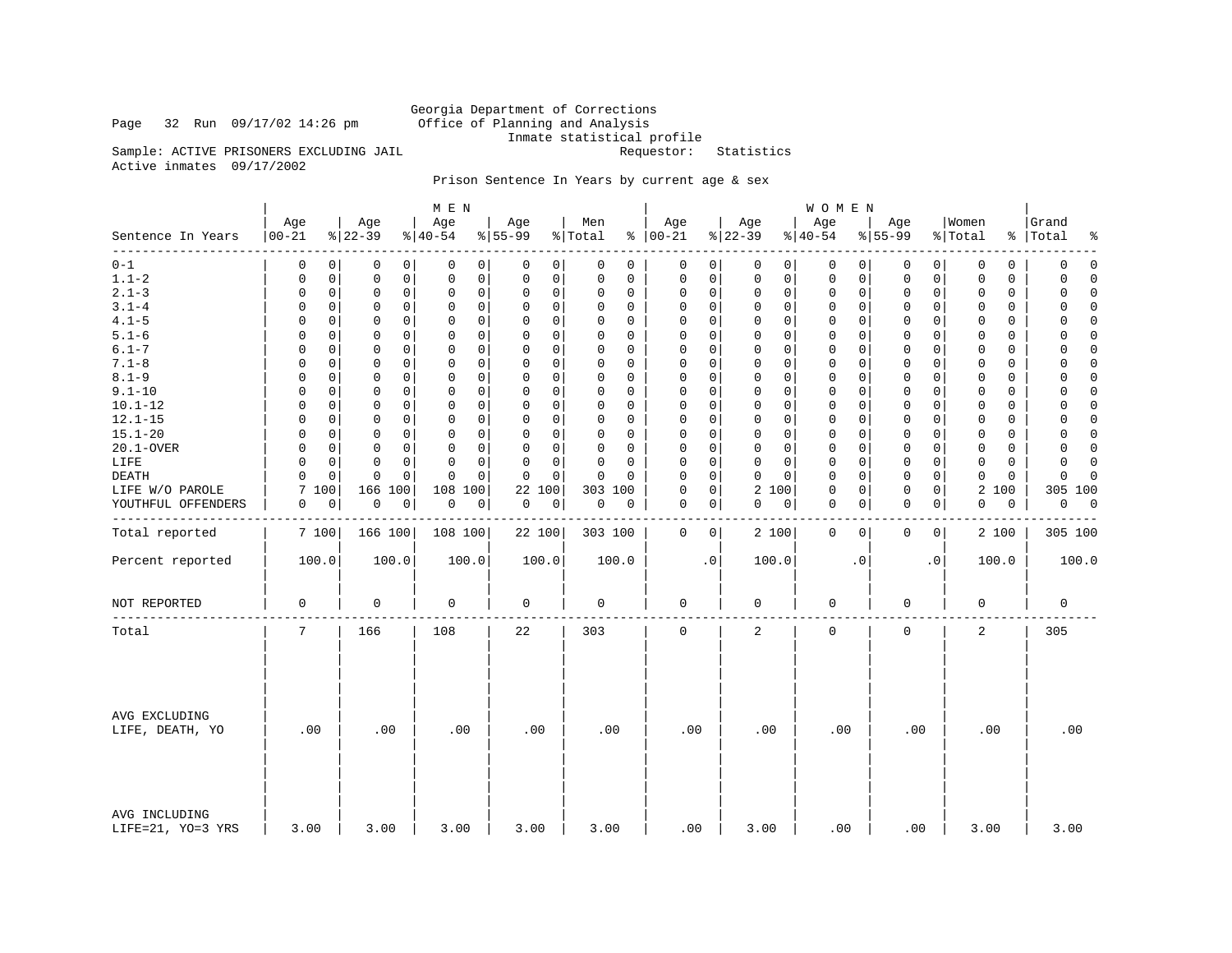Page 33 Run  $09/17/02$  14:26 pm

# Inmate statistical profile

Sample: ACTIVE PRISONERS EXCLUDING JAIL **Requestor:** Statistics Active inmates 09/17/2002

Probation To Follow Prison by current age & sex

| Prob After Prison                   | Age<br>$00 - 21$ | Age<br>$8 22-39$ |         | M E N<br>Age<br>$8 40-54$ |         | Age<br>$8155 - 99$ |             | Men<br>% Total | ႜ       | Age<br>$00 - 21$ |                     | Age<br>$ 22-39 $      |   | <b>WOMEN</b><br>Aqe<br>$8 40-54$ |                     | Age<br>$8155 - 99$ |                     | Women<br>% Total  |   | Grand<br>%   Total |             | $^{\circ}$ |
|-------------------------------------|------------------|------------------|---------|---------------------------|---------|--------------------|-------------|----------------|---------|------------------|---------------------|-----------------------|---|----------------------------------|---------------------|--------------------|---------------------|-------------------|---|--------------------|-------------|------------|
| PROBATION TO FOLLOW<br>NO PROBATION | 6                | 14<br>86<br>159  | 4<br>96 | 9<br>99                   | 8<br>92 | $\mathbf{0}$       | 0<br>22 100 | 17<br>286      | 6<br>94 | 0<br>$\mathbf 0$ | 0<br>0 <sup>1</sup> | $\mathbf{0}$<br>2 100 | 0 | 0<br>$\mathbf{0}$                | 0<br>0 <sup>1</sup> | 0<br>0             | 0<br>$\overline{0}$ | $\Omega$<br>2 100 | 0 |                    | 288 94      | 6          |
| Total reported                      | 7 100            |                  | 166 100 | 108 100                   |         |                    | 22 100      | 303 100        |         | 0                | 0                   | 2 100                 |   | 0                                | 0                   | 0                  | $\overline{0}$      | 2 100             |   |                    | 305 100     |            |
| Percent reported                    | 100.0            |                  | 100.0   |                           | 100.0   |                    | 100.0       |                | 100.0   |                  | .0 <sup>1</sup>     | 100.0                 |   |                                  | . 0                 |                    | .0'                 | 100.0             |   |                    | 100.0       |            |
| NOT REPORTED                        | $\mathbf 0$      | $\Omega$         |         | $\Omega$                  |         | $\mathbf 0$        |             | $\mathbf 0$    |         | $\Omega$         |                     | 0                     |   | $\mathbf 0$                      |                     | $\Omega$           |                     | $\Omega$          |   |                    | $\mathbf 0$ |            |
| Total                               |                  | 166              |         | 108                       |         | 22                 |             | 303            |         | $\Omega$         |                     | 2                     |   | $\mathbf 0$                      |                     | $\Omega$           |                     | 2                 |   |                    | 305         |            |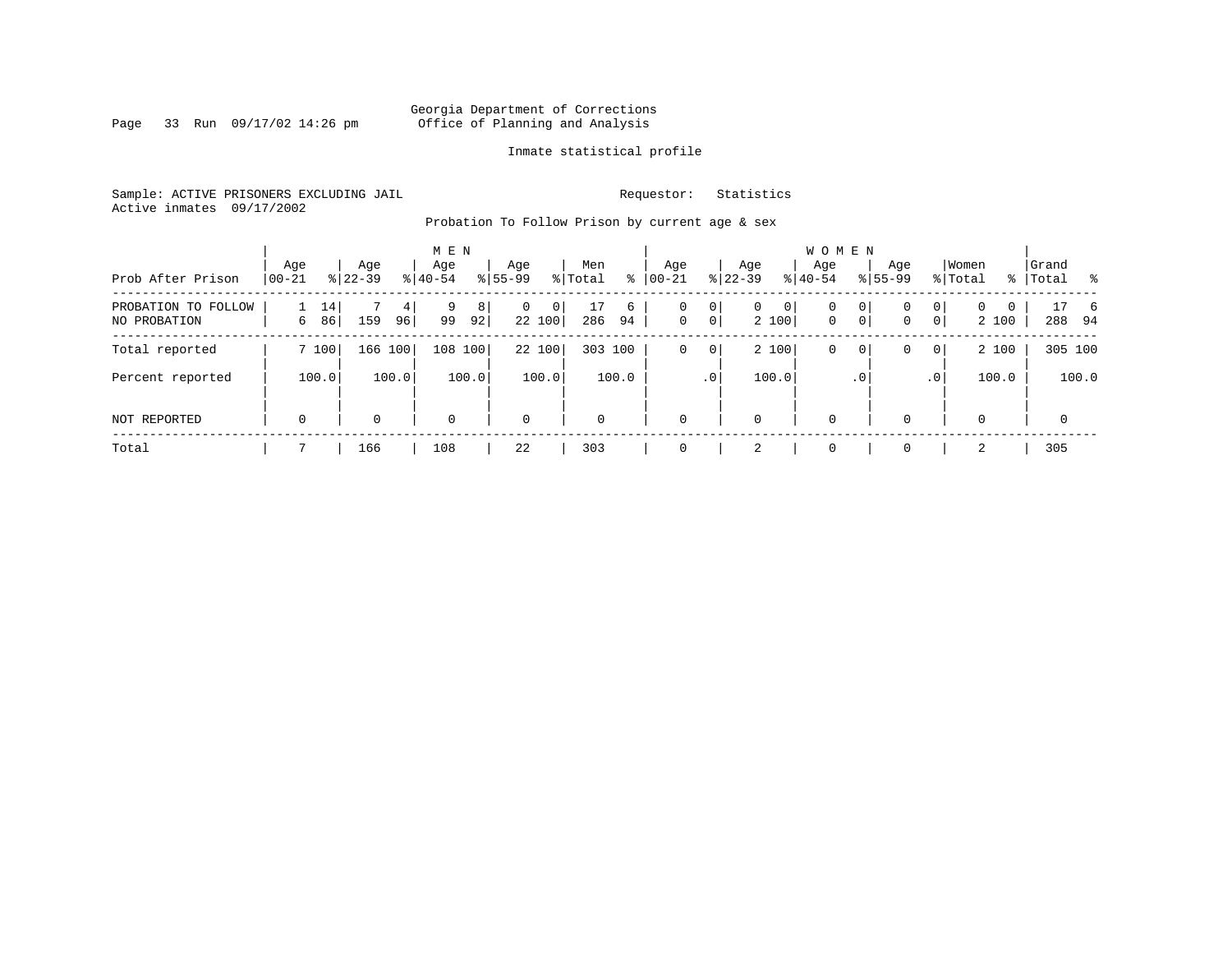Page 34 Run  $09/17/02$  14:26 pm

# Inmate statistical profile

Sample: ACTIVE PRISONERS EXCLUDING JAIL **Requestor:** Statistics Active inmates 09/17/2002

Admission Type by current age & sex

|                      |            |             |          |          | M E N        |          |           |             |         |              |              |           |          |              | <b>WOMEN</b> |          |           |              |         |          |           |              |
|----------------------|------------|-------------|----------|----------|--------------|----------|-----------|-------------|---------|--------------|--------------|-----------|----------|--------------|--------------|----------|-----------|--------------|---------|----------|-----------|--------------|
|                      | Age        |             | Age      |          | Age          |          | Age       |             | Men     |              | Age          |           | Age      |              | Age          |          | Age       |              | Women   |          | Grand     |              |
| Admission Type       | $ 00 - 21$ |             | $ 22-39$ |          | $ 40-54$     |          | $8 55-99$ |             | % Total | ႜ            | $ 00-21$     |           | $ 22-39$ |              | $ 40-54$     |          | $8 55-99$ |              | % Total |          | %   Total |              |
| COMMITTED FROM COURT | 2          | 29          | 49       | 30       | 32           | 30       |           | 18          | 87      | 29           | O            | 0         |          | 2 100        | 0            | $\left($ | $\Omega$  | 0            | 2       | 100      | 89        | 29           |
| RETURN APPEAL/BOND   | O          | 0           | 0        | 0        | $\Omega$     | 0        | U         | 0           | 0       | $\Omega$     | <sup>0</sup> | 0         | $\Omega$ | 0            | U            | $\Omega$ | $\Omega$  | $\Omega$     | U       | $\Omega$ | O         | $\Omega$     |
| PAROLE REV/NEW SENT  | U          | 0           | 13       | 8        | 15           | 14       | 3         | 14          | 31      | 10           | 0            | $\Omega$  | U        | $\Omega$     | $\Omega$     | $\Omega$ | $\Omega$  | $\Omega$     | O       | $\Omega$ | 31        | 10           |
| PAR REV/NO NEW SENT  |            | 14          | 3        |          | $\mathbf{1}$ | 1        | U         | $\Omega$    | 5       | 2            | <sup>0</sup> | $\Omega$  | U        | $\Omega$     | U            | n        | $\Omega$  | $\Omega$     |         | O        |           | 2            |
| PROB VIOL/TOTAL REV  |            | $\Omega$    | O        | 0        | $\Omega$     | $\Omega$ | O         | $\Omega$    | 0       | U            | 0            | 0         |          | O            | 0            | n        | $\Omega$  |              |         | 0        |           | $\Omega$     |
| PROB VIOL/PARTIAL    |            | 14          | U        | 0        |              |          | O         | $\Omega$    | 2       |              | O            | 0         |          | O            | U            | n        | O         |              |         | U        |           |              |
| ADMIT FM OTHER CUST  |            | 0           | U        | 0        | $\Omega$     | 0        | U         | $\Omega$    | U       | <sup>0</sup> | <sup>0</sup> | 0         | $\Omega$ | <sup>0</sup> | U            | O        | O         | O            | O       | U        |           | <sup>0</sup> |
| SHOCK INCARCERATION  |            | $\Omega$    | U        | U        | ∩            | O        | U         | 0           | 0       | U            | <sup>0</sup> | 0         | ∩        | O            | U            | $\Omega$ | ∩         | U            |         | 0        |           | ∩            |
| PROB REV/REMAINDER   |            | $\Omega$    |          |          |              | 2        |           | 0           |         | 2            | <sup>0</sup> | 0         | ∩        | 0            | U            | $\Omega$ | ∩         | <sup>n</sup> |         | 0        |           |              |
| NEW SENT/PAR REV PND |            | 0           | $\Omega$ | $\Omega$ |              | 1        | O         | 0           |         | U            |              | 0         |          | O            | U            | $\Omega$ | $\Omega$  | U            |         | 0        |           | ſ            |
| LIFE W/O PAROLE      |            | 43          | 96       | 58       | 56           | 52       | 14        | 64          | 169     | 56           |              | $\Omega$  |          | $\Omega$     | Ω            | $\Omega$ |           | $\Omega$     |         | 0        | 169       | 55           |
| PAROLE REV BOOT CAMP |            | $\Omega$    | O        | $\Omega$ | $\Omega$     | 0        | O         | $\mathbf 0$ | 0       | $\Omega$     | O            | $\Omega$  |          | $\Omega$     | Ω            | $\Omega$ |           |              | O       | 0        |           | $\Omega$     |
| PAR REV/RSN UNKNOWN  |            | $\Omega$    | U        | $\Omega$ | $\Omega$     | 0        |           | 5           |         | U            | O            | $\Omega$  | ∩        | $\Omega$     | U            | ∩        | ∩         | U            | O       | 0        |           | ∩            |
| PROBATION/PAROLE REV |            | $\Omega$    | U        | 0        | $\Omega$     | 0        | U         | $\Omega$    | 0       | U            | O            | $\Omega$  | ∩        | $\Omega$     | U            | $\cap$   | ∩         | U            | n       | U        |           | n            |
| PB PAROLE RESCINDED  |            | $\Omega$    | U        | 0        | ∩            | $\Omega$ | U         | $\Omega$    | 0       | U            | O            | $\Omega$  | U        | $\Omega$     | U            | $\cap$   | ∩         | $\Omega$     |         | U        |           | n            |
| PROB REVOC/SPEC COND |            | $\Omega$    | U        | U        | $\Omega$     | O        | U         | $\Omega$    | U       | U            | O            | 0         |          | O            | U            | n        | ∩         | U            |         | U        |           | n            |
| PAR REV/REVOC CENTER |            | 0           | U        | U        | C            | O        |           | $\Omega$    | O       | U            |              | O         |          | O            | U            | n        | O         | O            |         | U        |           |              |
| INFORMATION ONLY     |            | 0           | U        | 0        | O            | O        |           | 0           | 0       | U            | O            | O         |          | O            | U            | n        |           |              |         | 0        |           | O            |
| INCOMPLETE SENT PKG  |            | 0           | U        | 0        | O            | O        | U         | 0           | 0       | U            | O            | 0         |          | O            | U            | O        | O         |              |         | 0        |           | O            |
| HANCOCK REVOC CENTER | O          | 0           | U        | 0        | $\Omega$     | 0        | U         | $\Omega$    | 0       | 0            | <sup>0</sup> | 0         | U        | <sup>0</sup> | U            | $\Omega$ | $\Omega$  | 0            | O       | 0        |           | ∩            |
| WHITWORTH DETENTION  | O          | $\Omega$    | U        | $\Omega$ | $\Omega$     | 0        | U         | $\Omega$    | U       | U            | <sup>0</sup> | $\Omega$  | $\Omega$ | 0            | U            | $\Omega$ | $\Omega$  | $\Omega$     | n       | 0        |           | ∩            |
| DCYS AT RISK         | U          | 0           | 0        | 0        | $\Omega$     | 0        | U         | 0           | 0       | 0            | $\Omega$     | 0         | U        | 0            | O            | $\Omega$ | $\Omega$  | $\Omega$     |         | 0        |           | ſ            |
| OTHER                | $\Omega$   | $\mathbf 0$ | O        | 0        | $\Omega$     | 0        | $\Omega$  | 0           |         | U            | $\Omega$     | 0         | U        | 0            | 0            | $\Omega$ | $\Omega$  | 0            | O       | 0        |           |              |
| Total reported       |            | 7 100       | 166 100  |          | 108 100      |          | 22 100    |             | 303 100 |              | $\Omega$     | $\Omega$  |          | 2 100        | 0            | $\Omega$ | $\Omega$  | $\Omega$     |         | 2 100    | 305 100   |              |
| Percent reported     |            | 100.0       |          | 100.0    |              | 100.0    |           | 100.0       |         | 100.0        |              | $\cdot$ 0 |          | 100.0        |              | . 0      |           | $\cdot$ 0    |         | 100.0    |           | 100.0        |
| UNKNOWN              | 0          |             | 0        |          | 0            |          | 0         |             | 0       |              | 0            |           | 0        |              | 0            |          | $\Omega$  |              | O       |          | 0         |              |
| Total                | 7          |             | 166      |          | 108          |          | 22        |             | 303     |              | 0            |           | 2        |              | 0            |          | $\Omega$  |              | 2       |          | 305       |              |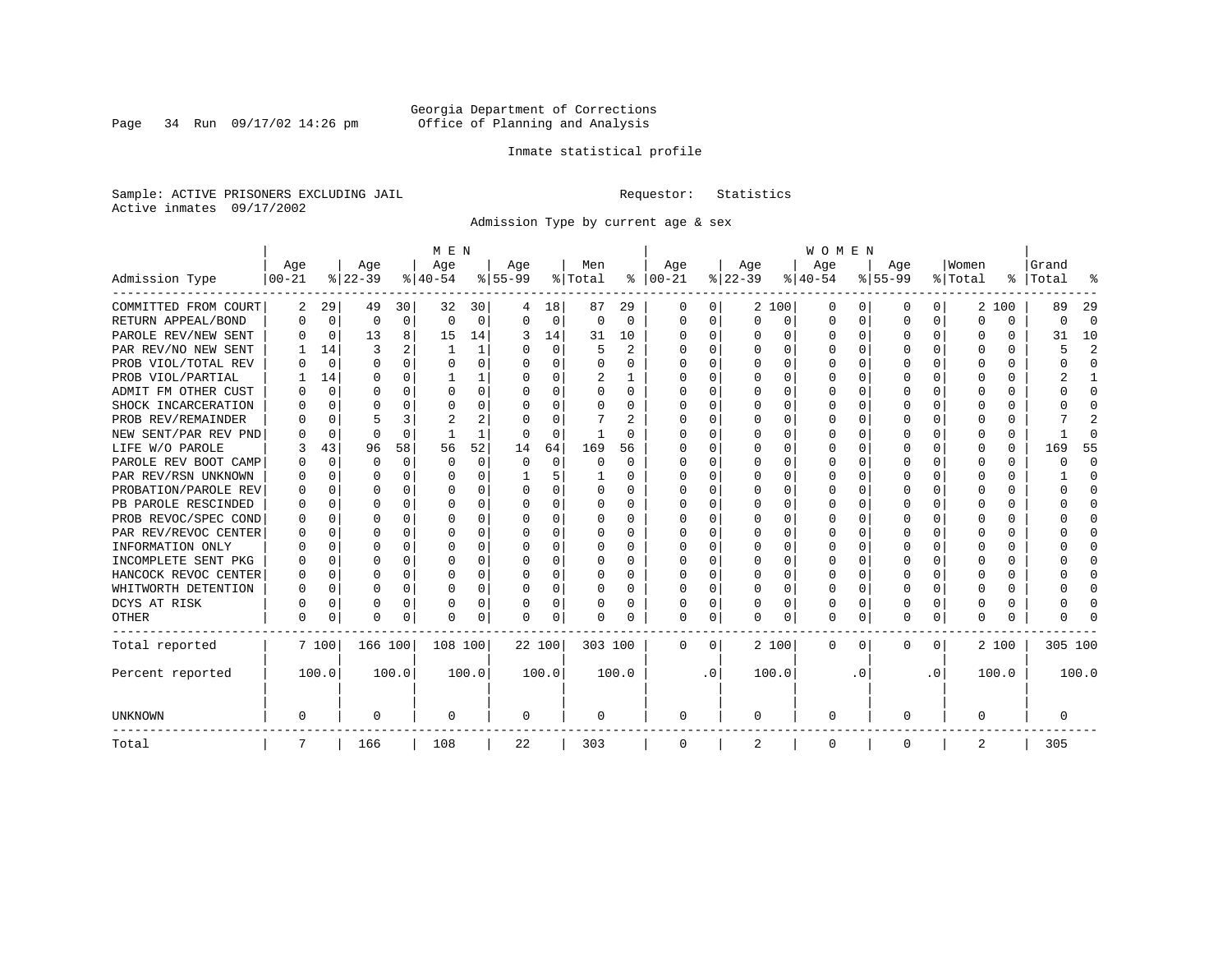# Georgia Department of Corrections<br>Page 35 Run 09/17/02 14:26 pm 6ffice of Planning and Analysis Office of Planning and Analysis

# Inmate statistical profile

| Active inmates | Sample: ACTIVE PRISONERS EXCLUDING JAIL<br>09/17/2002 | Requestor:                                                   | Statistics                                                                   |                                           |
|----------------|-------------------------------------------------------|--------------------------------------------------------------|------------------------------------------------------------------------------|-------------------------------------------|
|                |                                                       | Release Type by current age & sex                            |                                                                              |                                           |
|                |                                                       | M E N                                                        | W O M E N                                                                    |                                           |
| Release Type   | Aqe<br>Age<br>$8140 - 54$<br>  00-21<br>$8122 - 39$   | Age<br>Men<br>Age<br>$\frac{6}{6}$<br>% Total<br>$8155 - 99$ | Age<br>Age<br>Aqe<br>Aqe<br>$8 22-39$<br>  00-21<br>$8 40-54$<br>$8155 - 99$ | Grand<br>  Women<br>%  Total %<br>% Total |
| Active         | 166 100<br>7 100                                      | 108 100<br>22 100<br>303 100                                 | 2 100<br>$0 \qquad 0 \mid$<br>$0 \qquad 0$<br>$\mathbf 0$                    | 0 <br>2 100<br>305 100                    |
| Total          | 166                                                   | 303<br>108<br>22                                             | $\overline{0}$<br>2<br>0<br>$\mathbf 0$                                      | 305                                       |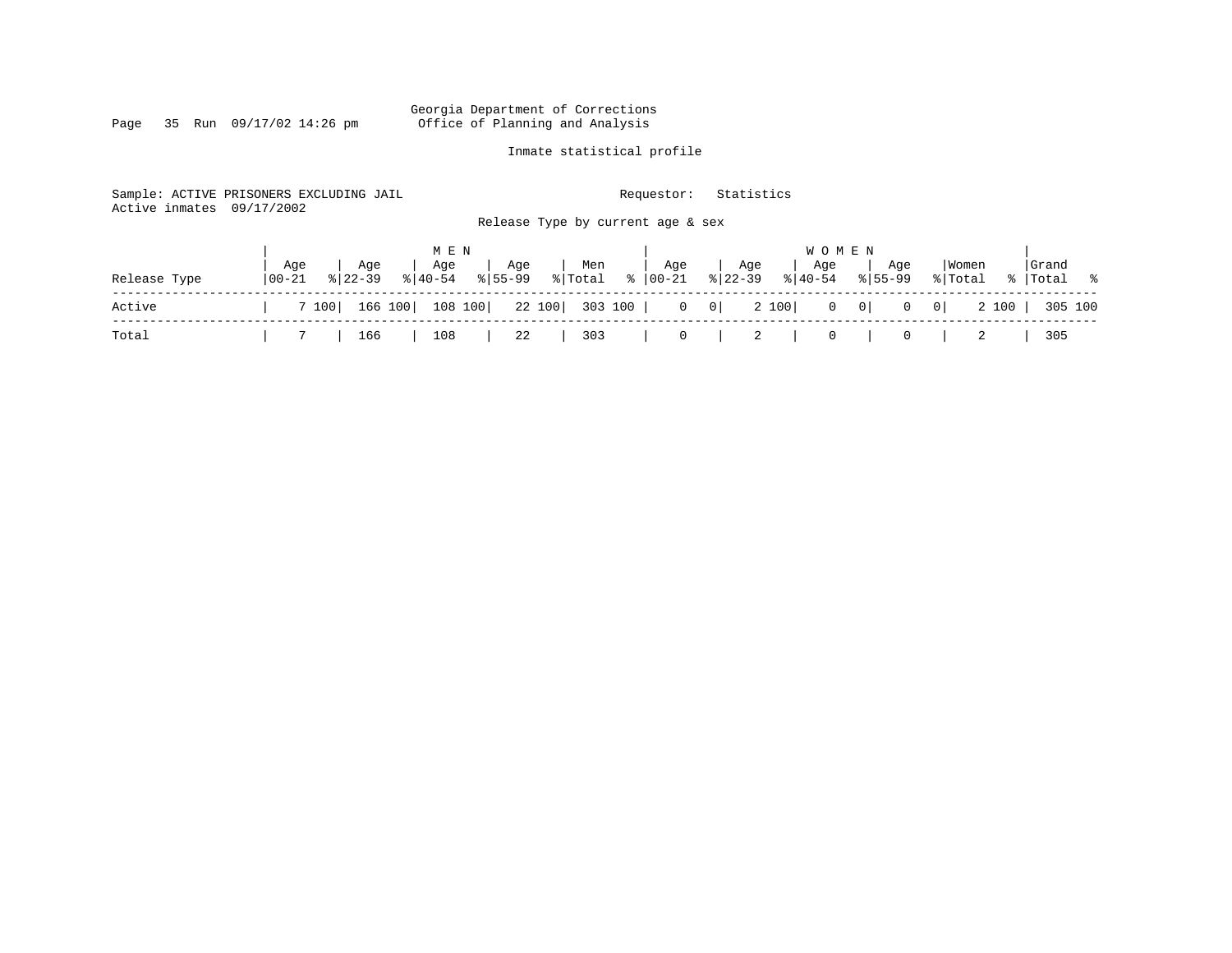Page 36 Run  $09/17/02$  14:26 pm

# Inmate statistical profile

Sample: ACTIVE PRISONERS EXCLUDING JAIL **Requestor:** Statistics Active inmates 09/17/2002

Inst By Group by current age & sex

|                      |          |          |             |             | M E N     |                |           |                |          |          |            |                 |           |          | WOMEN     |           |             |             |             |          |            |
|----------------------|----------|----------|-------------|-------------|-----------|----------------|-----------|----------------|----------|----------|------------|-----------------|-----------|----------|-----------|-----------|-------------|-------------|-------------|----------|------------|
|                      | Age      |          | Age         |             | Age       |                | Age       |                | Men      |          | Age        |                 | Age       |          | Age       |           | Age         |             | Women       |          | Grand      |
| Inst By Group        | $ 00-21$ |          | $ 22-39 $   |             | $8 40-54$ |                | $8 55-99$ |                | % Total  | ి        | $100 - 21$ |                 | $ 22-39 $ |          | $8 40-54$ |           | $8155 - 99$ |             | % Total     | ႜ        | Total<br>ু |
| County jails         | $\Omega$ |          | 0           |             |           | $\Omega$       |           |                | 0        | $\Omega$ |            | 0               |           |          | $\Omega$  |           | 0           |             |             |          |            |
| Transitional centers | $\Omega$ | 0        | $\Omega$    | $\Omega$    | $\Omega$  | 0              | $\Omega$  | $\Omega$       | $\Omega$ | $\Omega$ | $\Omega$   | 0 <sup>1</sup>  |           | $\Omega$ | $\Omega$  |           | 0           |             |             | $\Omega$ |            |
| County camps         | $\Omega$ | 0        | $\Omega$    |             | $\Omega$  | 0              |           |                | 0        | $\Omega$ | $\Omega$   | 0               |           | $\Omega$ | $\Omega$  |           | 0           |             |             | $\Omega$ |            |
| Inmate boot camps    | U        | 0        |             |             |           | 0              |           |                |          |          | $\Omega$   | 0               |           | $\Omega$ | $\Omega$  |           | 0           |             |             |          |            |
| State prisons        |          | 7 100    | 166         | 100         | 108       | 100            |           | 22 100         |          | 303 100  |            | 0               |           | 2 100    | $\Omega$  |           | 0           |             |             | 2 100    | 305 100    |
| Private prisons      | U        | $\Omega$ | $\Omega$    | $\Omega$    | $\Omega$  | $\Omega$       | $\Omega$  | $\Omega$       | 0        | $\Omega$ | $\Omega$   | $\Omega$        |           | $\Omega$ | $\Omega$  |           | $\mathbf 0$ |             | $\Omega$    | $\Omega$ | 0          |
| Other                | 0        | 0        | $\mathbf 0$ | $\mathbf 0$ | $\Omega$  | $\overline{0}$ | $\Omega$  | 0 <sup>1</sup> | 0        | $\Omega$ | $\Omega$   | 0 <sup>1</sup>  | $\Omega$  | $\Omega$ | 0         |           | $\mathbf 0$ | 0           | $\mathbf 0$ | 0        | 0          |
| Total reported       |          | 7 100    | 166         | 100         | 108       | 100            |           | 22 100         |          | 303 100  | $\Omega$   | $\overline{0}$  |           | 2 100    | $\Omega$  | $\Omega$  | $\mathbf 0$ | $\mathbf 0$ |             | 2 100    | 305 100    |
| Percent reported     |          | 100.0    |             | 100.0       |           | 100.0          |           | 100.0          |          | 100.0    |            | .0 <sup>1</sup> |           | 100.0    |           | $\cdot$ 0 |             | .0'         |             | 100.0    | 100.0      |
| Not reported         | 0        |          | $\Omega$    |             | $\Omega$  |                | $\Omega$  |                | O        |          | $\Omega$   |                 | $\Omega$  |          | 0         |           | 0           |             | $\Omega$    |          | 0          |
| Total                |          |          | 166         |             | 108       |                | 22        |                | 303      |          | $\Omega$   |                 | 2         |          | 0         |           | 0           |             | 2           |          | 305        |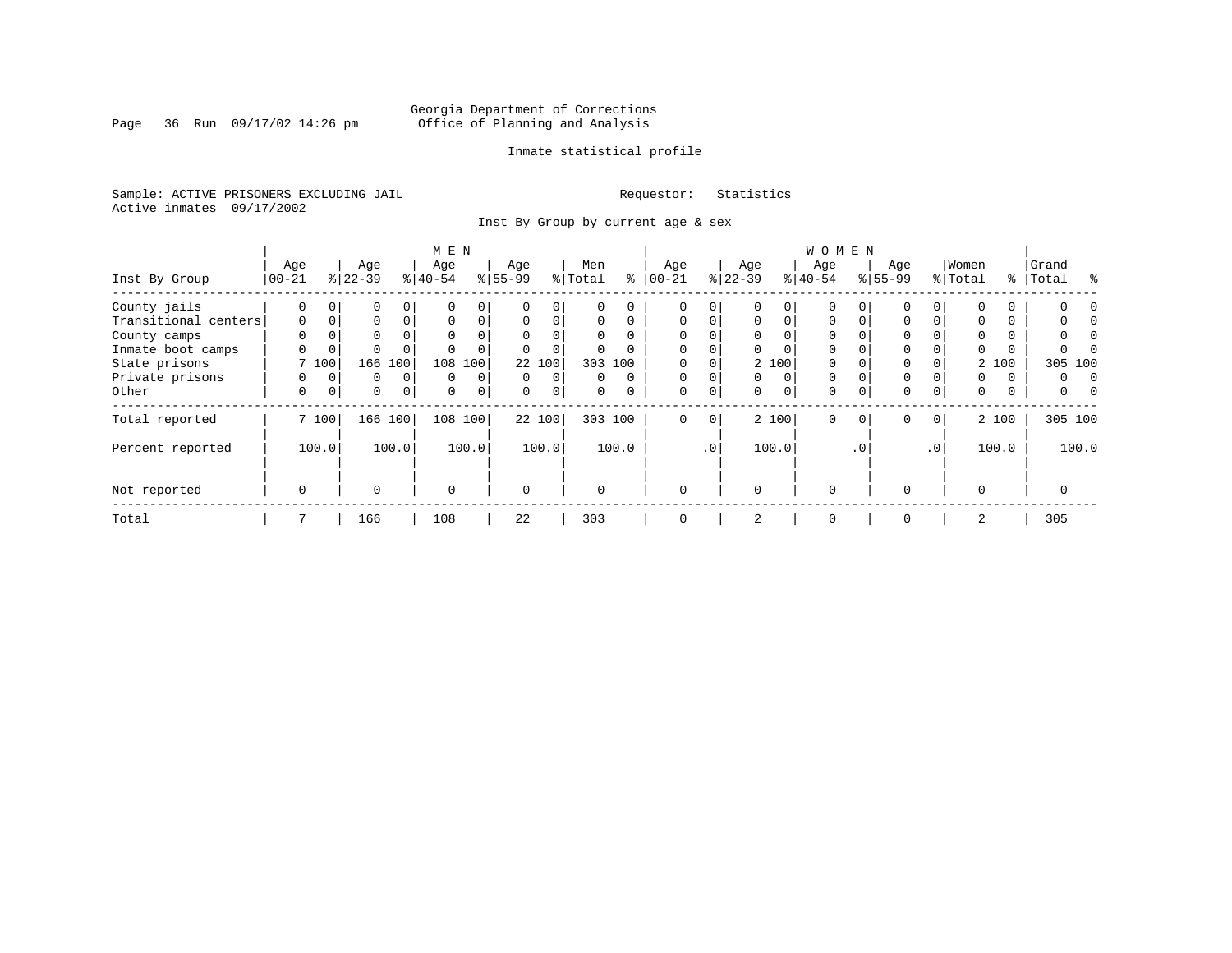Page 37 Run  $09/17/02$  14:26 pm

# Inmate statistical profile

Sample: ACTIVE PRISONERS EXCLUDING JAIL **Requestor:** Statistics Active inmates 09/17/2002

Institution by current age & sex

|                      |           |          |           |          | M E N     |                |           |          |                |              |            |           |                |       | WOMEN     |           |           |           |          |          |           |         |
|----------------------|-----------|----------|-----------|----------|-----------|----------------|-----------|----------|----------------|--------------|------------|-----------|----------------|-------|-----------|-----------|-----------|-----------|----------|----------|-----------|---------|
|                      | Age       |          | Age       |          | Age       |                | Age       |          | Men            |              | Age        |           | Age            |       | Age       |           | Age       |           | Women    |          | Grand     |         |
| Institution          | $00 - 21$ |          | $ 22-39 $ |          | $ 40-54 $ |                | $ 55-99 $ |          | % Total        | ⊱            | $ 00 - 21$ |           | $ 22-39 $      |       | $ 40-54 $ |           | $8 55-99$ |           | % Total  |          | %   Total | °       |
| Ware Prison          | 2         | 29       | 15        | 9        | 10        |                |           | 9        | 29             | 10           |            |           | $\Omega$       | 0     | $\Omega$  |           |           | $\Omega$  | ∩        |          | 29        | 10      |
| Phillips Prison      | O         | $\Omega$ | 6         | 4        | 3         | 3              | $\Omega$  | $\Omega$ | 9              | 3            |            | $\Omega$  | $\Omega$       | 0     | $\Omega$  | $\Omega$  | ი         | $\Omega$  | ∩        | $\Omega$ | 9         | 3       |
| Arrendale Prison     |           | $\Omega$ | 6         | 4        |           | $\overline{a}$ |           | 0        | 8              | 3            |            |           |                | U     |           |           |           | U         |          | $\Omega$ | 8         | 3       |
| Georgia State Prison |           | $\Omega$ | 32        | 19       | 13        | 12             |           | 18       | 49             | 16           |            |           |                |       |           |           |           |           |          |          | 49        | 16      |
| Jackson Prison-Diag  |           | 14       |           |          |           | 3              |           | O        | R              | ζ            |            |           |                | U     |           |           |           |           |          |          | 8         | 3       |
| Coastal Prison       |           | 14       |           |          |           | $\overline{a}$ |           | $\Omega$ | $\overline{4}$ |              |            |           |                | U     |           |           |           | U         |          | 0        |           |         |
| Augusta Med Prison   |           | $\Omega$ | 9         | 5        |           |                | 5         | 23       | 19             | 6            |            |           |                |       |           |           |           |           |          | U        | 19        | 6       |
| Valdosta Prison      | O         | $\Omega$ | 22        | 13       | 14        | 13             |           | 9        | 38             | 13           | O          |           | n              |       |           |           | ი         | U         | ∩        | 0        | 38        | 12      |
| Hays Prison          |           | $\Omega$ | 11        | 7        |           | 6              |           | 14       | 21             | 7            |            |           | <sup>0</sup>   | O     |           |           |           | $\Omega$  | ∩        | $\Omega$ | 21        | 7       |
| Hancock Prison       |           | $\Omega$ | 8         | 5        |           | 6              |           | $\Omega$ | 14             | 5            |            |           | ∩              | U     |           |           |           | U         |          | 0        | 14        | 5       |
| Telfair Prison       |           | 14       | 20        | 12       |           |                |           | 5        | 31             | 10           |            |           |                |       |           |           |           |           |          |          | 31        | 10      |
| Macon Prison         |           | 14       | 16        | 10       | 23        | 21             | 4         | 18       | 44             | 15           |            |           |                | O     |           |           |           | U         | $\Omega$ | $\Omega$ | 44        | 14      |
| Smith Prison         |           | 14       | 15        | 9        | q         | 8              |           | 5.       | 26             | q            |            |           |                | O     |           |           |           | U         | $\Omega$ |          | 26        | 9       |
| Baldwin Prison       |           | $\Omega$ |           |          |           | $\overline{a}$ | $\Omega$  |          |                |              |            |           |                | O     |           | $\Omega$  |           |           | $\Omega$ | $\Omega$ |           |         |
| Metro Womens Prison  |           | $\Omega$ | 0         | $\Omega$ | $\Omega$  | $\mathbf{0}$   | $\Omega$  | 0        |                | <sup>0</sup> |            |           |                | 50    | $\Omega$  | $\Omega$  |           | U         |          | 50       |           | O       |
| Pulaski Womens Pris  | 0         | 0        | U         | 0        |           |                | U         | 0        |                |              | ∩          | 0         |                | 50    | $\Omega$  | 0         | N         | 0         |          | 50       |           |         |
| Total reported       |           | 7 100    | 166 100   |          | 108 100   |                |           | 22 100   | 303 100        |              | $\Omega$   | $\Omega$  |                | 2 100 | $\Omega$  | $\Omega$  | 0         | 0         |          | 2 100    |           | 305 100 |
| Percent reported     |           | 100.0    |           | 100.0    |           | 100.0          |           | 100.0    |                | 100.0        |            | $\cdot$ 0 |                | 100.0 |           | $\cdot$ 0 |           | $\cdot$ 0 |          | 100.0    |           | 100.0   |
| Not Reported         | $\Omega$  |          | U         |          |           |                | $\Omega$  |          |                |              | $\Omega$   |           | $\Omega$       |       | $\Omega$  |           | በ         |           | $\Omega$ |          | $\Omega$  |         |
| Total                |           |          | 166       |          | 108       |                | 22        |          | 303            |              | $\Omega$   |           | $\overline{2}$ |       | $\Omega$  |           | O         |           |          |          | 305       |         |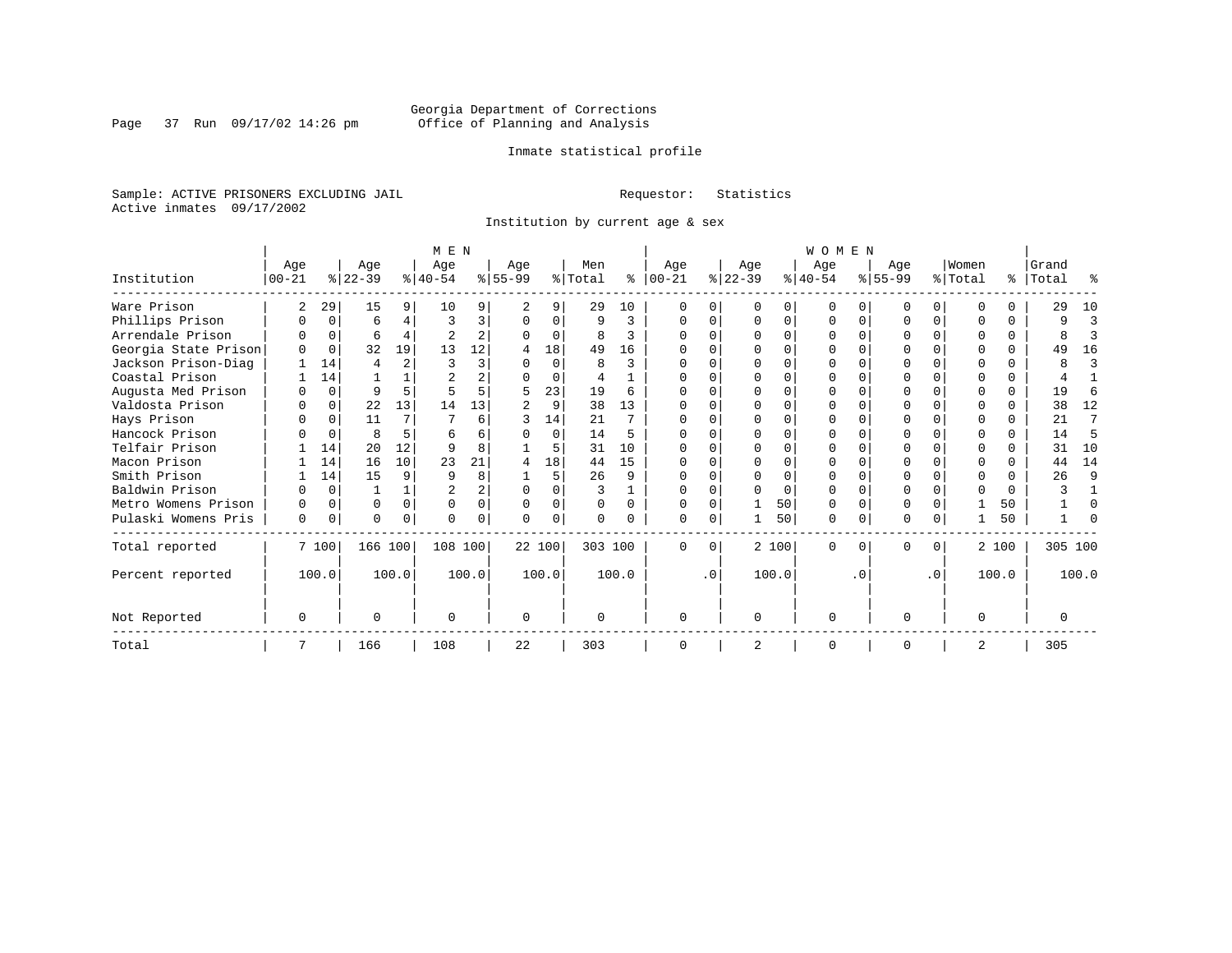Page 38 Run  $09/17/02$  14:26 pm

# Inmate statistical profile

Sample: ACTIVE PRISONERS EXCLUDING JAIL **Requestor:** Statistics Active inmates 09/17/2002

Misdemeanors And Felonies by current age & sex

| Crime Type            | Age<br>$00 - 21$                  | Age<br>$8 22-39$               | M E N<br>Age<br>$8 40-54$ | Age<br>$8155 - 99$          | Men<br>ွေ<br>% Total                  | Age<br>$00 - 21$ | Age<br>$ 22 - 39 $                           | <b>WOMEN</b><br>Aqe<br>$8 40-54$ | Age<br>$8155 - 99$ | Women<br>% Total                                                | Grand<br>%   Total         |
|-----------------------|-----------------------------------|--------------------------------|---------------------------|-----------------------------|---------------------------------------|------------------|----------------------------------------------|----------------------------------|--------------------|-----------------------------------------------------------------|----------------------------|
| MISDEMEANOR<br>FELONY | $\Omega$<br>$\mathbf{0}$<br>7 100 | 0<br>0 <sup>1</sup><br>166 100 | 0<br>$\Omega$<br>108 100  | $\mathbf{0}$<br>0<br>22 100 | $\mathbf 0$<br>$\mathbf 0$<br>303 100 | 0<br>$\mathbf 0$ | 0<br>$\mathbf{0}$<br>$\overline{0}$<br>2 100 | 0<br>$\mathbf 0$<br>$\mathbf{0}$ | 0<br>0<br> 0 <br>0 | $\mathbf{0}$<br>$\Omega$<br>$\Omega$<br>$\overline{0}$<br>2 100 | $\Omega$<br>- 0<br>305 100 |
| Total reported        | 7 100                             | 166 100                        | 100<br>108                | 22 100                      | 303 100                               | 0                | 2 100<br>0                                   | 0                                | 0<br>0             | 2 100<br>$\overline{0}$                                         | 305 100                    |
| Percent reported      | 100.0                             | 100.0                          | 100.0                     | 100.0                       | 100.0                                 |                  | 100.0<br>.0 <sup>1</sup>                     |                                  | . 0                | 100.0<br>.0 <sup>1</sup>                                        | 100.0                      |
| <b>NOT REPORTED</b>   | $\mathbf 0$                       | 0                              | $\mathbf 0$               | $\mathbf 0$                 | $\mathbf 0$                           | $\mathbf 0$      | 0                                            | $\mathbf 0$                      | $\Omega$           | $\Omega$                                                        | $\mathbf 0$                |
| Total                 |                                   | 166                            | 108                       | 22                          | 303                                   | $\Omega$         | 2                                            | $\mathbf 0$                      | $\Omega$           | 2                                                               | 305                        |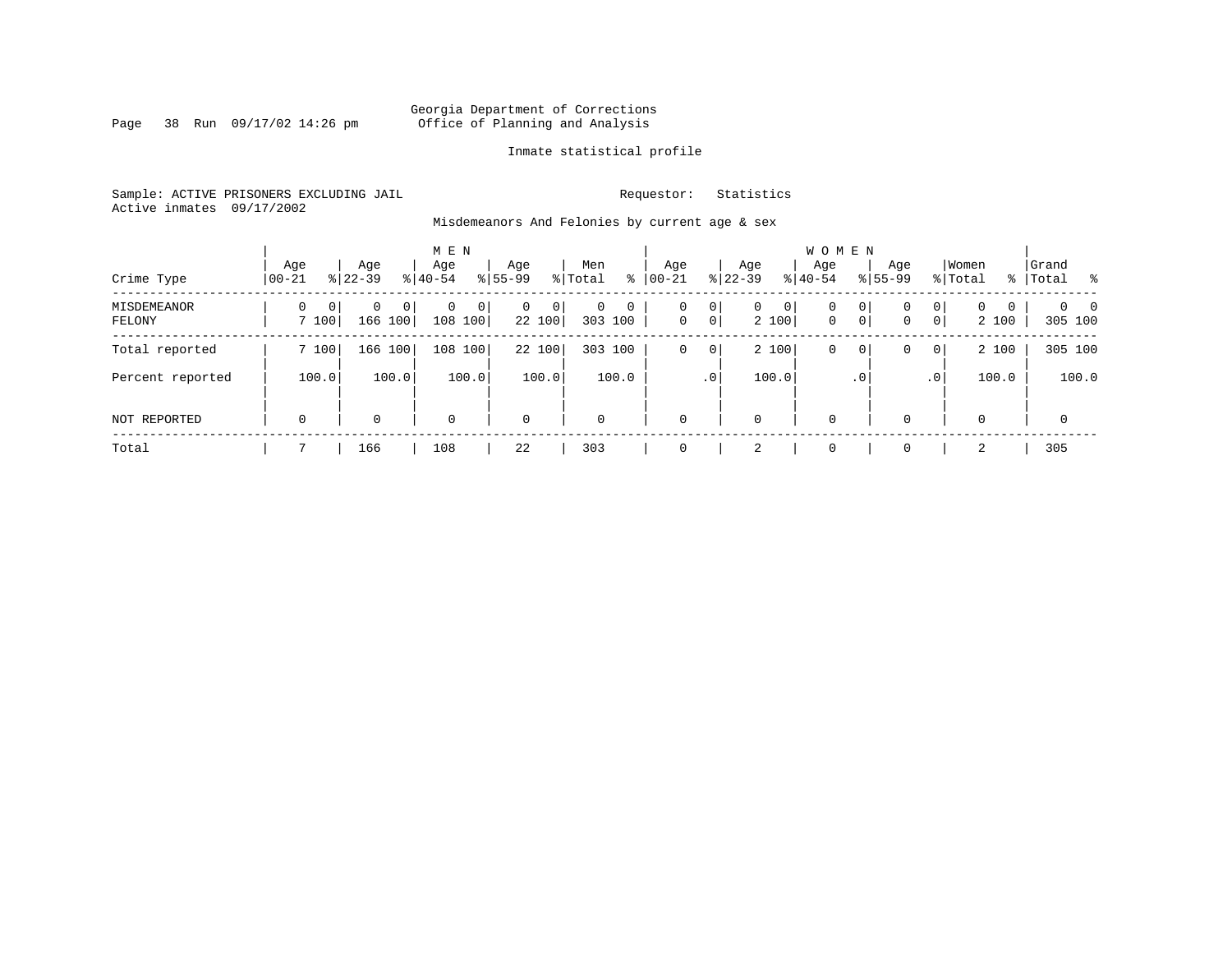Page 39 Run 09/17/02 14:26 pm

# Inmate statistical profile

Sample: ACTIVE PRISONERS EXCLUDING JAIL **Requestor:** Statistics Active inmates 09/17/2002

Crimes By Group by current age & sex

|                      | M E N      |             |          |              |             |       |           |             |          |          |             | W O M E N |             |          |             |          |           |           |          |          |              |             |
|----------------------|------------|-------------|----------|--------------|-------------|-------|-----------|-------------|----------|----------|-------------|-----------|-------------|----------|-------------|----------|-----------|-----------|----------|----------|--------------|-------------|
|                      | Age        |             | Age      |              | Age         |       | Age       |             | Men      |          | Age         |           | Age         |          | Age         |          | Age       |           | Women    |          | Grand        |             |
| Crimes By Group      | $ 00 - 21$ |             | $ 22-39$ |              | $ 40-54$    |       | $8 55-99$ |             | % Total  | ႜ        | $ 00-21$    |           | $ 22-39$    |          | $ 40-54$    |          | $8 55-99$ |           | % Total  | ႜ        | Total        | 읏           |
| HOMICIDE             | 5          | 71          | 111      | 67           | 49          | 45    | 13        | 59          | 178      | 59       | 0           | 0         |             | 2 100    | 0           | 0        | 0         | 0         |          | 2 100    | 180          | 59          |
| ABORTION             | U          | $\mathbf 0$ | $\Omega$ | $\mathbf 0$  | $\mathbf 0$ | 0     | $\Omega$  | $\mathbf 0$ | 0        | 0        | 0           | 0         | $\mathbf 0$ | 0        | 0           | 0        | $\Omega$  | 0         | $\Omega$ | 0        | $\Omega$     | $\mathbf 0$ |
| BODILY INJRY&REL OFF |            | 14          | 13       | 8            | 17          | 16    | 3         | 14          | 34       | 11       | 0           | 0         | 0           | 0        | 0           | 0        | $\Omega$  | 0         | O        | 0        | 34           | 11          |
| ARSON & REL OFF      | U          | $\Omega$    | $\Omega$ | 0            | $\Omega$    | 0     |           | $\Omega$    | $\Omega$ | $\Omega$ | $\Omega$    | $\Omega$  | 0           | 0        | $\Omega$    | $\Omega$ | $\Omega$  | $\Omega$  | O        | 0        | $\Omega$     | $\Omega$    |
| DAMAGE OF PROPERTY   | U          | $\Omega$    | $\Omega$ | 0            | $\Omega$    | 0     | O         | $\Omega$    | 0        | 0        | $\Omega$    | 0         | $\Omega$    | 0        | $\Omega$    | $\Omega$ | $\Omega$  | $\Omega$  | C        | 0        | O            | $\Omega$    |
| BURGLARY & REL OFF   |            | $\Omega$    | $\Omega$ | $\Omega$     | 1           | 1     |           | $\Omega$    | 1        | 0        | $\Omega$    | $\Omega$  | 0           | $\Omega$ | 0           | $\Omega$ | $\Omega$  | $\Omega$  | O        | $\Omega$ | 1            | $\Omega$    |
| FORGERY & REL OFF    |            | $\Omega$    | $\Omega$ | $\Omega$     | $\Omega$    | 0     |           | $\Omega$    | 0        | O        | O           | $\Omega$  | 0           | $\Omega$ | 0           | $\Omega$ | $\Omega$  | $\Omega$  | C        | 0        | U            | $\bigcap$   |
| THEFT                |            | 0           | $\Omega$ | $\Omega$     | $\Omega$    | 0     |           | 0           | 0        | $\Omega$ | $\Omega$    | 0         | U           | O        | U           | $\Omega$ | $\Omega$  | $\Omega$  | O        | 0        | <sup>0</sup> | $\Omega$    |
| <b>ROBBERY</b>       |            | 14          | 20       | 12           | 20          | 19    |           | 23          | 46       | 15       | $\Omega$    | 0         | 0           | 0        | 0           | 0        | $\Omega$  | $\Omega$  | C        | 0        | 46           | 15          |
| SEXUAL OFFENSES      | n          | $\Omega$    | 16       | 10           | 18          | 17    |           | 5           | 35       | 12       | $\Omega$    | 0         | U           | O        | $\Omega$    | $\Omega$ | $\Omega$  | $\Omega$  | C        | U        | 35           | 11          |
| OBSCENITY CRIMES     | n          | 0           | $\Omega$ | 0            | 0           | 0     | $\Omega$  | 0           | 0        | 0        | $\Omega$    | 0         | U           | O        | 0           | $\Omega$ | $\Omega$  | $\Omega$  | C        | 0        | U            | $\mathbf 0$ |
| TREASON & REL OFF    |            | 0           | $\Omega$ | $\Omega$     | 0           | 0     | $\Omega$  | 0           | 0        | 0        | $\Omega$    | 0         | 0           | 0        | 0           | 0        | $\Omega$  | 0         | O        | 0        | O            | $\mathbf 0$ |
| CRIMES INVOLVNG GOVT |            | $\Omega$    | $\Omega$ | $\Omega$     | 0           | 0     |           | 0           | 0        | $\Omega$ | $\Omega$    | $\Omega$  | $\Omega$    | $\Omega$ | 0           | $\Omega$ | $\Omega$  | $\Omega$  | $\Omega$ | 0        | Λ            | $\Omega$    |
| FALSIFICATIONS       | O          | $\Omega$    | $\Omega$ | $\Omega$     | 0           | 0     | ∩         | 0           | 0        | 0        | $\Omega$    | 0         | 0           | $\Omega$ | 0           | 0        | $\Omega$  | $\Omega$  | O        | 0        | U            | $\mathbf 0$ |
| OBSTRUCT LAW ENFORCE | O          | $\Omega$    | $\Omega$ | 0            | 0           | 0     |           | 0           | 0        | 0        | $\Omega$    | 0         | 0           | $\Omega$ | 0           | 0        | $\Omega$  | 0         | C        | 0        |              | $\mathbf 0$ |
| DISORDERLY CONDUCT   | O          | $\Omega$    | $\Omega$ | <sup>0</sup> | $\Omega$    | 0     |           | $\Omega$    | 0        | O        | $\Omega$    | $\Omega$  | U           | $\Omega$ | $\Omega$    | $\Omega$ | $\Omega$  | $\Omega$  | C        | 0        |              | $\cap$      |
| GAMBLING & REL OFF   | U          | $\Omega$    | O        | 0            | $\Omega$    | 0     |           | $\Omega$    | 0        | 0        | $\Omega$    | $\Omega$  | O           | 0        | 0           | O        | O         | $\Omega$  | O        | 0        |              | $\Omega$    |
| CRUELTY TO CHILDREN  | 0          | 0           | $\Omega$ | $\Omega$     | $\Omega$    | 0     |           | $\mathbf 0$ | 0        | 0        | $\Omega$    | $\Omega$  | 0           | 0        | 0           | 0        | $\Omega$  | $\Omega$  | C        | 0        |              | $\Omega$    |
| CRIMES WITH GUNS     | Ω          | $\Omega$    | $\Omega$ | 0            | $\Omega$    | 0     |           | $\Omega$    | 0        | O        | $\Omega$    | $\Omega$  | U           | O        | U           | $\Omega$ | $\Omega$  | $\Omega$  | C        | $\Omega$ |              | $\Omega$    |
| INVASION PRIVACY     | U          | 0           | ∩        | <sup>0</sup> | $\Omega$    | 0     |           | 0           | 0        | 0        | $\Omega$    | $\Omega$  | $\Omega$    | O        | 0           | 0        | O         | $\Omega$  | O        | 0        |              | $\Omega$    |
| RACKETEERING         |            | $\Omega$    | ∩        | 0            | n           | 0     |           | 0           | 0        | 0        | 0           | 0         | O           | O        | 0           | $\Omega$ | O         | $\Omega$  | O        | 0        |              | $\cap$      |
| DRUG ABUSE OFFENSES  | n          | $\Omega$    | 5        | 3            | 3           | 3     |           | $\Omega$    | 8        | 3        | $\Omega$    | O         | $\Omega$    | $\Omega$ | 0           | $\Omega$ | $\Omega$  | $\Omega$  | $\cap$   | 0        |              | 3           |
| DRUG TRAFFICKING     | Ω          | $\Omega$    |          | 1            | 0           | 0     | $\Omega$  | 0           | 1        | 0        | $\Omega$    | $\Omega$  | 0           | 0        | 0           | 0        | $\Omega$  | $\Omega$  | O        | 0        |              | $\Omega$    |
| AUTO CRIMES          |            | $\Omega$    | $\Omega$ | 0            | $\Omega$    | 0     |           | 0           | 0        | 0        | 0           | 0         | 0           | 0        | 0           | 0        | $\Omega$  | 0         | O        | 0        |              | $\mathbf 0$ |
| REVENUE & CONTRABAND | 0          | $\Omega$    | $\Omega$ | $\Omega$     | 0           | 0     |           | 0           | 0        | $\Omega$ | $\Omega$    | 0         | 0           | $\Omega$ | 0           | $\Omega$ | $\Omega$  | 0         | O        | 0        | U            | $\Omega$    |
| CRIMES OF OTH STATES | 0          | $\Omega$    | $\Omega$ | $\Omega$     | $\Omega$    | 0     | $\Omega$  | $\Omega$    | 0        | 0        | $\Omega$    | $\Omega$  | $\Omega$    | $\Omega$ | 0           | $\Omega$ | $\Omega$  | $\Omega$  | $\Omega$ | 0        | O            | $\Omega$    |
| MISC. FELONIES       | 0          | $\Omega$    | $\Omega$ | 0            | 0           | 0     |           | 0           | 0        | 0        | $\Omega$    | 0         | 0           | $\Omega$ | 0           | $\Omega$ | $\Omega$  | $\Omega$  | O        | 0        |              | $\bigcap$   |
| MISDEMEANORS         | 0          | 0           | $\Omega$ | 0            | $\Omega$    | 0     | $\Omega$  | 0           | 0        | O        | 0           | 0         | U           | 0        | $\Omega$    | 0        | $\Omega$  | 0         | C        | 0        | Λ            |             |
| Total reported       |            | 7 100       | 166 100  |              | 108 100     |       |           | 22 100      | 303 100  |          | 0           | 0         |             | 2 100    | 0           | 0        | 0         | 0         |          | 2 100    | 305 100      |             |
| Percent reported     |            | 100.0       |          | 100.0        |             | 100.0 |           | 100.0       |          | 100.0    |             | $\cdot$ 0 |             | 100.0    |             | . 0      |           | $\cdot$ 0 |          | 100.0    |              | 100.0       |
| NOT REPORTED         | 0          |             | 0        |              | 0           |       | 0         |             | 0        |          | 0           |           | 0           |          | 0           |          | 0         |           | 0        |          | 0            |             |
| Total                | 7          |             | 166      |              | 108         |       | 22        |             | 303      |          | $\mathbf 0$ |           | 2           |          | $\mathbf 0$ |          | 0         |           | 2        |          | 305          |             |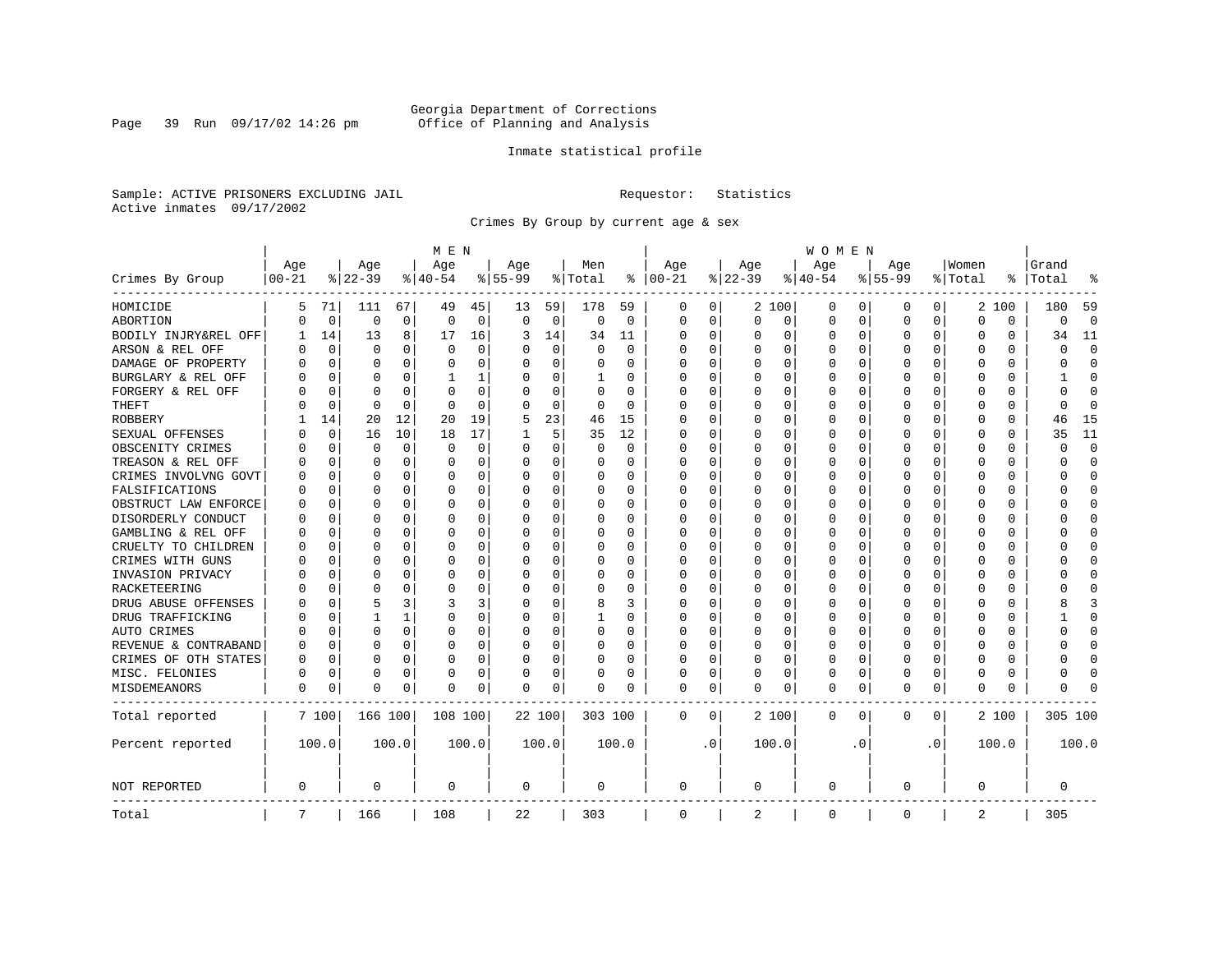Page 40 Run  $09/17/02$  14:26 pm

# Inmate statistical profile

Sample: ACTIVE PRISONERS EXCLUDING JAIL **Requestor:** Statistics Active inmates 09/17/2002

Most Serious Offense by current age & sex

|                                                                                                                                       | M E N    |          |           |                |           |          |              |             |         |          |               | <b>WOMEN</b> |              |          |           |              |           |              |          |               |         |          |
|---------------------------------------------------------------------------------------------------------------------------------------|----------|----------|-----------|----------------|-----------|----------|--------------|-------------|---------|----------|---------------|--------------|--------------|----------|-----------|--------------|-----------|--------------|----------|---------------|---------|----------|
|                                                                                                                                       | Aqe      |          | Aqe       |                | Aqe       |          | Aqe          |             | Men     |          | Aqe           |              | Aqe          |          | Aqe       |              | Aqe       |              | Women    |               | Grand   |          |
| Most Serious Offense 00-21                                                                                                            |          |          | $ 22-39 $ |                | $ 40-54 $ |          | $ 55-99$     |             | % Total |          | $8   00 - 21$ |              | $ 22-39 $    |          | $ 40-54 $ |              | $8 55-99$ |              | % Total  | $\frac{1}{6}$ | Total   | ႜ        |
| In the table below, misdemeanors come first, and are in lower-case letters. AFTER THAT COME FELONIES, IN UPPER-CASE LETTERS.<br>NOTE: |          |          |           |                |           |          |              |             |         |          |               |              |              |          |           |              |           |              |          |               |         |          |
| <b>MURDER</b>                                                                                                                         | 5        | 83       | 111       | 70             | 49        | 49       | 13           | 59          | 178     | 62       | <sup>n</sup>  | 0            |              | 2 100    | $\Omega$  | n            | ∩         | 0            |          | 2 100         | 180     | 63       |
| KIDNAPPING                                                                                                                            |          | 17       | 13        | 8              | 17        | 17       | 3            | 14          | 34      | 12       | $\left($      |              | <sup>0</sup> | O        |           | <sup>0</sup> |           |              | $\left($ | 0             | 34      | 12       |
| <b>BURGLARY</b>                                                                                                                       |          | 0        | $\Omega$  | $\Omega$       |           |          |              | $\mathbf 0$ |         | $\Omega$ | $\Omega$      | 0            |              | 0        | $\Omega$  | $\Omega$     | $\Omega$  |              |          | 0             |         | $\Omega$ |
| ARMED ROBBERY                                                                                                                         |          | 17       | 19        | 12             | 20        | 20       |              | 23          | 45      | 16       |               | 0            |              | $\Omega$ |           | <sup>0</sup> |           |              |          | 0             | 45      | 16       |
| HIJACKING MOTOR VEHI                                                                                                                  |          | $\Omega$ |           | 1              | $\Omega$  | $\Omega$ |              | $\Omega$    |         | $\Omega$ |               |              |              |          | O         | C            |           |              |          | 0             |         | $\Omega$ |
| <b>RAPE</b>                                                                                                                           |          | $\Omega$ | 12        |                | 14        | 14       |              |             | 27      | 9        |               |              |              |          |           |              |           |              |          | 0             | 27      | 9        |
| AGGRAV SODOMY                                                                                                                         |          | $\Omega$ |           |                | $\cap$    | $\Omega$ |              | $\Omega$    |         | U        |               |              |              | $\Omega$ |           |              | ∩         |              |          | 0             |         | $\Omega$ |
| AGGRAV SEXUAL BATTER                                                                                                                  |          | $\Omega$ | O         |                |           |          |              | O           |         | U        |               |              |              | $\Omega$ |           |              |           |              |          | 0             |         |          |
| CHILD MOLESTATION                                                                                                                     |          | $\Omega$ | O         |                |           |          |              | O           |         | U        |               |              |              |          |           |              | O         |              |          | 0             |         |          |
| AGGRAV CHILD MOLESTA                                                                                                                  |          | O        |           |                |           | 2        |              |             | 5       | 2        |               |              |              |          |           |              |           |              |          | 0             |         |          |
| VIOL GA CNTRL SBST A                                                                                                                  |          | $\Omega$ |           |                | ∩         | U        |              | O           |         | U        |               |              |              | O        |           |              | $\Omega$  |              |          | 0             |         |          |
| S/D CONT SUB SCHOOL                                                                                                                   |          | 0        |           |                | 0         | 0        |              | $\Omega$    |         | U        | $\Omega$      |              | $\Omega$     | $\Omega$ | 0         | n            | ∩         |              |          | 0             |         |          |
| S/D COCAINE                                                                                                                           |          | $\Omega$ |           | $\overline{a}$ | $\cap$    | O        |              | $\Omega$    | 3       |          | $\Omega$      | U            | <sup>0</sup> | $\Omega$ | O         | $\cap$       | $\Omega$  | <sup>0</sup> | n        | 0             |         |          |
| POSS OF COCAINE                                                                                                                       |          | 0        |           | $\Omega$       |           | 3        |              | 0           |         |          |               |              |              | $\Omega$ | 0         | $\Omega$     | $\Omega$  |              |          | 0             |         |          |
| ATT/CONSPRCY COMMT C                                                                                                                  | $\Omega$ | 0        |           | 1              | $\cap$    | $\Omega$ | <sup>0</sup> | $\Omega$    |         |          | $\Omega$      | 0            | U            | U        | $\Omega$  | $\Omega$     | $\Omega$  | 0            | ∩        | U             |         |          |
| Total reported                                                                                                                        |          | 7 100    | 166 100   |                | 108 100   |          | 22 100       |             | 303 100 |          | $\Omega$      | $\Omega$     |              | 2 100    | $\Omega$  | $\Omega$     | $\Omega$  | 0            |          | 2 100         | 305 100 |          |
| Percent reported                                                                                                                      |          | 85.7     |           | 95.8           |           | 91.7     |              | 100.0       |         | 94.4     |               | $\cdot$ 0    |              | 100.0    |           | . 0          |           | $\cdot$ 0    |          | 100.0         |         | 94.4     |
| Not reported                                                                                                                          |          |          |           |                | 9         |          | $\Omega$     |             | 17      |          | <sup>0</sup>  |              | <sup>0</sup> |          | $\Omega$  |              | ∩         |              | $\Omega$ |               | 17      |          |
| Total                                                                                                                                 |          |          | 166       |                | 108       |          | 22           |             | 303     |          | 0             |              | 2            |          | 0         |              | 0         |              | 2        |               | 305     |          |